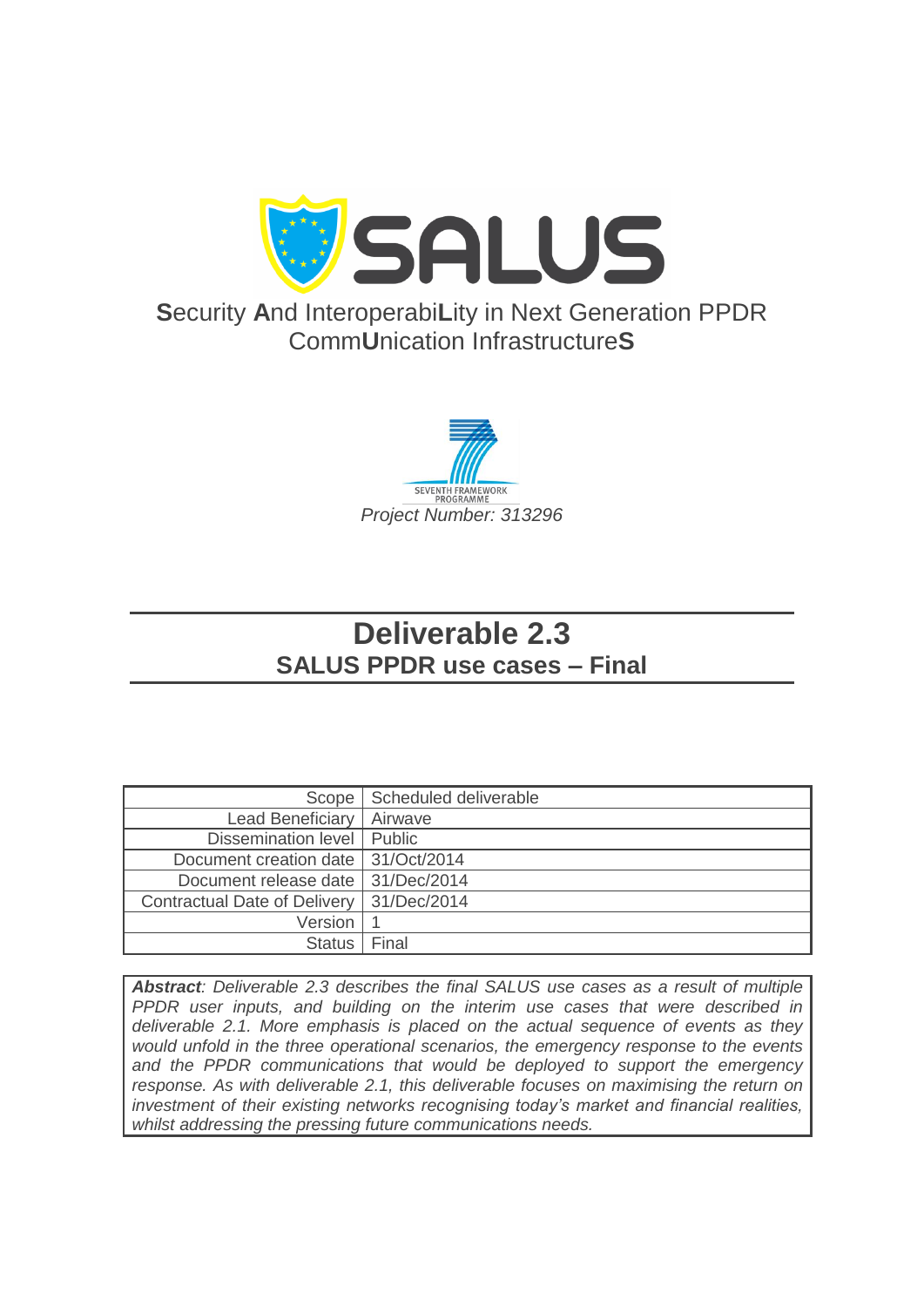



# **AUTHORS**

| <b>Name</b>          | <b>Organisation</b> | <b>Email</b>                         |
|----------------------|---------------------|--------------------------------------|
| Andy Nyanyo (editor) | <b>AW</b>           | andy.nyanyo@airwavesolutions.co.uk   |
| <b>Hugo Marques</b>  | ΙT                  | hugo.marques@av.it.pt                |
| Peter Wickson        | AW                  | peter.wickson@airwavesolutions.co.uk |
| <b>Frank Brouwer</b> | <b>FIGO</b>         | frank.brouwer@figonet.com            |
| <b>Manfred Blaha</b> | <b>PSCE</b>         | manfred.blaha@gmx.net                |
| David Jelenc         | UL                  | david.jelenc@fri.uni-lj.si           |
| Jérôme Brouet        | <b>ALU</b>          | jerome.brouet@alcatel-lucent.com     |
| Kari Junttila        | <b>ESC</b>          | kari.junttila@pelastusopisto.fi      |
| Branko Kolundzija    | UB                  | kol@etf.rs                           |

# **QUALITY ASSURANCE TEAM**

| <b>Name</b>            | <b>Organisation</b> | Email                       |
|------------------------|---------------------|-----------------------------|
| <b>Bert Bouwers</b>    | <b>ROH</b>          | bert.bouwers@rohill.nl      |
| Wouter Klein Wolterink | UTWENTE             | w.kleinwolterink@utwente.nl |
| Geert Heijenk          | UTWENTE             | geert.heijenk@utwente.nl    |
| Hugo Marques           |                     | hugo.marques@av.it.pt       |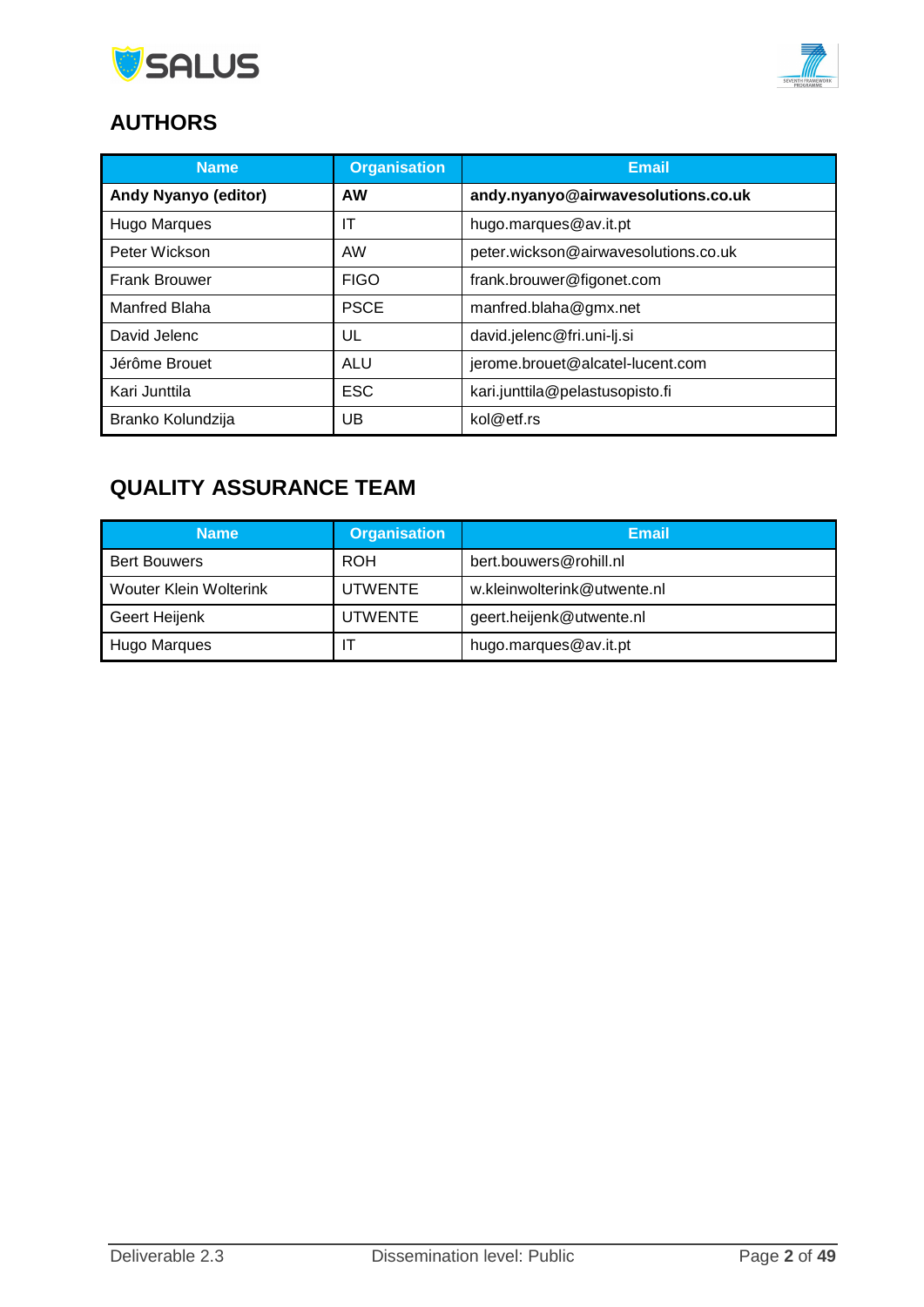



## <span id="page-2-0"></span>**EXECUTIVE SUMMARY**

The main objective of this document is to present the final version of the SALUS use cases developed from the three agreed SALUS scenarios. These use cases will be used to address the needs of the Public Protection and Disaster Relief (PPDR) user community as they migrate into the next generation PPDR network with their continuing exacting voice requirements augmented with ever increasing data needs and multimedia capabilities.

The following three use cases have been developed:

- **Scenario 1 Public order demonstration or riot**
- Scenario  $2 -$  Olympic-style sporting event
- **Scenario 3 Heavy flooding due to prolonged periods of rain**

The use cases have been developed go into a lower level of detail than previously since they have been updated and refined following initial end user feedback.

Following this deliverable the next steps will be to use these finalized use cases as inputs to subsequent work packages and tasks such as tasks 7.2. 7.3 and 7.4 in work package 7 which include the intermediate and final prototype demonstrations.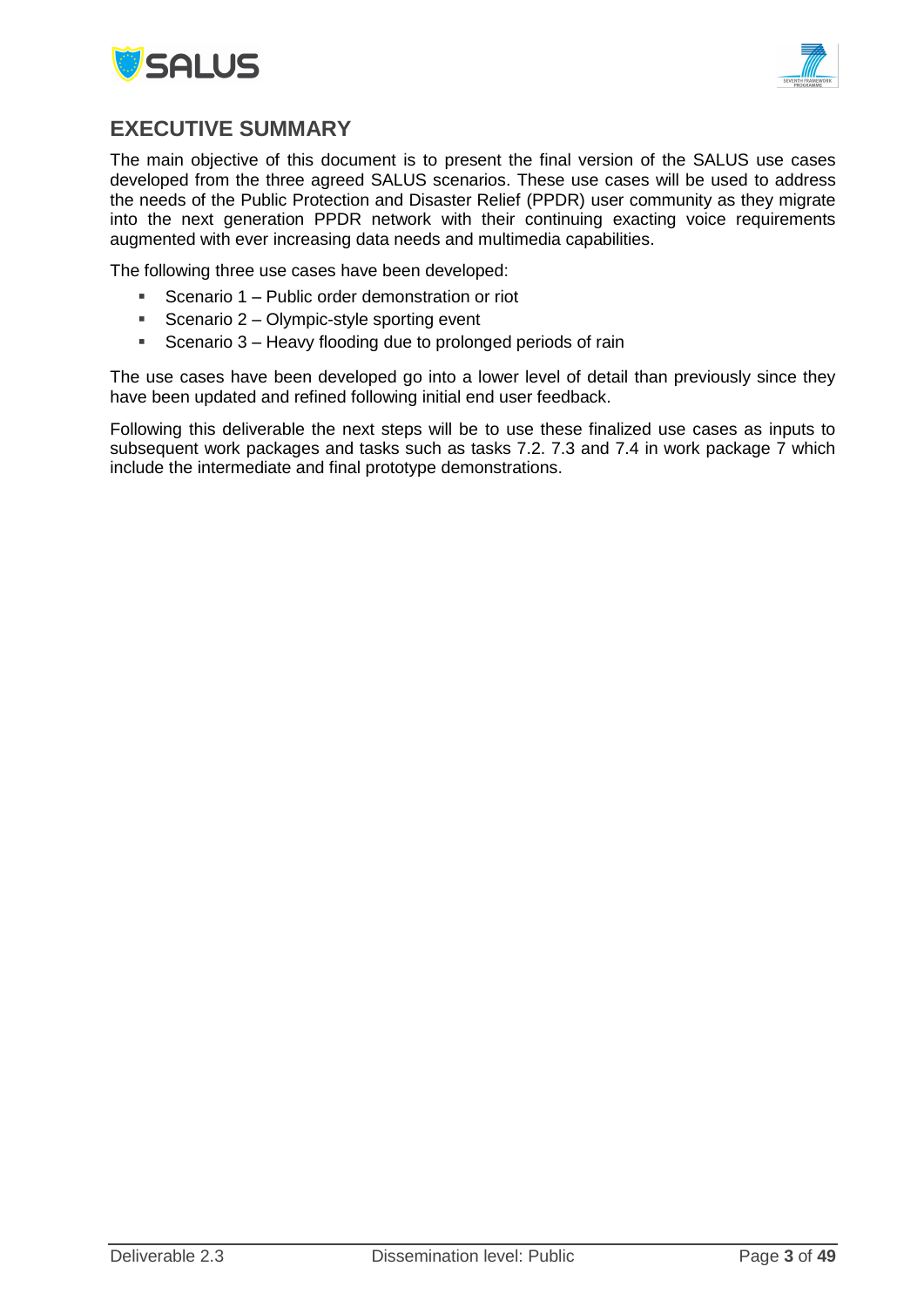



# <span id="page-3-0"></span>TABLE OF CONTENTS

| 1              |  |  |  |  |  |
|----------------|--|--|--|--|--|
| $\overline{2}$ |  |  |  |  |  |
| 2.1            |  |  |  |  |  |
| 3              |  |  |  |  |  |
| 3.1            |  |  |  |  |  |
| 3.1.1          |  |  |  |  |  |
| 3.1.2          |  |  |  |  |  |
| 3.1.3          |  |  |  |  |  |
| 3.1.4          |  |  |  |  |  |
| 3.2            |  |  |  |  |  |
| 3.2.1          |  |  |  |  |  |
| 3.2.2          |  |  |  |  |  |
| 3.2.3          |  |  |  |  |  |
| 3.2.4          |  |  |  |  |  |
| 3.3            |  |  |  |  |  |
| 3.3.1          |  |  |  |  |  |
| 3.3.2          |  |  |  |  |  |
| 3.3.3          |  |  |  |  |  |
| 3.3.4          |  |  |  |  |  |
| 4              |  |  |  |  |  |
| 5              |  |  |  |  |  |
|                |  |  |  |  |  |
|                |  |  |  |  |  |
|                |  |  |  |  |  |
|                |  |  |  |  |  |
|                |  |  |  |  |  |
|                |  |  |  |  |  |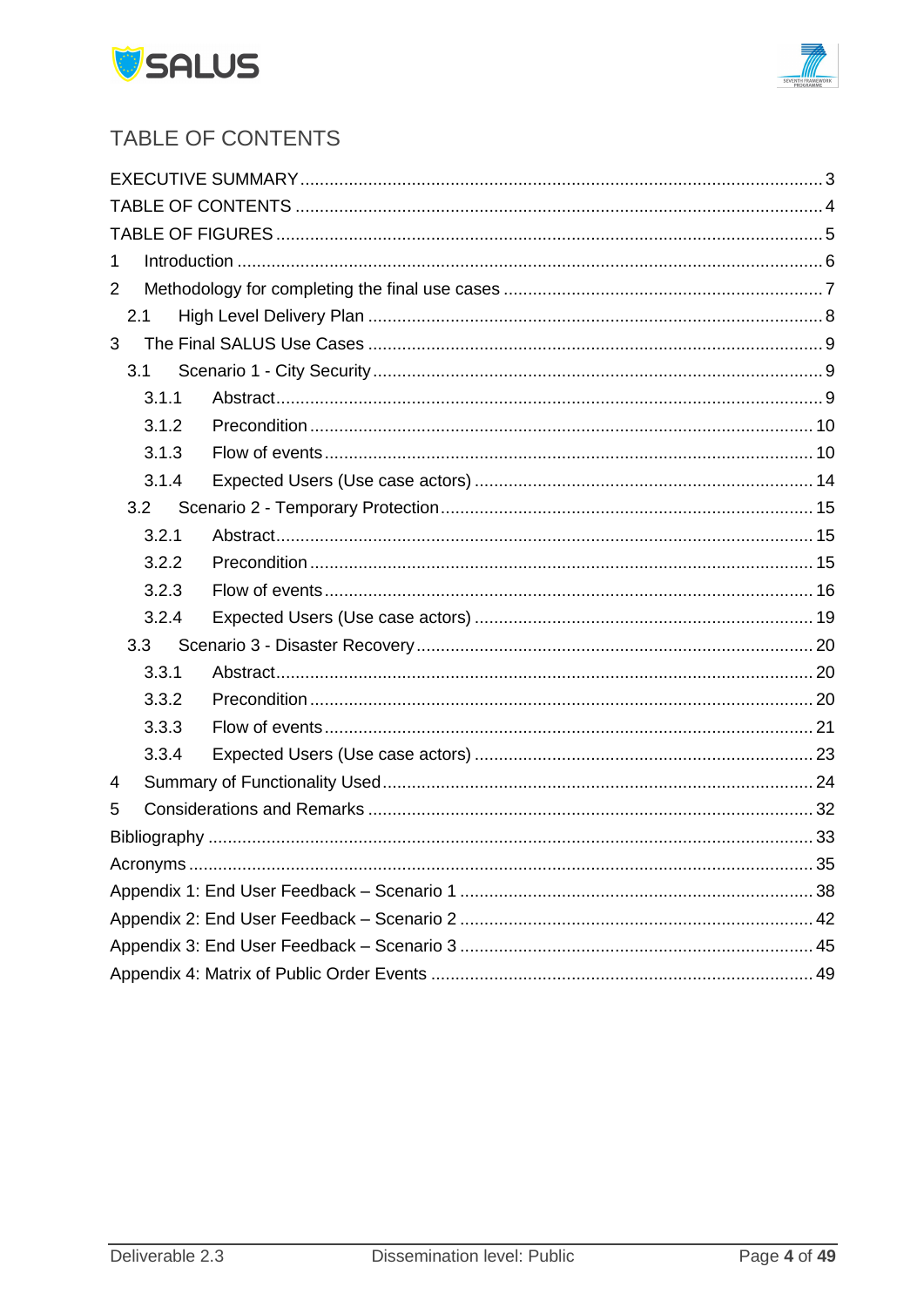



# <span id="page-4-0"></span>**TABLE OF FIGURES**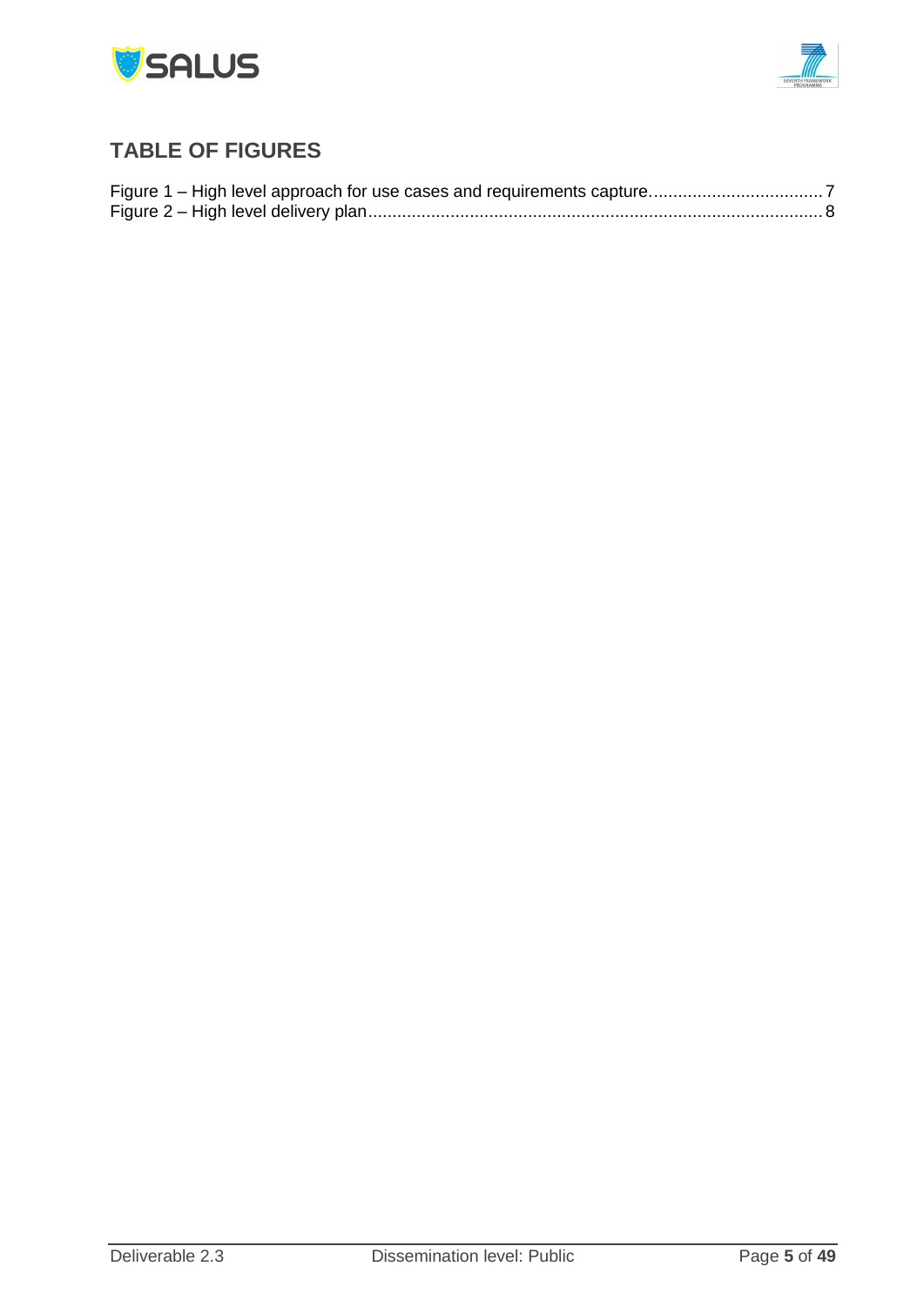



## <span id="page-5-0"></span>**1 Introduction**

Public Protection and Disaster Relief (PPDR) agencies in EC member states are relying on digital Private Mobile Radio (PMR) networks for mission-critical voice and data communication. These networks are highly resilient and properly dimensioned to cope with crisis and emergency handling, and are well protected against monitoring and intrusion by means of encryption, authentication and integrity. The two main standards for digital PMR networks in Europe are TETRA (TErrestrial Trunked RAdio) and TETRAPOL.

These networks provide a secure and resilient mobile voice and data infrastructure, and they do have features matched to the special requirements of PPDR, including broadcast, dynamic secure groups, push to talk, call priority and secure roaming. However, here are significant interoperability technological difficulties when using both technologies. Additionally, these networks provide limited inter-technology coverage (i.e. interoperability between different technologies) providing very ineffective management of emergency events, both at the national level and in cross-border regions.

The main goal of SALUS is to design, implement and evaluate a next generation communication network for Public Protection and Disaster Relief (PPDR) agencies, supported by network operators and industry [11]. To achieve this goal, this network needs to fully support the operational activities of the end user community. The development and end user validation of use cases based on operational scenarios is therefore an important first step as it will drive the requirements from which the solution will be based.

This document describes the development of the final detailed use cases that have been produced and the methodology used in which to produce them. Following this introduction, Section 2 describes the methodology used for completing the final use cases. Section 3 then describes each use case, providing information on pre-conditions, flow of events and involved actors. Section 4 provides a table that summarises all the required functionality for the successful response to the event, and Section 5 ends this report with final remarks.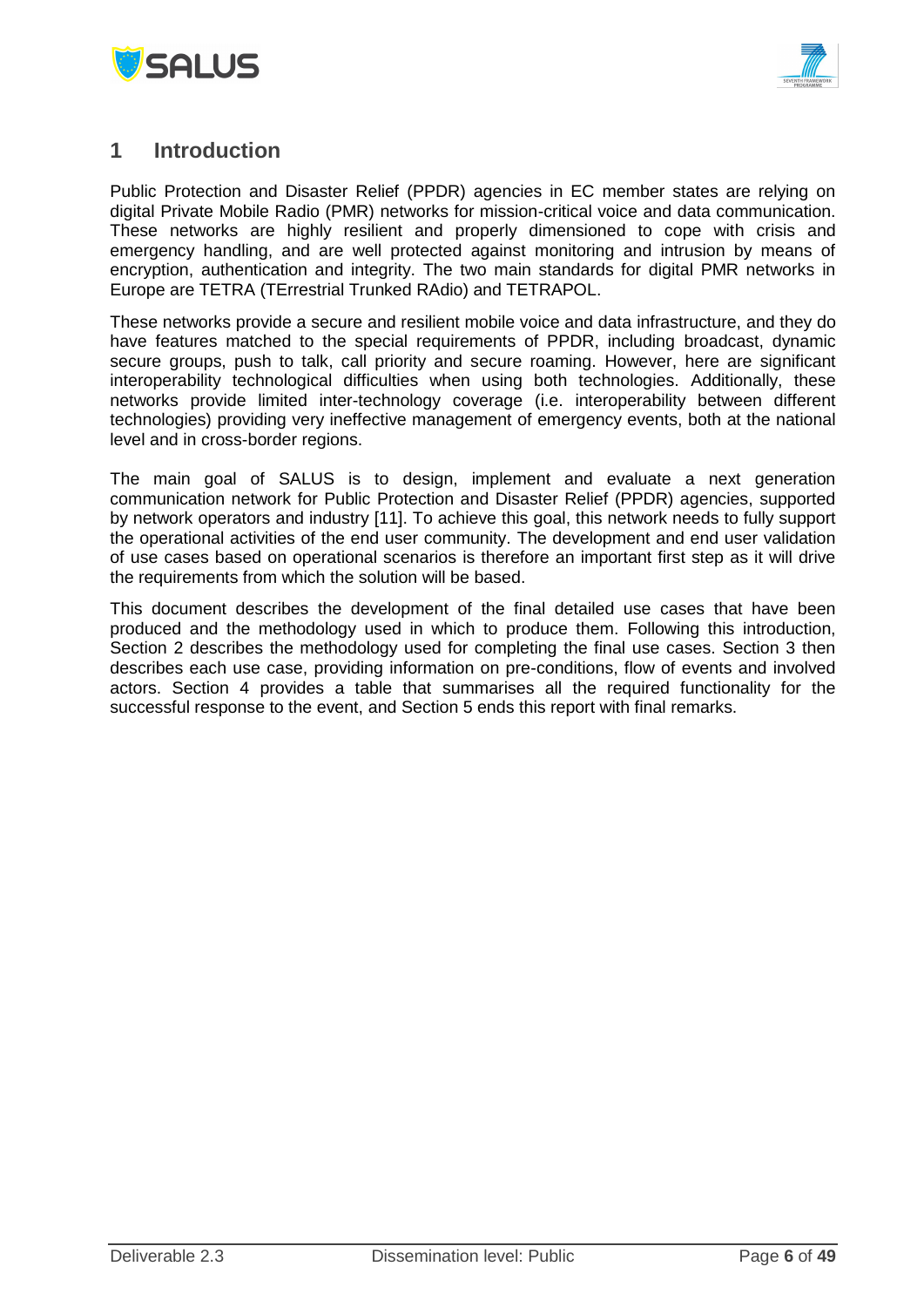



## <span id="page-6-0"></span>**2 Methodology for completing the final use cases**

Following on from the interim SALUS deliverable 2.1, the approach to completing the final SALUS use cases was to build on the interim use cases and further refine them based on additional end-user feedback as well as to add more detail. This was done by storyboarding the step-by-step sequence of events that are likely to occur during each scenario [9], and then validating them with the end user community to test for accuracy and credibility of the scenarios and the final requirements going into SALUS deliverable 2.4 [10].

At each step the emergency response and the method of communications that would be in use to support that emergency response were identified.

Due to the procedural variations that exist between end users from different countries the feedback received was used to describe some specific parts of the use cases in a more generic context. Alterations to the flow were changed only where they made a significant impact on the technological requirements.

The collected end user feedback can be found in Appendices 1 to 3 at the end of this document.



Figure 1 below shows at a high level, the approach that was used.

<span id="page-6-1"></span>Figure 1 – High level approach for use cases and requirements capture.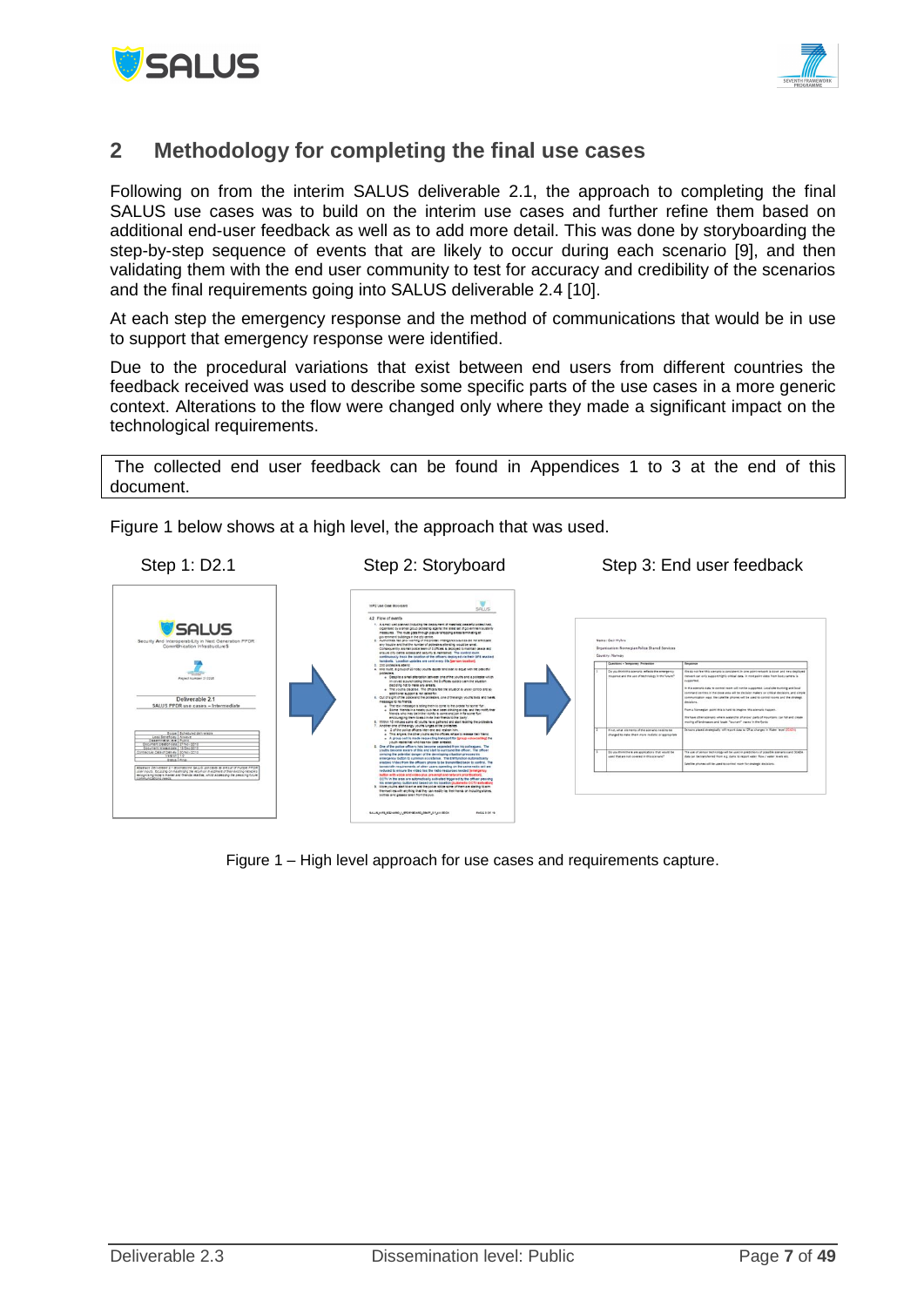



## <span id="page-7-0"></span>**2.1 High Level Delivery Plan**

Figure 2 below shows the high level delivery plan that was agreed to manage the activities necessary to complete deliverable 2.3.

| No. | Item                                                          | Owner             | Due Date   |
|-----|---------------------------------------------------------------|-------------------|------------|
| 1.  | Participation in WP2 workshop to develop interim use<br>cases | All partners      | 16/01/2014 |
| 2.  | Production of storyboards for scenarios 1, 2 and 3            | AW, FIGO, CAS     | 01/02/2014 |
| 3.  | Review of storyboards for input to WP3                        | IT, ALU, ROH      | 15/02/2014 |
| 4.  | First draft of final use cases                                | AW, FIGO, CAS     | 30/05/2014 |
| 5.  | WP2 workshop - partner input and resolve interfaces           | All partners      | 10/06/2014 |
| 6.  | Update final use cases/storyboards                            | AW, FIGO, CAS     | 15/08/2014 |
| 7.  | Test draft use cases with end users                           | All partners      | 26/11/2014 |
| 8.  | Update final use cases/storyboards                            | AW, FIGO, CAS     | 05/12/2014 |
| 9.  | Quality check by the Quality Assurance Group                  | UTWENTE, IT, ROH, | 12/12/2014 |
| 10. | Final submission of deliverable 2.3                           | <b>AW</b>         | 31/12/2014 |

<span id="page-7-1"></span>Figure 2 – High level delivery plan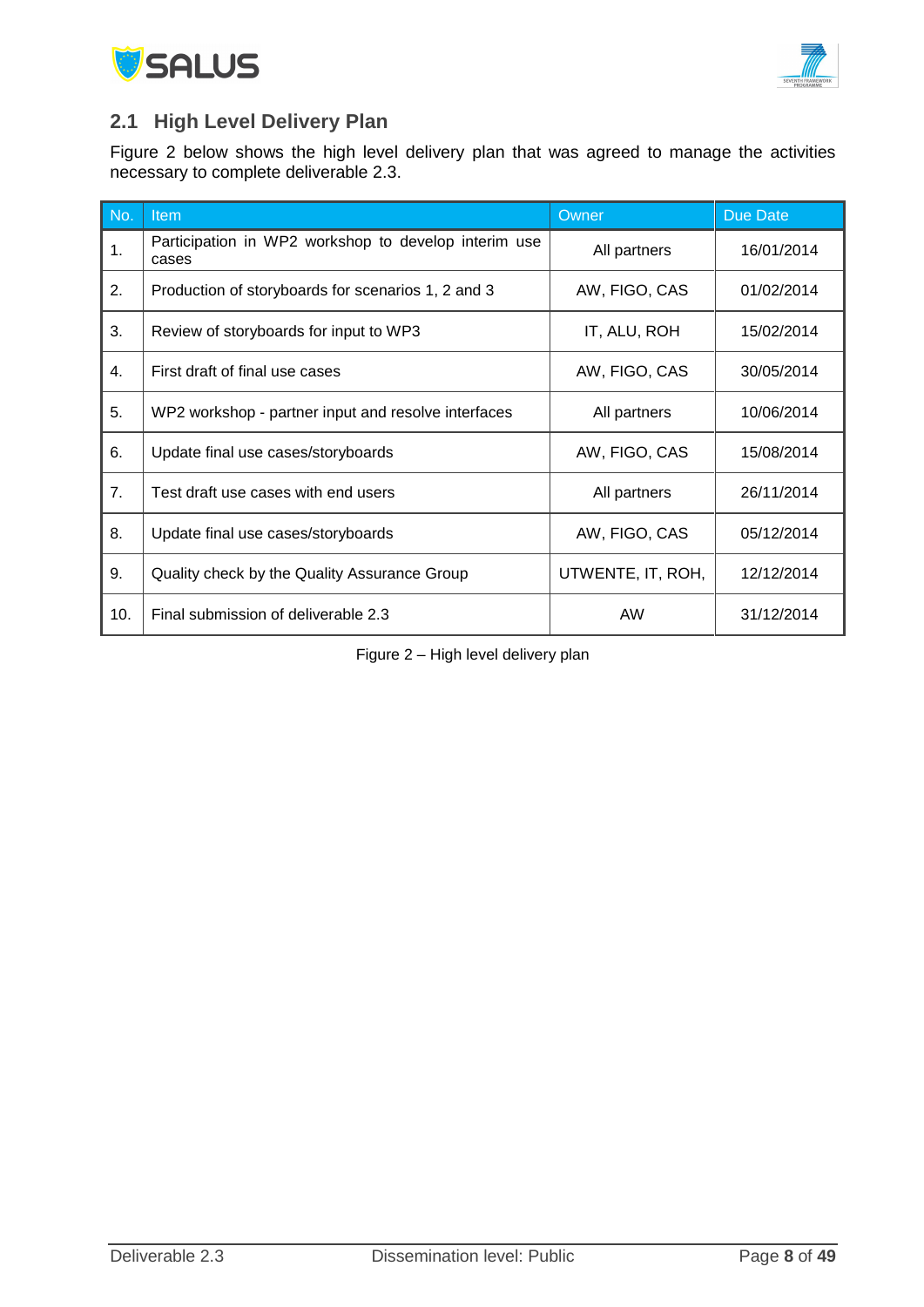



## <span id="page-8-0"></span>**3 The Final SALUS Use Cases**

This section describes the three SALUS use cases based on the three SALUS scenarios (City Security, Temporary Protection and Disaster Recovery).

These three types of operational scenarios were considered in SALUS as they were the basis of the study the German Ministry of Interior has produced (2010/11) to evaluate the amount of data to be transmitted and therefore the spectrum requirements for PPDR's future wireless broadband networks.

Each use case will have its own sequence of events; however similar events may occur during the first days of the crisis:

- Surveillance for security purposes (limitation of criminality);
- Investigation actions to evaluate the current status on the crisis;
- Broadcast information to the public (through television, radio and other means);
- Reparation attempts for some parts of the communication network infrastructure;
- Deployment of ad-hoc communication and possibly broadcast infrastructures after an engineering phase (i.e. performed by the military or the operators).
- Reorganization of the cohabitation between the deployed and existing communication networks in the neighbourhood of the crisis zone.

The following subsections will provide the details for each particular SALUS use case.

## <span id="page-8-1"></span>**3.1 Scenario 1 - City Security**

#### <span id="page-8-2"></span>**3.1.1 Abstract**

The City Security use case is based on the City Security scenario, which considers the management of a public disorder event (a peaceful protest which escalates into a full-scale riot) with permanently deployed PPDR infrastructure in a city location. The development of this use case builds on the secure communications needs for voice, video and other data applicationsservices capabilities used predominantly by Police, Fire and Ambulance during normal day to day activities, typically supported today by a combination of their current PMR solution (TETRA or TETRAPOL) and commercial network technologies (2G/3G/LTE).

This use case identifies the services used and the technologies that the PPDR end users are reliant upon, and how the availability of these services is impacted upon by a significant security incident in the city.

These services will include capabilities such as remote controlled closed-circuit television (CCTV), aerial surveillance from a helicopter or fixed wing aircraft, automatic vehicle and personnel location, finger print scanning, and database searching for example.

This use case addresses the interoperability with state-of-the-art technologies (e.g. LTE, long range Wi-Fi ad-hoc networks, body area networks (BAN), and private mobile radio (PMR broadband) in order to provide novel operational capabilities, and how these address the shortfall in necessary mission critical services as a consequence of the security incident. In defining the enhancement of services, this use case will identify the security, interoperability, system integration and quality of service requirements as the Incident develops and evolves.

This will provide a baseline for the candidate technologies and actors to be validated in Task 7.2.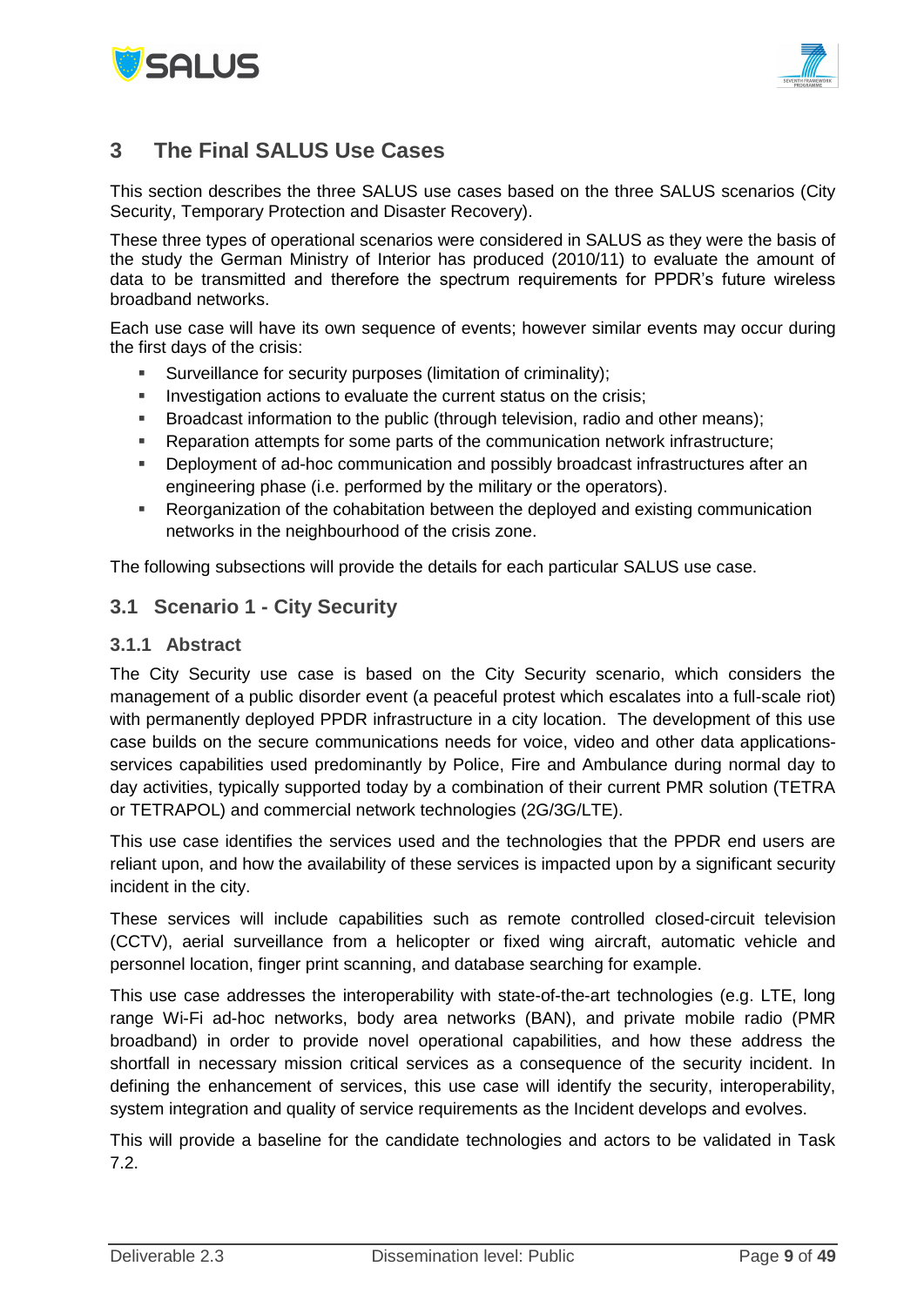



## <span id="page-9-0"></span>**3.1.2 Precondition**

- The protest starts off very peacefully. [1]
- The very small group of protesters (< 20 people) have notified the police of their intent as a courtesy as they have previously done.
- No trouble is expected as the same protest has taken place a number of times in the past with no incident. However police public order trained support units are on patrol and to the locality. [7]
- The scenario takes place in a country where public CCTV is accepted and used by public organisations such as the police and local councils.
- Strategic command / Emergency Operations Centre not required for initial protest [12]
- In order to accommodate public safety communications and control the following facilities are in place:
	- $\circ$  PPDR specific TETRA network, to be used by operational forces of police. ambulance services, fire brigades in "business as usual" mode.
	- o Commercial LTE network with reserved capacity for PPDR services. The system also caters public and other professional users.
		- **10 MHz of spectrum is reserved for PPDR only.**
		- 10 MHz of additional spectrum is available for PPDR on demand.
	- o Control room facilities ("standard" BAU). However the room is initially staffed for BAU and therefore not staffed by strategic commanders of police, fire brigade, ambulances.
	- $\circ$  PPDR data communication facilities that allow role based access to information.
- <span id="page-9-1"></span>**3.1.3 Flow of events**
	- CS1 A well planned (including the deployment of marshals) peaceful protest held, organised by a small group protesting against the latest set of government austerity measures. The route goes through popular shopping areas terminating at government buildings in the city centre.
	- CS2 Intelligence sources did not anticipate any trouble and that the number of protesters attending would be small. Consequently, a small police team of 8 officers is deployed to maintain peace and ensure city centre access and security. The control room continuously tracks the location of the officers deployed via their GPS enabled handsets. Location updates are sent every 30s [person location].
	- CS3 50 protesters attend
	- CS4 Mid route, a group of 20 noisy youths appear and start to argue with the peaceful protesters.
		- Despite a small altercation between one of the youths and a protester which involved a punch being thrown, the 8 officers quickly calm the situation deciding not to make any arrests.
		- The youths disperse. The officers feel the situation is under control and so additional support is not called for.
		- The leading officer report about the (minor) incident to the Control Room. [individual voice call].
	- CS5 Out of sight of the police and the protesters, one of the angry youths texts and tweets message to his friends. [1]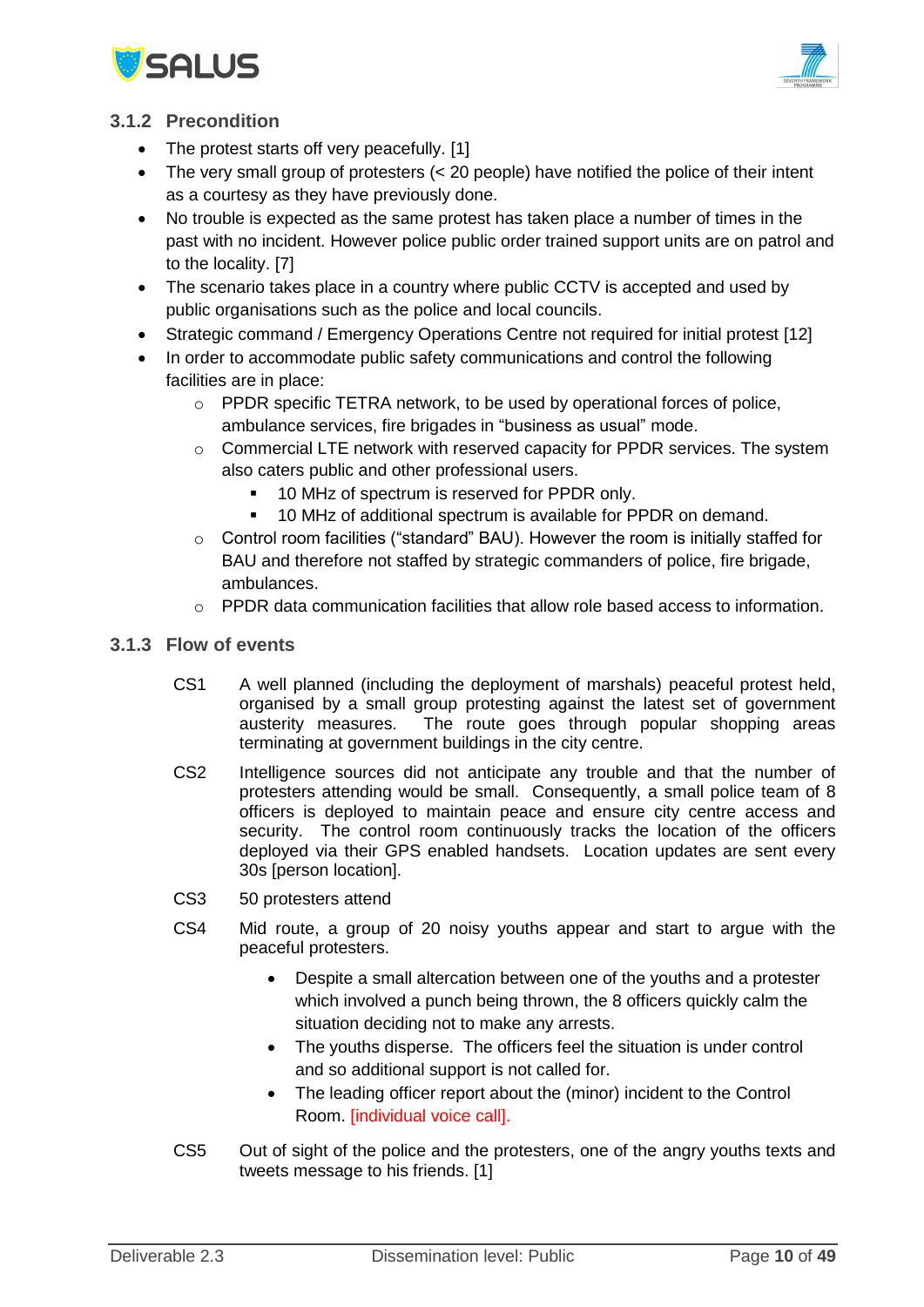



- The text message is telling them to come to the protest for some 'fun'.
- Some friends in a nearby pub have been drinking all day and they notify their friends who may be in the vicinity to come and join in for some 'fun' encouraging them to also invite their friends to the 'party'.
- CS6 Within 10 minutes some 40 youths have gathered and start heckling the protesters.
- CS7 Another one of the angry youths lunges at the protesters
	- 2 of the police officers intervene and restrain him.
	- This angers the other youths as the officers refuse to release their friend.
	- A group call is made requesting for additional resources and transport for [priority group voice calling] the youth restrained who has now been arrested.
- CS8 One of the police officers has become separated from his colleagues. The youths become aware of this and start to surround the officer. The officer sensing the potential danger of the developing situation presses his emergency button to summon assistance. The Emergency Button function automatically enables Video from the officers integrated helmet camera to be transmitted back to control as well as a short data message with the officers GPS (GALILEO) position information. The bandwidth requirements of other users operating on the same radio cell are reduced to ensure the video has the radio resources needed [emergency button with voice, GPS and video plus pre-empt and network prioritisation].
	- CCTV in the area are automatically activated, triggered by the officer pressing his emergency button and based on his location [Automatic CCTV activation].
- CS9 More youths start to arrive and the police notice some of them are starting to arm themselves with anything that they can readily lay their hands on including stones, bottles and glasses taken from the pub.
- CS10 Realising that the youths were not going to calm down a police officer calls the control for more resources [group voice calling].
	- A group call to the control room is made requesting more resources [group voice calling].
	- Using location tools the police control can see that there are response officers nearby [person and vehicle location] that can immediately assist and dispatches them to the scene.
	- These additional officers switch to the talkgroup being used to manage the incident. A call is in already in progress and their radios quickly attach and start receiving the communication **[late entry into group** call].
- CS11 The presence of additional officers arriving angers the youths further.
- CS12 More angry youths have responded to the text message.
	- Many have been in local bars and join in the trouble.
	- These youths are armed with beer bottles and other weapons
	- Some are armed with knives.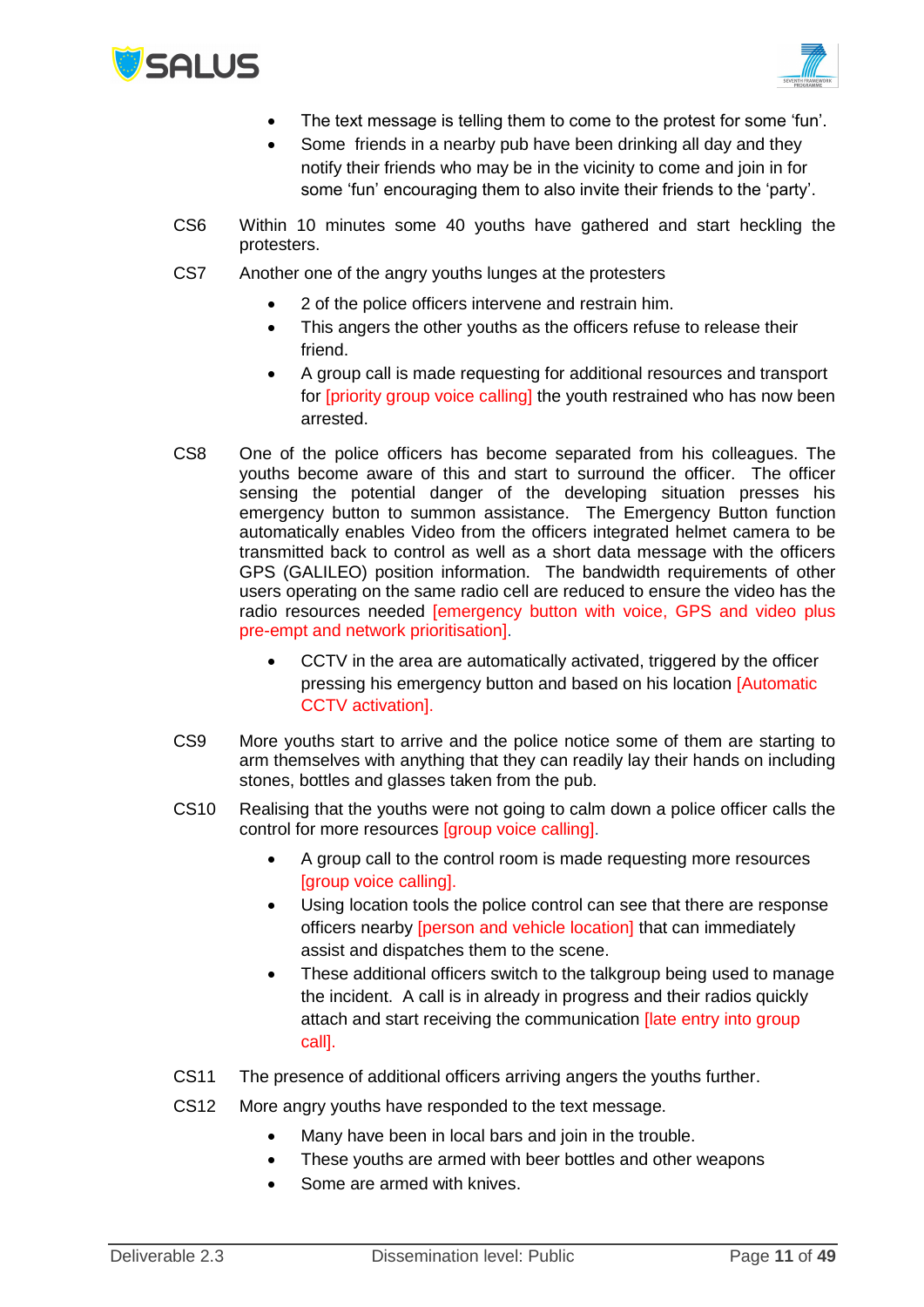



- They have mobile phones and are sending messages via text and social media.
- Some are capturing the scenes on video and performing real-time upload to Facebook, Twitter and YouTube.
- Some of them throw bottles at the police and the protesters causing some injuries.
- More youths appear from other pubs and surrounding buildings. They had received Facebook and Twitter messages and also seen footage on YouTube.
- The control room is informed about the injuries and calls for ambulance to be dispatched (telephone or radio interconnect of police and ambulance control room).
- CS13 Some of the youths see an opportunity in the developing situation to steal high value electrical goods displayed in a shop window and smash the window.
- CS14 The police leadership at the control room consider the situation to be more serious now, as there are now more than 150 youths and protesters on the street. Full strategic command in the Emergency Operations Centre (colocated with police Control Room) is installed. [7]
	- They access local CCTV camera in the area [CCTV access].
	- As not all the cameras covering the area are available due to maintenance, a suitable police officer is identified from his GPS coordinates [person location] to stream back to the control room video footage (controlled remotely from the control room) *[live video* streaming] to supplement footage from the CCTV system.
	- They can now see the full extent of the situation.
	- With direction from the control room, police officers at the incident are dispatched to arrest identified individuals including the "ring leader". Quality pictures captured from a video stream are sent (downloaded) to a small group of officers dispatched to arrest these individuals [group picture].
	- The arrested youths are detained in a police vehicle but in the struggle one of the youths becomes seriously hurt and is unconscious. A police officer on the ground calls the control room to request an ambulance. The officer is requested by ambulance control to carry out some basic assessment checks/treatment to help sustain life.
	- The police (in Emergency Operation Centre) use criminal intelligence databases [database access] to establish details of the offenders. They discover that they are known trouble makers.
- CS15 Teams of riot police are called in.
	- The police realise that the crowds are growing.
	- More officers are dispatched and more rioters also appear.
	- Some of the officers deployed are unfamiliar with the location. They receive kml.files from dispatch and use Google Street Maps to familiarise themselves with the area and the position of their colleagues. [Internet access].
- CS16 A full scale riot is declared, as youths start looting local shops and start setting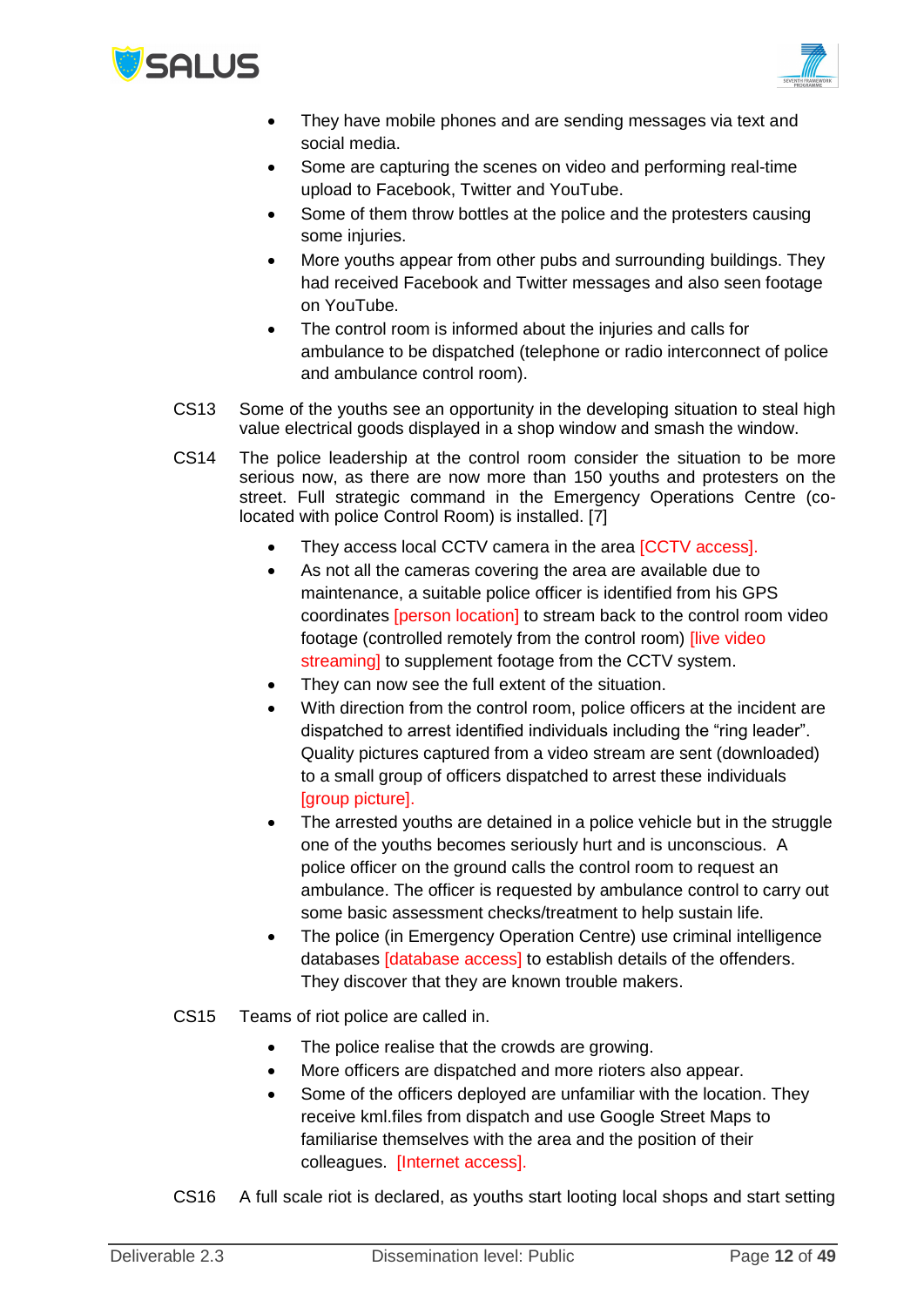



fires to cars and other property. [1] [23]

- Police officers are chasing youths into a building and lose their LTE coverage but their devices pick up a Wi-Fi hotspot provided within the building [seamless handover from LTE to Wi-Fi].
- The fire services are called in, as are more police and ambulance resources.
- CS17 Reports received that trouble has broken out outside the police station in a neighbouring city centre police station.
	- It is clear that the incident is linked to the first incident.
	- It is also evident that social media was used to start the second incident.
	- The police control room monitor internet activity via the social networks [internet access].
	- The police use augmented reality to help identify areas/shops that may come under attack *[augmented reality]* and to help them to bring the situation under control.
	- A strategic, tactical, operational command structure is established between police, fire and ambulance.
	- Resources are also requested from neighbouring police forces. Their radios are remotely programmed with the appropriate talk groups being used [DGNA].
- CS18 A small group of police officers in attendance at the scene are dispatched to protect ambulance and fire officers [interoperability between different PPDR organisations] attempting to affect the rescue of a person trapped in a smouldering car that was intentionally driven into the front of a locked shop displaying high value electrical items. The fire officers consult a remote database [database access] of recommended places to cut the vehicle in order to gain access.
- CS19 Reports of more disturbances in other parts of the country. Now further afield
	- More police fire and ambulance resources are dispatched.
	- Some are wearing body armour with sensors [WBAN]. [27]
	- A gang of youths burned down a local post office. They then run into a nearby underground car park. There is no PPDR coverage in the car park.
	- Use of firearms suspected. SWAT teams are called and are instructed to switch their radios to DMO and remain in contact with the control via a gateway [DMO gateway].
	- Attacks were carried out on police cars, a busses and local businesses and homes.
	- Police officers from the Territorial Support Group attended the disorder.
	- The police set up various cordons around the trouble spots.
	- Shops windows were smashed and the shops looted by rioters.
	- Fireworks, petrol bombs and other missiles were thrown at police.
	- Twenty-six officers are now injured, including one who sustained head injuries.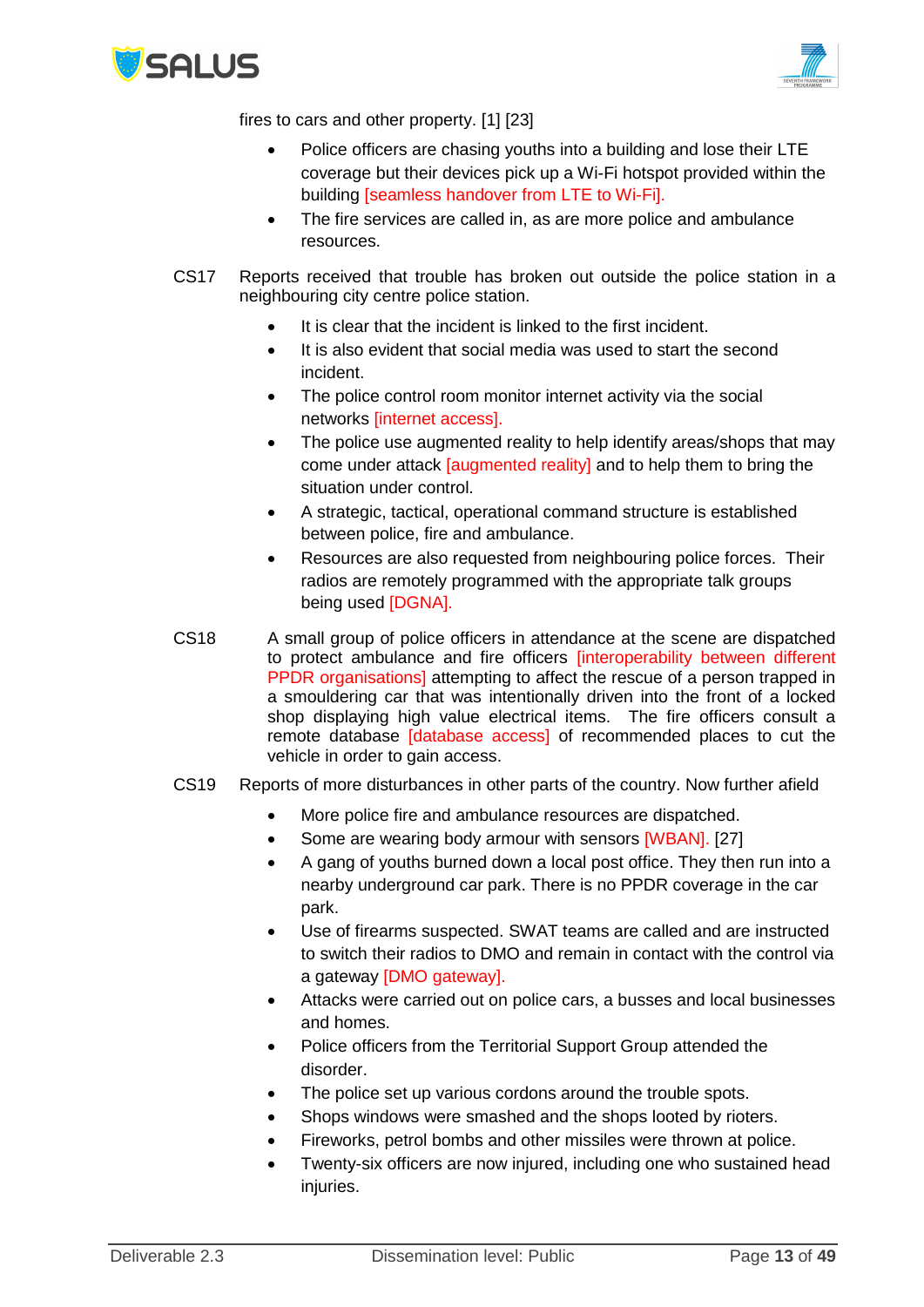



- Fire-fighters experienced difficulty reaching a burning building because of the disorder.
- CS20 The incidents last for 4 days and spread in over 15 towns and cities across the country. [17] [22]
	- In total, additional police resources required increased to several thousands.
	- They eventually managed to regain control making several arrests.
	- The ring leaders were identified using criminal intelligence databases.
	- Location services were used for tracking and directing of resources [person and vehicle location].
	- CCTV footage was broadcast to several resources [video broadcast].
	- WBANs were used to identify officers down and other users in trouble [WBAN]. [27]

## <span id="page-13-0"></span>**3.1.4 Expected Users (Use case actors)**

In the City Security use case, the following users have been identified:

| Police (Gendarmerie)<br>$\blacksquare$<br>Overt<br>$\circ$<br>Covert<br>$\Omega$<br>Mutual aide/out of area forces<br>$\Omega$<br>incl.<br>volunteer<br>Ambulance services.<br>٠<br>organizations as red cross<br>Fire Brigades<br>٠ | <b>Security Services (covert)</b><br>$\blacksquare$<br>Transport<br>Military<br><b>CCTV</b> operators<br>Traffic management<br>٠<br>Mayor's office in the City Hall,<br>Defence, civil defence |
|--------------------------------------------------------------------------------------------------------------------------------------------------------------------------------------------------------------------------------------|------------------------------------------------------------------------------------------------------------------------------------------------------------------------------------------------|

Table 1 - List of users for the City Security use case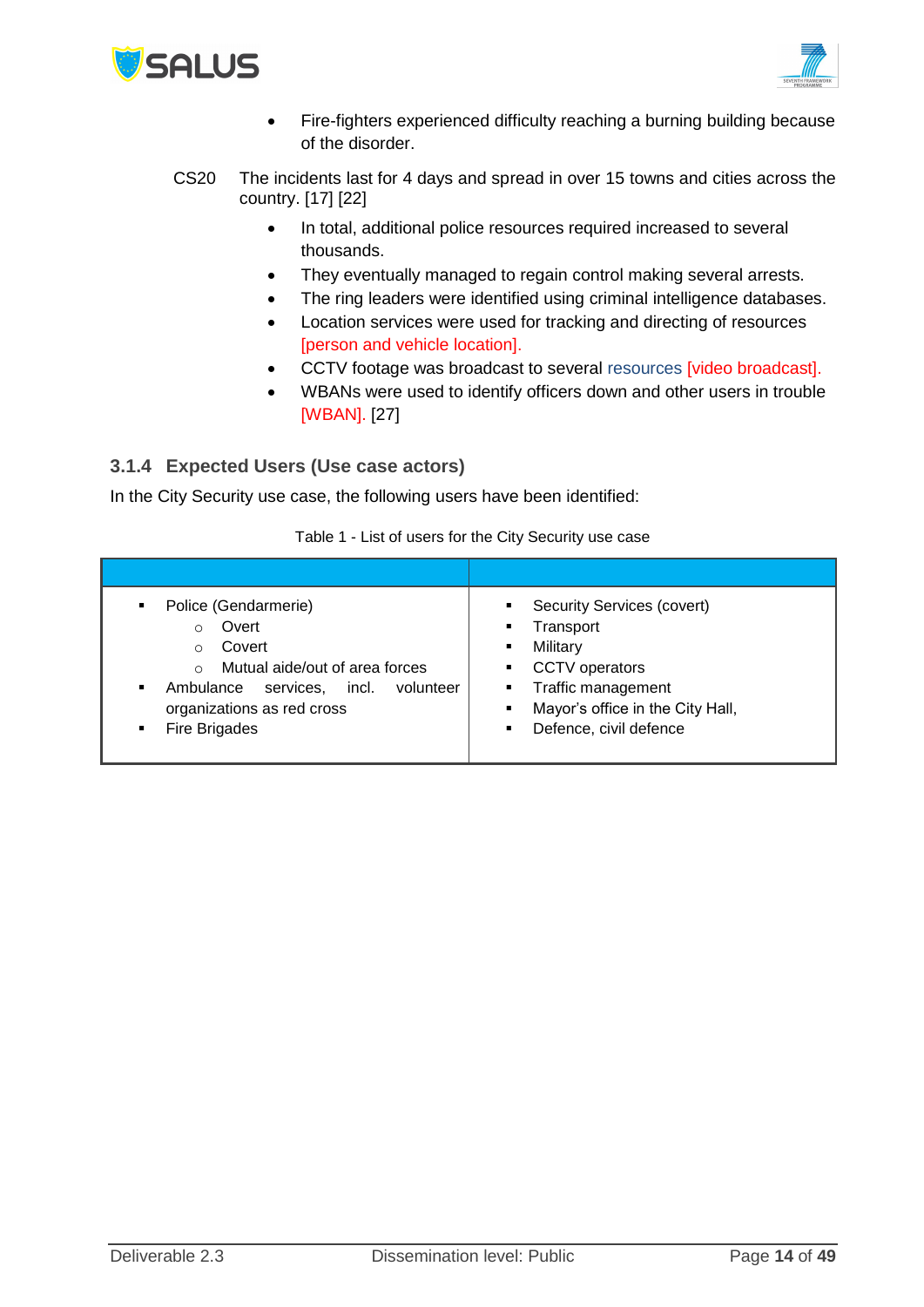



## <span id="page-14-0"></span>**3.2 Scenario 2 - Temporary Protection**

## <span id="page-14-1"></span>**3.2.1 Abstract**

The Temporary Protection use case is based on the Temporary Protection scenario which considers the management of public disorder in a sports arena with a combination of permanent and temporary PPDR infrastructure. The development of this use case will define the technologies used to provide portable secure communications needs for voice, video and data applications-services capabilities at major events. This use case defines the services that remain private to the Public Safety at the venue, such as remote controlled cameras, detection of threats (chemicals, explosives etc), criminal intelligence and patient records, whilst also addressing the need to share and interoperate with local PMR solutions where appropriate.

This use case addresses the interoperability with state-of-the-art technologies (e.g. LTE, long range Wi-Fi ad-hoc networks, BANs, and PMR broadband) and emerging technologies in order to provide novel operational capabilities that meet the security and privacy needs of the relevant event management and support. This will provide a baseline for the candidate technologies and actors to be validated in Task 7.4.

#### <span id="page-14-2"></span>**3.2.2 Precondition**

- A large scale multi-day sports event (e.g. Olympic Games) is taking place, spread over a number of venues.
- The total number of daily visitors to the complete event is around 50,000.
- The storyboard event occurs at a single venue, which can hold 50,000 spectators. The venue is filled before the event commences. [6]
- Evacuation plans that have been pre-tested are predefined, and stored in a data base.[7]
- The venue is secured with a large number of CCTV cameras, which can be monitored from a venue specific control room.
- An enhanced command and control structure (Emergency Operations Centre) is in place for the duration of the event at every city involved.
- A dedicated national coordination centre (e.g. the National Olympic Coordination Centre) is established for the coordination of the multi-agency safety and security operations throughout the country for the duration of the event.
- Teams, on an operational, tactical and strategic level, are in place and continuously available.
- In order to accommodate public safety communications and control, the following facilities are in place:
	- o PPDR specific TETRA network with additional capacity (compared to BAU), to be used by operational forces of police, ambulance services, and fire brigades.
	- $\circ$  Commercial LTE network with reserved capacity for PPDR services. The system also caters to public and other professional users.
		- 10 MHz of spectrum is reserved for PPDR only.
		- 10 MHz of additional spectrum is available for PPDR on demand.
	- o Ad-hoc network equipment is available in first responder vehicles.
	- o EOC facilities. The room is staffed by commanders of police, fire brigade, ambulances, and the venue security organisation.
	- $\circ$  PPDR data communication facilities that allow role-based access to information.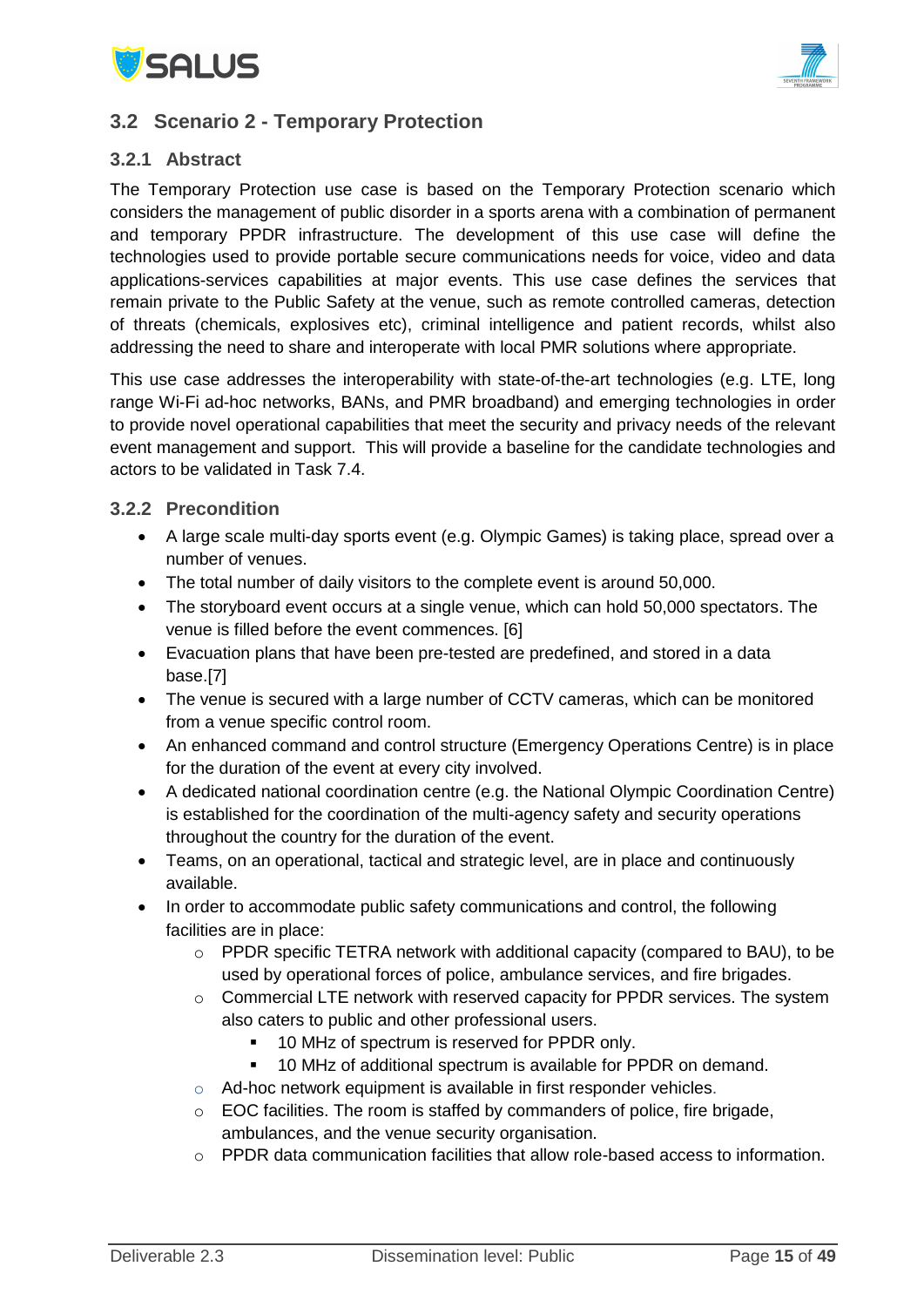



#### <span id="page-15-0"></span>**3.2.3 Flow of events**

- TP1 The sports arena is filled to the last seat, i.e. 50,000 spectators are in the venue. The match is progressing and the crowd is joyful though a bit anxious as it is a tight match.
- TP2 Using 112, an unknown person calls the local dispatch room, indicating that multiple bombs are placed at this specific venue. According to the message each bomb is said to explode after 30 minutes.[5]
	- All 112-calls are recorded. [Voice recording] Call analysis [speech recognition] identifies key words of interest, such as location, type of device, time, and the claiming group. A search engine searches for context related information in existing databases. [Database access]
	- All information is stored in the CCC. The various organisational levels have their own access to the CCC, roles, and rules based.
- TP3 The call-taker informs his superior (tactical level) of the threat, by calling and referring to the recorded data. [Multimedia call] [7]
- TP4 The tactical level officer informs the strategic team of the national coordination centre, including reference to the recorded data. [Multimedia call]
- TP5 The strategic team searches for other relevant information and evaluates the situation. [Database access] The national coordination centre takes the decision to start the evacuation of the venue, and commands the local control centre to start evacuation. [Multimedia call]
- TP6 The local command and control centre coordinates the evacuation procedure. The overall operation is under the management of the national coordination centre.
- TP7 In parallel, the bombers have communicated their bomb threat through social media.
	- Social media analysis tools find this stream of messages. [Social media analysis tool]
	- The evacuation has not yet started. The first spectators receive information on the threat, get nervous and start to go to the exit. This abnormal behaviour is detected by video cameras, using video content analysis to trigger and human expertise to validate. [CCTV]
- TP8 The predefined evacuation plan is started, including the following actions: [25]
	- All PPDR personnel locations are tracked. [Location service, 30 s updates]
	- Inform all tactical units that evacuation will take place, according to plan X. This plan is pre-defined. User specific information of this plan is sent to the involved tactical units. [Multimedia group call] Units to be informed include police, ambulance services, fire brigade, event security, transport, and the road operator.
	- The city council is briefed about the current situation. [Multimedia group call]
	- Telecom facilities are switched over to 'priority mode'. [Priority mode] (Public access is limited, bandwidth consuming applications are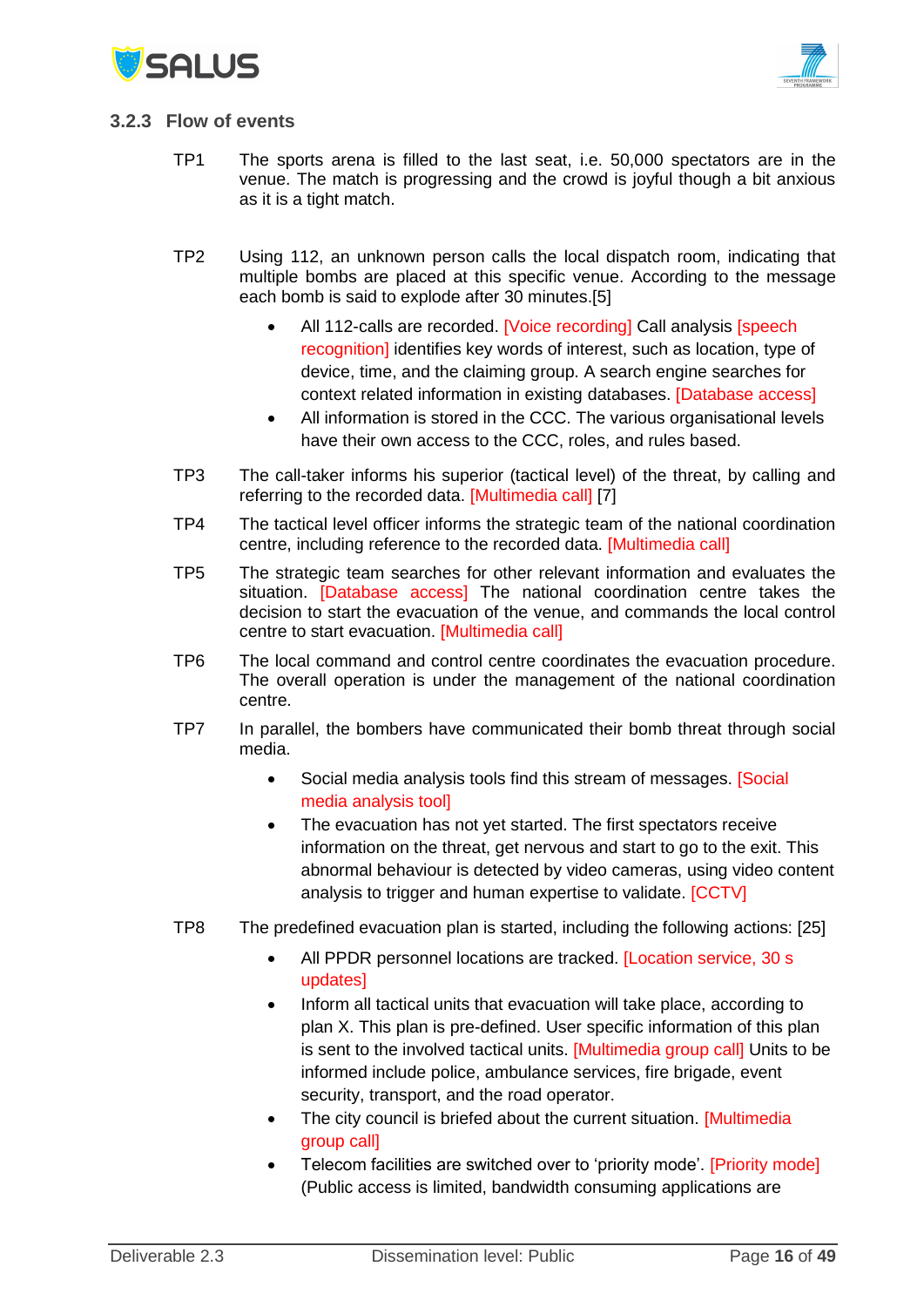



limited.)

- Non-PPDR frequency bands are jammed to avoid explosives to be remotely controlled. [Jamming device]
- Media partners are briefed, including a set of instructions on what is expected. [Multimedia multicast – this involves non PPDR telecom **infrastructurel**
- TP9 Operation units are instructed.
	- Operational staff at the outer checkpoints are instructed to stop people coming in. The instructions are provided on a head-up display (e.g. google-glasses) [Multimedia multicast] The instruction includes the message they have to give to the visitors, saying that "the next match is postponed for security reasons", redirection information, gathering points to be used, etc.
	- Gathering points are staffed.
	- Buses with visitors are directed to leave the area immediately. [multicast – this involves non PPDR telecom infrastructure]
	- Additional ambulances and fire trucks are directed to the venue. [Location services & database access]
	- Special (covert) forces are instructed to watch out for suspects. [multimedia multicast] They have received the briefing, including descriptions of possible suspects based on the analysis of the strategic team.
	- Some additional drones are airborne **[remote control, video streaming]**, to have a better view over the terrain.
- TP10 The sports event is stopped. The visitors are informed that the stadium will be evacuated for security reasons.
	- To inform the visitors the following media are used: Screens in and around the venue, loudspeakers, LTE broadcast services, and social media. [Multi media broadcast, multiple technology]
- TP11 The first (small) bomb explodes creating limited damage. Some LTE-PPDR infrastructure has been destroyed, creating some dead spots. [15]
- TP12 Panic breaks out. People start to rush to the exits, with continuous very loud shouting.
	- The panic is mapped using intelligent sound analysis [sound analysis], video images [CCTV] plotted on a map [location services].
	- Venue security guards try to streamline the crowd, but with little success. A number of security guards get trapped and trampled on by the scared crowd. They press their emergency button. [Emergency service]
	- Security guards need to assist one another to streamline the crowd. They see each other's positions (autonomously) [Location services] and activities that are monitored through worn sensors **[WBAN]** in their head-up displays so that they can cooperate more easily. [27]
	- Some people get injured. Security guards separate the injured. They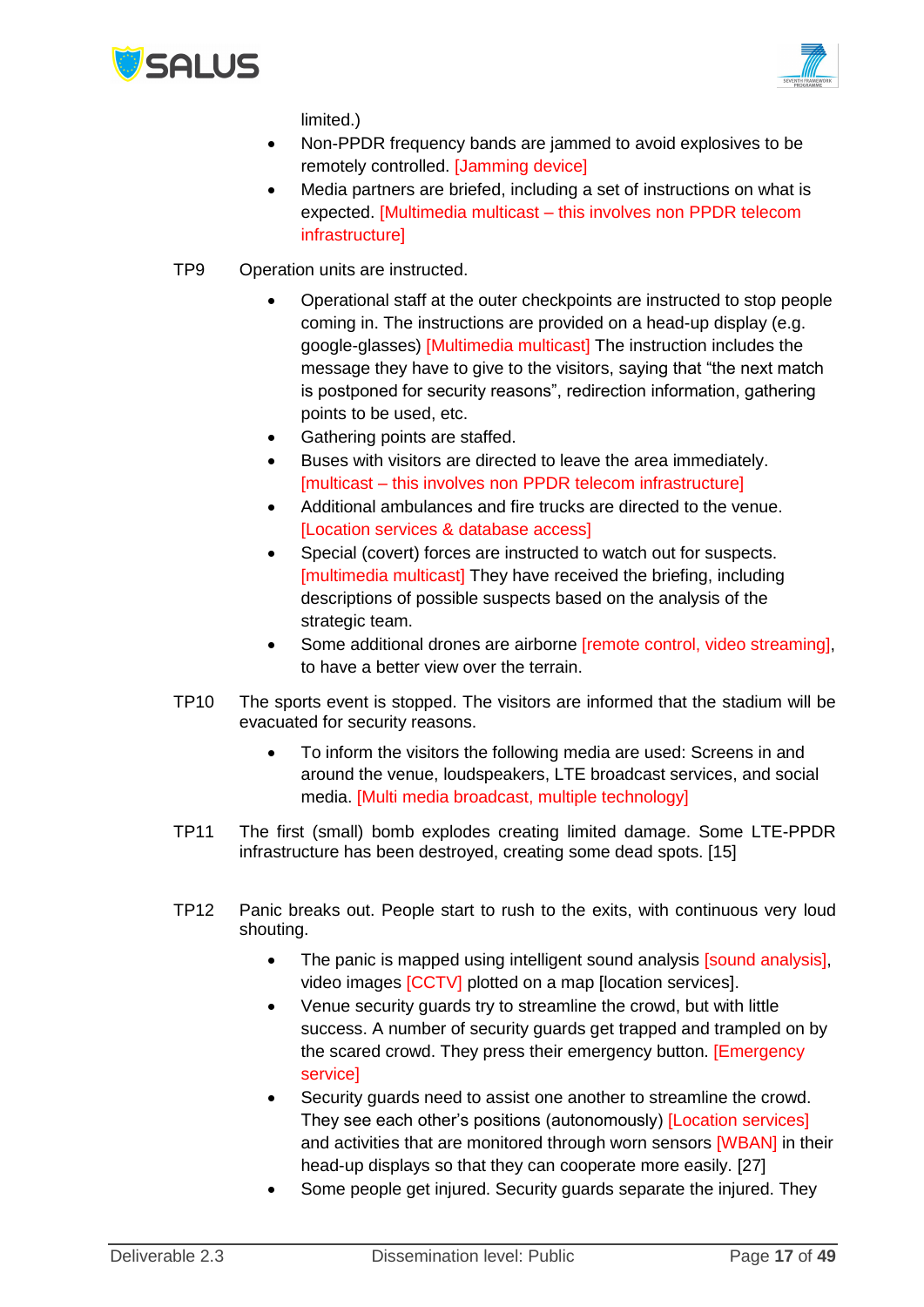



apply sensors to monitor the vital signs of the injured. [WBAN] These sensors become visible in a monitoring application in the CCC. [27]

- Disabled people are tagged with location devices. [WBAN, location services] The amount of assistance for these people is monitored. Where needed, security personnel are directed to assist. [Location services & database access]
- TP13 Special Forces have identified suspects based on their behaviour. CCTV footage has been analyzed to detect suspicious behaviour to identify possible bomb-setters. [CCTV] A combination of drones and fixed cameras start following these persons [video streaming], and plot their position on maps at the CCC [Location services]. The Special Forces are continuously updated to the current status of suspects [database access]. Intervention by special forces is directed to the most likely suspects, while other possible suspects remain tracked. [multimedia multicast]
- TP14 A second bomb explodes, blocking one of the entrances. An important evacuation route can no longer be used. The location of the explosion is filmed by numerous visitors. Videos are uploaded to social media. This footage is added to the common operational picture. [Internet access]
	- The control room instructs a team to go the specific location to video the conditions. [video streaming]
	- The evacuation plan is rearranged to take care of the new situation. [database access]
	- The new plans for the evacuation are distributed to all operational teams, and partner organisations. [Multimedia multicast]
	- Due to the rearrangements, ad-hoc network capacity is needed at unforeseen locations. [Ad-hoc networking and WLAN handover]
- TP15 The identified suspects are tracked down using various methods including fingerprints *Idatabase access1* and taken into custody by the special forces. During this operation the Special Forces communicate among each other on their action and finings. [multimedia group call]
- TP16 The complete venue is being search systematically for explosives. The search is executed by a group of security personnel, making geo-tagged pictures or videos of possibly suspicious objects. [Location services, streaming video, augmented reality] A small team of bomb disposal experts examines in detail these objects using remote controlled robots, with video and sensors. [Remote control, multimedia call, augmented reality] A third bomb is found and disarmed.
	- During this search the location of all personnel involved is plotted. [Location services]
	- Not yet evaluated persons are estimated and plotted on the map, combined with cleaned areas. [Database access]
	- Progress on the operation is briefed to the strategic team, partner organisations, and media partners. [Multimedia multicast]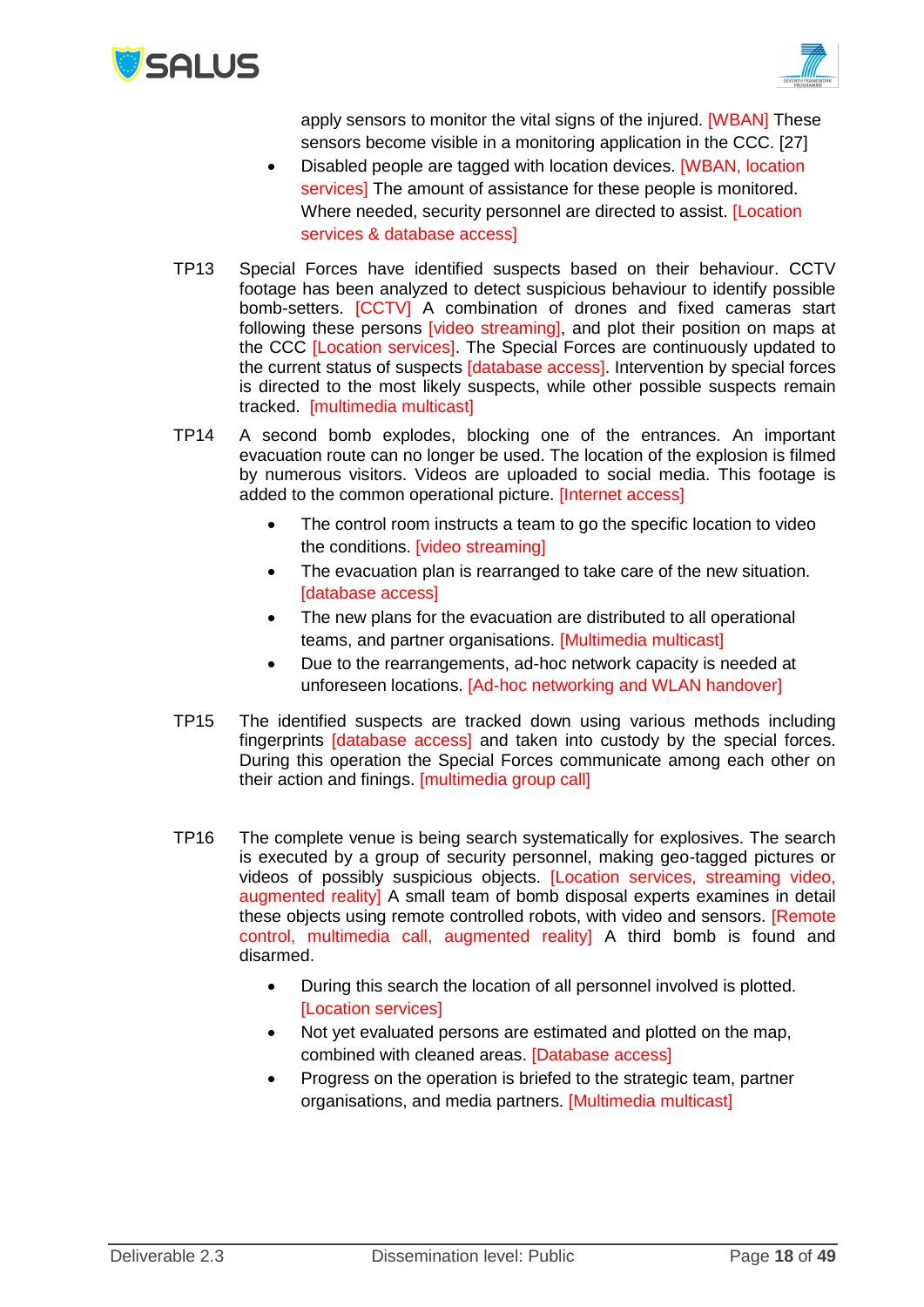



## <span id="page-18-0"></span>**3.2.4 Expected Users (Use case actors)**

In the Temporary Protection use case, the following users have been identified:

<span id="page-18-1"></span>

| Transport<br>Military<br>٠<br><b>CCTV</b> operators<br>Traffic management<br>Hospitals<br>٠<br>Road operators<br>Weather institutes<br>Nature conservation institutes<br>Utilities companies (power, gas, water)<br>٠<br>Telecom operators |  |  |  |  |  |
|--------------------------------------------------------------------------------------------------------------------------------------------------------------------------------------------------------------------------------------------|--|--|--|--|--|
| Note: Fire brigades and Ambulance involvement is low until Day2 scenario occurs                                                                                                                                                            |  |  |  |  |  |
|                                                                                                                                                                                                                                            |  |  |  |  |  |

## Table 2 - List of users for the Temporary Protection use case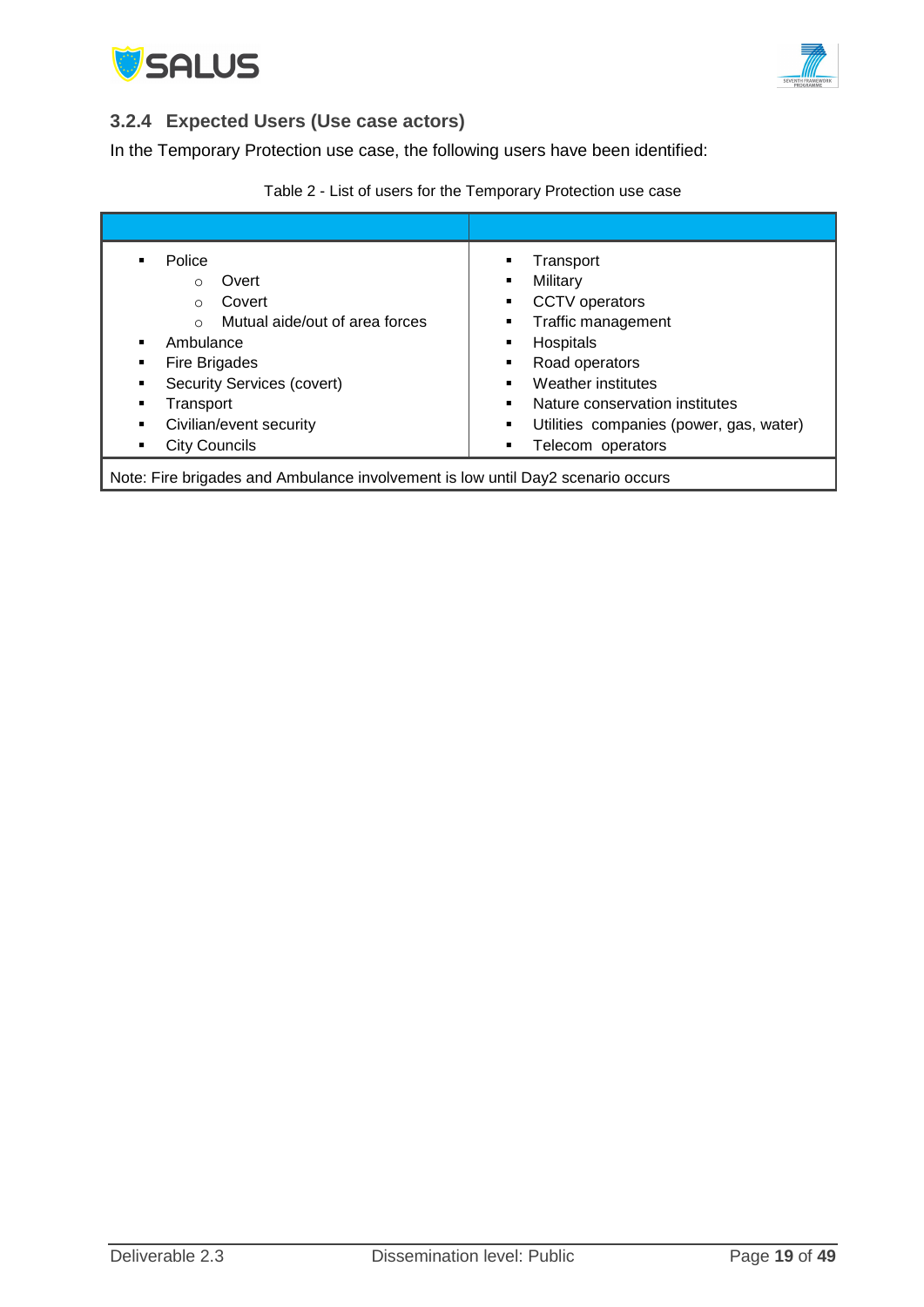



## **3.3 Scenario 3 - Disaster Recovery**

## <span id="page-19-0"></span>**3.3.1 Abstract**

The Disaster Recovery use case is based on the analysis of the Disaster Recovery scenario, which considers PPDR communications requirements for both the short and medium terms where all existing infrastructure has been rendered unserviceable by a man made or natural disaster. Additionally the disaster scenario crosses geographical boundaries.

This use case focus on the secure communications needs for voice, video and data applications-services capabilities used by Rescue Workers, Military, Police, Fire, Ambulance and other rescue workers during a significant disaster where all or a major part of the existing PPDR communications infrastructure has been destroyed. The use case defines the capabilities and the services that are often established today using deployable communications networks that include PMR and cellular 2G/3G/LTE. The use identifies the applications and services that can be introduced using local deployable data networks, such as video from aircraft, and location based asset management and mapping. This will include how these can be securely integrated into existing deployable solutions, providing the PPDR with a holistic communications capability that addresses their voice, video and data needs both locally at the incident, as well as for remote situational awareness and management. Deployed communications would need to be able to deal with adverse environmental conditions and could include extreme wind speeds, large areas without energy/drinkable water etc., where integration with satellite as a primary communications mechanism or a transmission backhaul could be deployed. Biggest problem will be the maintaining of PPDR communications on 24/7 basis, despite all upcoming problems.

In defining the Disaster Recovery services, the use case also identifies the security, interoperability, system integration and quality of service requirements as the incident develops and evolves. This will provide a baseline for the candidate technologies and actors to be validated in Task 7.4.

#### <span id="page-19-1"></span>**3.3.2 Precondition**

- Country A has rolled out a permanent TETRAPOL-based radio network completed with dedicated overlay (LTE-based) to offer mission critical high speed broadband data services (including video) to end users. The PPDR users also rely on commercial mobile communication networks for non-mission critical high speed data services.
- Country B has rolled out a permanent TETRA-based radio network. Country B security forces rely on commercial mobile communication networks for high speed data services.
- Both dedicated networks are designed to be "state-of-the art" and power resilient (e.g. fuel for power generators). Within the area affect due to risk assessments and financial considerations PPDR site power resilience is less than in other areas at 6 hours.[3]
- Both countries A and B are equipped with state-of-the-art mobile communications networks designed to meet the needs of the general public. Power resilience is designed to meet standard commercial requirements at half an hour
- It is assumed that both countries A and B speak a common language and have agreed provisional plans for dealing with certain major cross border events.
- This is the first natural disaster for many years requiring cross-border co-operation.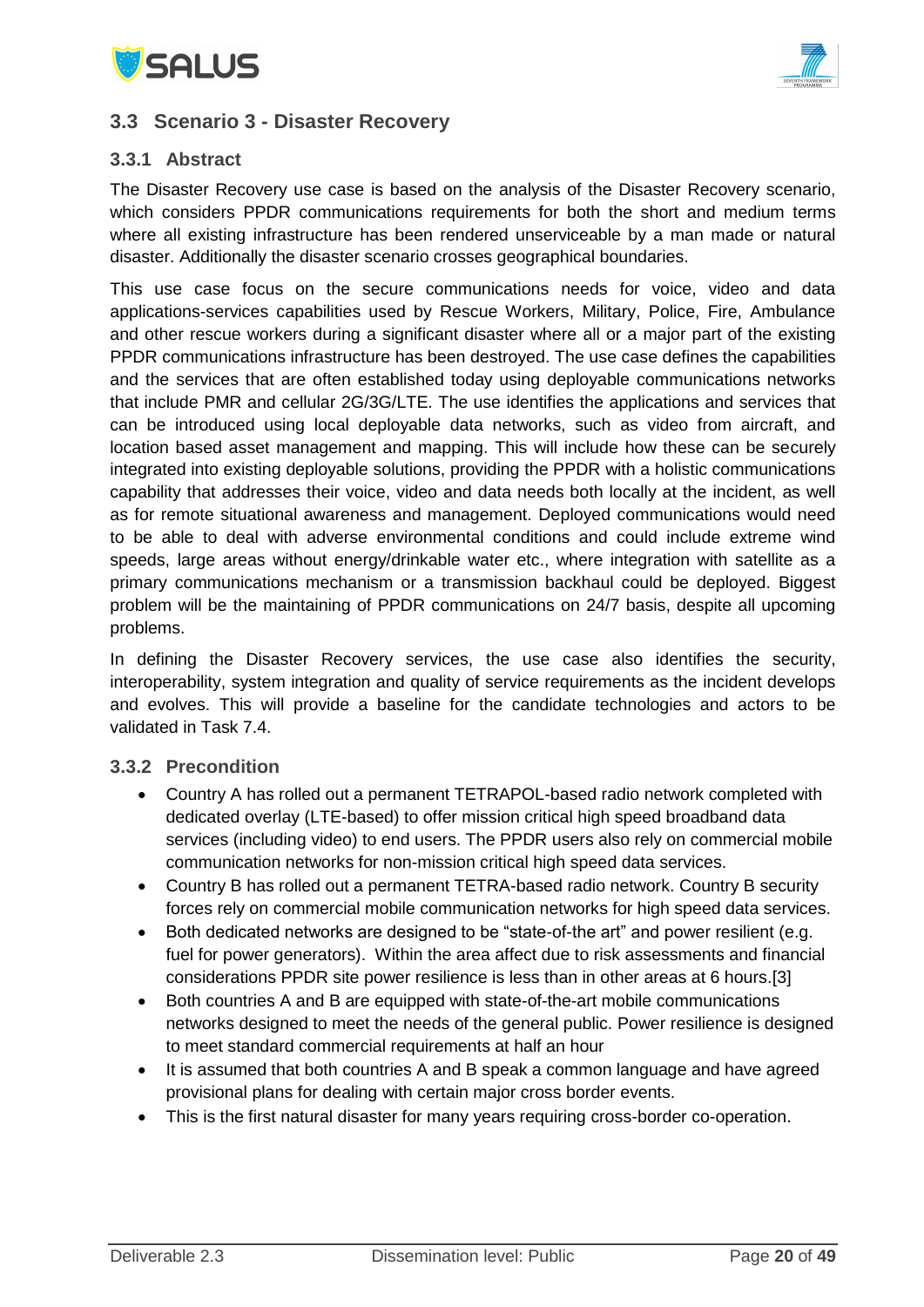



#### <span id="page-20-0"></span>**3.3.3 Flow of events**

- DR1 Following a prolonged period of heavy rain, a large river bursts its banks causing major flooding that extends over the border of Country A and Country B. Several houses, shops, light industrial factories and buildings become flooded, some roads are flooded also. A number of car and van drivers become trapped, either in their cars, or have managed to climb up onto the roofs. [16]
	- As a result a high volume of 112 emergency calls [thru fixed lines or mobile phone networks] are received at the different control rooms of country A and country B.
	- Given that the information from the meteorological office had forecast this heavy rain and risk of flooding, a strategic, tactical and operational command structure had already been established across A and country B. The Gold strategic command group (SCG) is led by the police and consists of senior representatives from police, fire and ambulance as well as civil authorities. There are also a number of Silver tactical command groups (TCGs) in place in a number of control rooms. These are also police-led.
	- Immediately several police, fire and ambulance resources are deployed to the area in response to the 112 calls that have been received, under instruction from the silver commands [group calls & interoperability between TETRA and TETRAPOL]
- DR2 On arrival into the area the first responders realise that the number of stranded public and risk to life is greater than what has been reported. This is due to the fact that many people have been unable to make a 112 call because public mobile have become over loaded compounded by flooding affecting the fixed telephone network infrastructure.
	- This information is relayed to the TCG control rooms that immediately deploy additional resources [group calls & interoperability between TETRA and TETRAPOL]. The additional resources which include military arrive within 2 hours and join in the rescue operation. Prior to arrival their radios are automatically switched to the appropriate talk group [DGNA]
- DR3 Local schools, community and sports centres are identified as designated rest areas. They are closed for normal business and rescued people are transported there in ambulances. Make-shift medical facilities are also established as hospitals are too far away due to the poor road conditions. PPDR staff locations are tracked by the control rooms using GPS based location services [Location Services]
- DR4 The rainfall continues and an electricity sub-station becomes flooded causing a wide spread electricity outage affecting both public and PPDR base stations. After half an hour, the mobile phone networks fail preventing any more emergency 112 calls being made over the commercial mobile network. The PPDR sites are now reliant on their autonomous but limited power backup capability. The remoteness of the sites, weather conditions and health and safety concerns do not allow the sites to be refuelled and after 6 hours the PPDR systems covering the affected area also fail.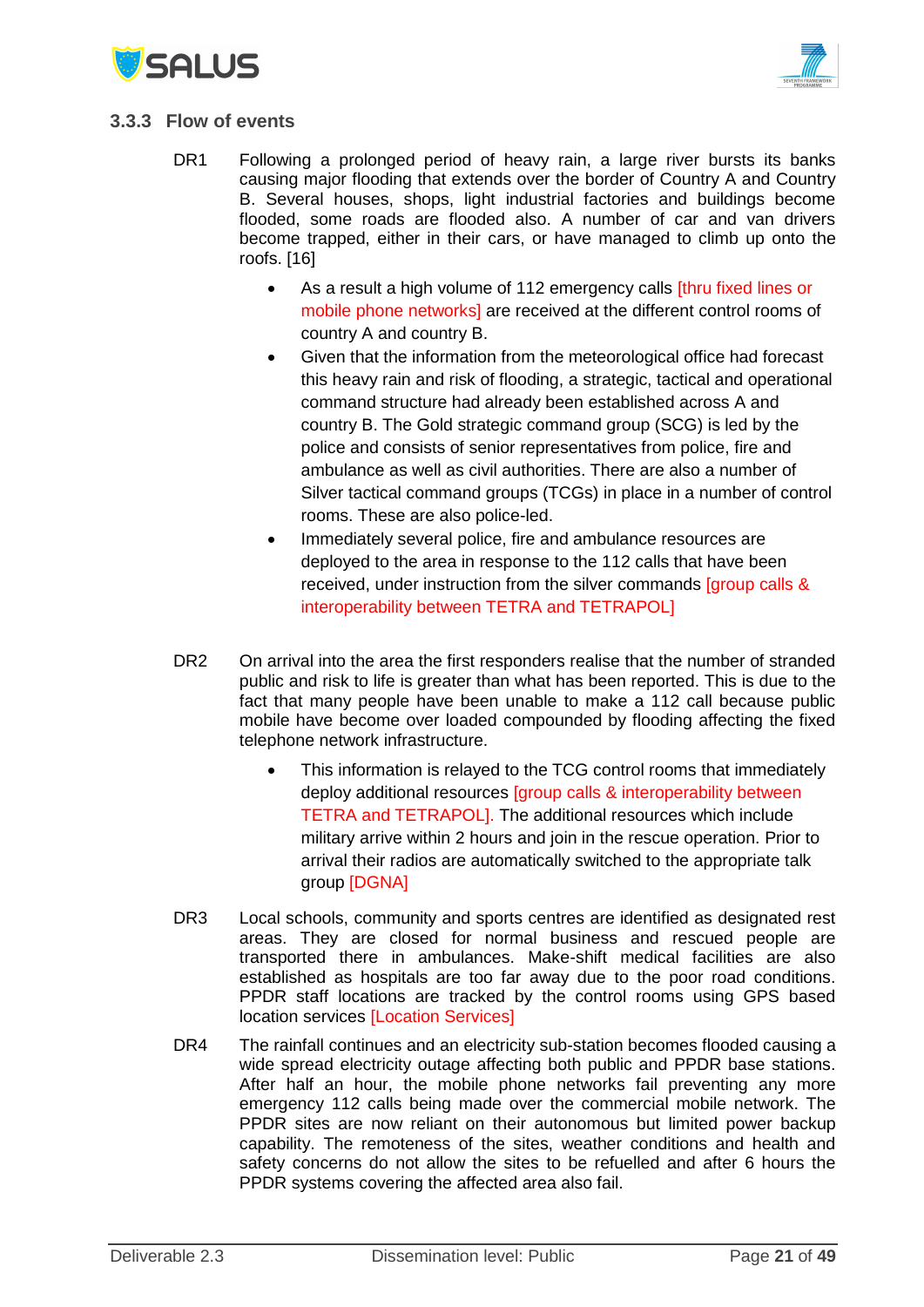



- Field forces are trying to work using DMO capabilities but due to limited coverage, operation management begins to be really challenging [DMO].
- Transportable solutions equipped with TETRA, TETRAPOL, LTE, autonomous power and satellite backhaul capabilities are deployed to provide maximum PPDR coverage and capacity in strategic locations. [Transportable solutions]
- Deployable PPDR systems operate on discrete narrow band channels and therefore use reserved channels to enable them to be deployed anywhere for either coverage or capacity enhancements. Given the permanent PPDR system is no longer available the deployable capacity will be less than the one offered by the permanent infrastructure. [12]
- Access to the deployable LTE system is reserved for high priority suboperations and to limit some first responders using DMO [reserved access or mobile telecoms privilege access scheme (MTPAS)].
- DR5 Air support is deployed by way of helicopters equipped with camera providing aerial video images to the local control room (s) [Video streaming]
	- 1..1. Air to ground communications is used between the control, air support and the resources on the ground [Air to ground voice and video]
- DR6 The rain continues, resulting in building collapses, more casualties and stranded people in their cars and buildings. The rescue continues:
	- Some emergency personnel are wearing sensors and their vital signs are monitored by the local control rooms as they enter into dangerous locations such as partially collapsed industrial buildings that might contain hazardous chemicals [BWAN]
- DR7 Several hours later, a high speed train is derailed due to railway line damage caused by land slide. More than 200 citizens are severely injured.[18]
	- Some resources are re-directed to the scene of the derailment and their radios are switch to a new talk group [group call][DGNA][interoperability]. Compared to the other operations in progress, this one becomes the one having the highest priority
	- When weather conditions permit, CCTV cameras connected to small drones are also deployed to provide aerial video images to the local control rooms and field commanders [Group video]
	- Paramedics on the scene transmit patient data and video back to the make-shift medical centres where instructions by voice are given on what treatment to apply at the scene [mobile data – sensor, video, voice]
- DR8 Charities' and volunteers are now also involved in the rescue operation and transporting of casualties to the rest areas
	- Police in the local control rooms use social networking to provide additional information *[Internet access]* to the public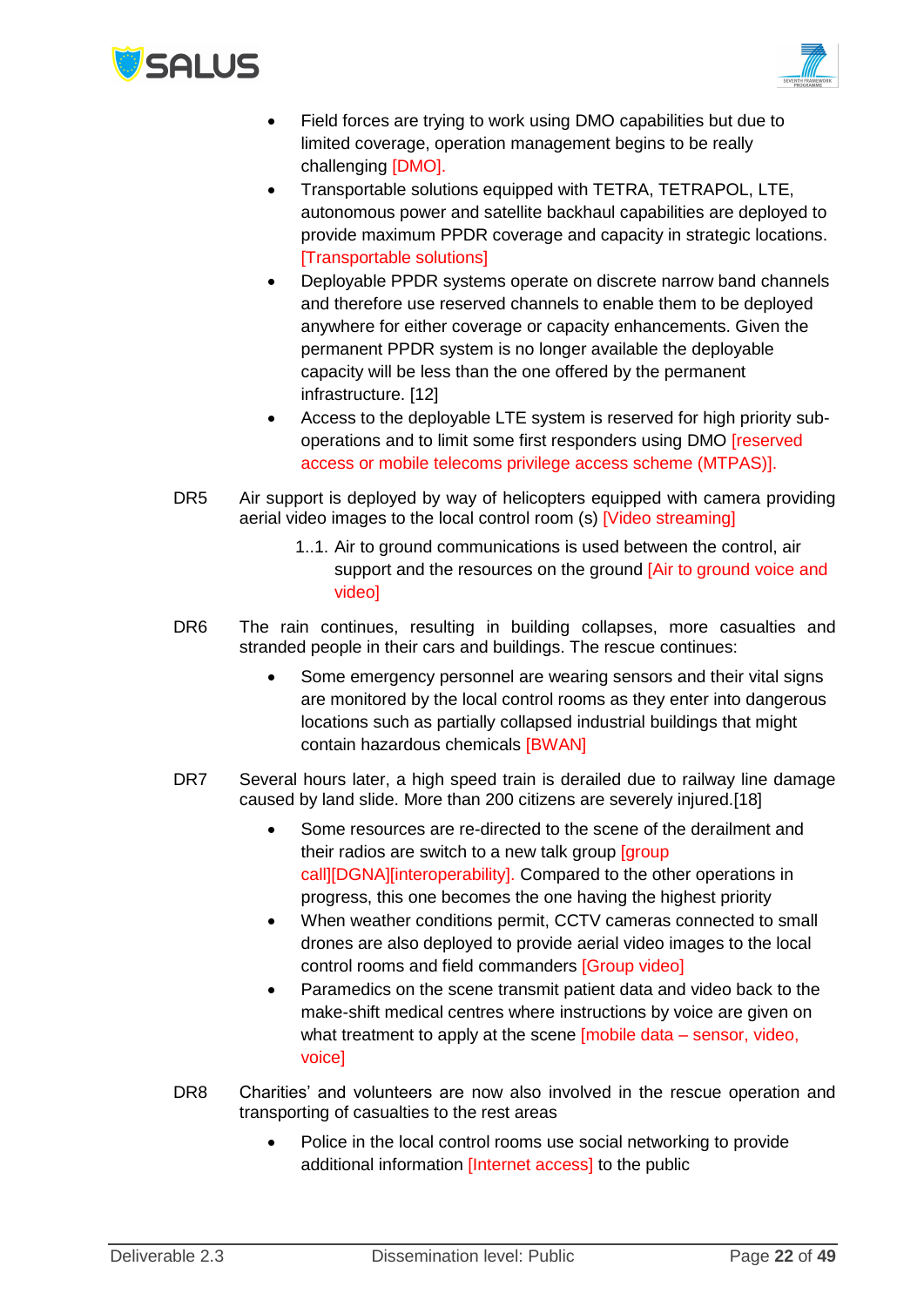



- DR9 Although the rain has stopped, flooding and infrastructure remains widespread. The rescue and search for casualties continues for several days with temporary PPDR infrastructure in place for the duration of the incident.
- DR10 Only after a couple of weeks the PPDR mobile phone networks return to a normal mode of operation.

## <span id="page-22-0"></span>**3.3.4 Expected Users (Use case actors)**

In the Disaster Recovery use case, the following users have been identified:

Table 3 - List of users for the Disaster Recovery use case

| Police (High involvement)<br>٠<br>Overt<br>$\circ$<br>Mutual aide/out of area forces<br>$\Omega$<br>Ambulance (High involvement) including<br>٠<br>charity based services (e.g. Red Cross or<br>RNLI in the UK)<br>Fire Brigades (High involvement)<br>٠<br>Transport<br>Military<br>Environment agency,<br>Volunteer mountain rescue type units<br>٠<br>Highways agency,<br>٠ | <b>CCTV</b> operators<br>■<br>Traffic management<br>٠<br>NGO/Volunteers<br>٠<br><b>Critical Infrastructure Operators</b><br>٠<br><b>Public Transport</b><br>٠<br>All sorts of Utility (Power, Gas, Water, )<br>٠<br><b>Telecom Operators</b><br>٠<br>Defence<br>٠<br>Civil defence<br>٠<br>Hospitals<br>٠<br>medical<br>Temporary<br>evacuation<br>and<br>٠<br>centres<br>City councils |
|--------------------------------------------------------------------------------------------------------------------------------------------------------------------------------------------------------------------------------------------------------------------------------------------------------------------------------------------------------------------------------|-----------------------------------------------------------------------------------------------------------------------------------------------------------------------------------------------------------------------------------------------------------------------------------------------------------------------------------------------------------------------------------------|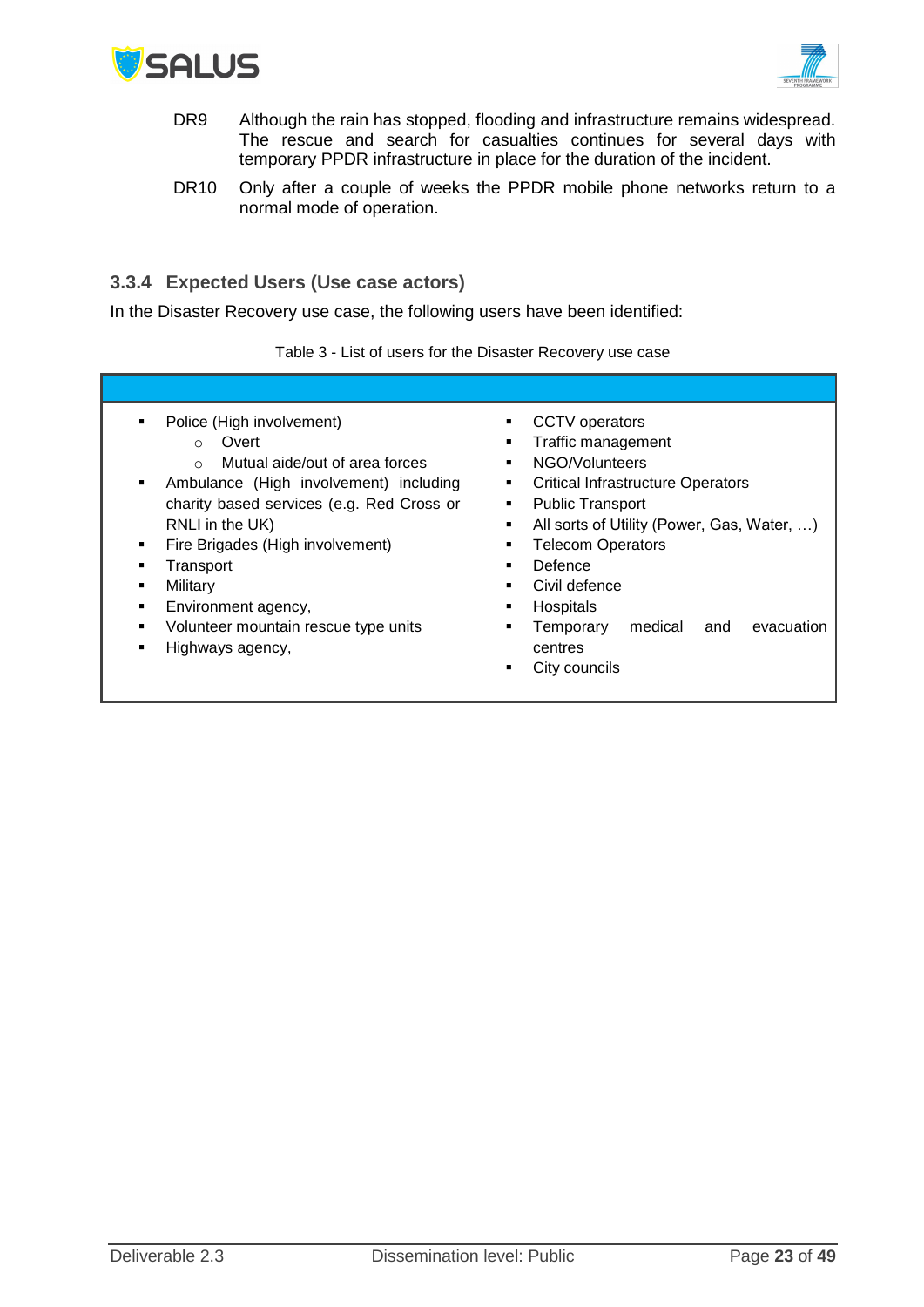

# **4 Summary of Functionality Used**

<span id="page-23-0"></span>

| No.            | Ref.                              | <b>Functionality</b>        | <b>Category</b>     | <b>Item</b>                      | <b>Actors</b>                                    | <b>Information types</b>                        |  |  |
|----------------|-----------------------------------|-----------------------------|---------------------|----------------------------------|--------------------------------------------------|-------------------------------------------------|--|--|
|                | <b>Scenario 1 - City Security</b> |                             |                     |                                  |                                                  |                                                 |  |  |
| $\mathbf 1$    | CS <sub>2</sub>                   | <b>APLS</b>                 | Data applications   | Location services                | Police officers<br>Police control                | Location data                                   |  |  |
| $\overline{2}$ | CS7                               | Individual voice<br>call    | Point-2-point voice | Individual call                  | Police officers<br>Police control                | 2-way voice traffic                             |  |  |
| 3              | CS <sub>8</sub>                   | Pre-emptive<br>priority     | Emergency voice     | Pre-emptive priority             | Police officers<br>Police control                | Priority indicator<br>2-way voice traffic       |  |  |
| 4              | CS <sub>8</sub>                   | Open<br>microphone          | Emergency voice     | Open microphone                  | Police officers<br>Police control                | Priority indicator<br>2-way voice traffic       |  |  |
| 5              | CS <sub>8</sub>                   | Video                       | Group video         | Group video streaming            | Police officers<br>Police control                | Video data traffic                              |  |  |
| 6              | CS <sub>8</sub>                   | Prioritisation for<br>video | Group video         | Prioritisation within<br>group   | Police officers<br>Police control                | Priority indicator<br>Video data traffic        |  |  |
| $\overline{7}$ | <b>CS10</b>                       | Group voice call            | Group voice         | Group call                       | Police officers<br>Police control                | 2-way voice traffic                             |  |  |
| 8              | <b>CS10</b>                       | Late entry                  | Group voice         | Group call                       | Police officers<br>Police control                | 2-way voice traffic                             |  |  |
| 9              | <b>CS10</b>                       | <b>APLS</b>                 | Data applications   | Location services                | Police officers<br>Police control                | Location data                                   |  |  |
| 10             | <b>CS10</b>                       | <b>AVLS</b>                 | Data applications   | Location services                | Police officers in<br>vehicles<br>Police control | Location data                                   |  |  |
| 11             | <b>CS10</b>                       | Late entry                  | Group voice         | Late entry                       | Police officers                                  | 2-way voice traffic                             |  |  |
| 12             | <b>CS14</b>                       | CCTV access                 | Data applications   | Remote controlled<br><b>CCTV</b> | Police control                                   | Live video data<br>CCTV control data (?)        |  |  |
| 13             | <b>CS14</b>                       | <b>APLS</b>                 | Data applications   | Location services                | Police officers<br>Police control                | Location data                                   |  |  |
| 14             | <b>CS14</b>                       | Live video<br>streaming     | $1-2-1$ video       | Video streaming                  | Police officers<br>Police control                | Live video data from officer<br>to control room |  |  |
| 15             | <b>CS14</b>                       | Group picture               | Broadcast image     | Talk group related               | Police officers<br>Police control                | Picture images                                  |  |  |
| 16             | <b>CS14</b>                       | Group voice call            | Group voice         | Group call                       | Police control<br>Police officers                | 2-way voice traffic                             |  |  |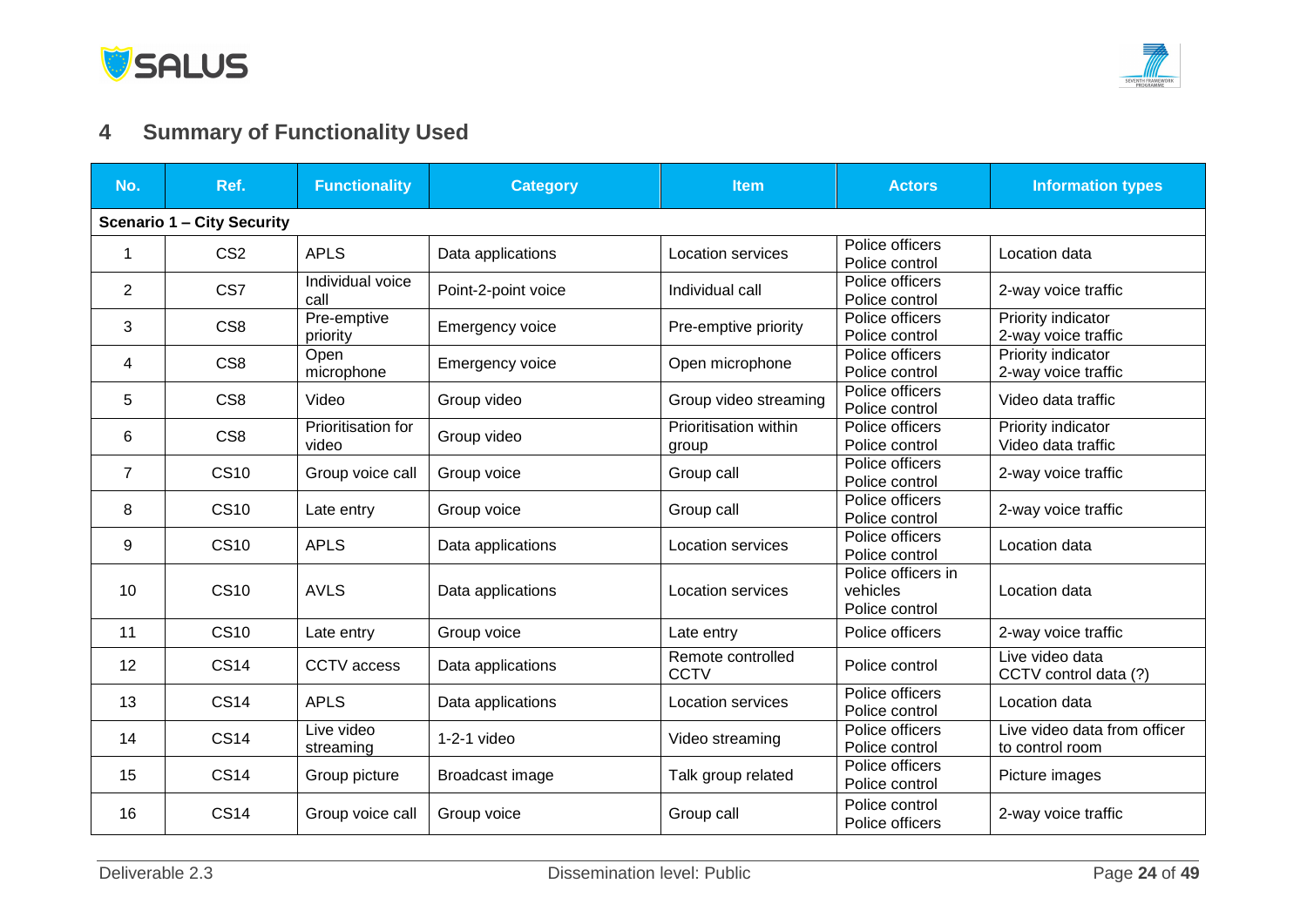



| No. | Ref.        | <b>Functionality</b>                    | <b>Category</b>      | <b>Item</b>                                          | <b>Actors</b>                                                      | <b>Information types</b>               |
|-----|-------------|-----------------------------------------|----------------------|------------------------------------------------------|--------------------------------------------------------------------|----------------------------------------|
|     |             |                                         |                      |                                                      | Ambulance control                                                  |                                        |
| 17  | <b>CS14</b> | Database<br>access                      | Database searching   | Operational database<br>search                       | Police officers                                                    | Mobile data traffic                    |
| 18  | <b>CS15</b> | Internet access                         | Data applications    | Internet access                                      | Police officers                                                    | Mobile data traffic                    |
| 19  | <b>CS16</b> | Handover from<br>LTE to trusted<br>WiFi | Technology handover  | Technology handover<br>between different<br>networks | Police officers                                                    | Voice/data                             |
| 20  | <b>CS17</b> | Internet access                         | Data applications    | Internet access                                      | Police control                                                     | Mobile data traffic                    |
| 21  | <b>CS17</b> | Augmented<br>reality                    | Data applications    | Augmented reality                                    | Police officers                                                    | Mobile data traffic                    |
| 22  | <b>CS17</b> | <b>DGNA</b>                             | Group voice          | Dynamic reassignment                                 | Police officers<br>Police control                                  | Configuration data                     |
| 23  | <b>CS18</b> | Interoperability                        | Interoperability     | Interoperability                                     | Police, fire and<br>ambulance teams                                | Voice traffic between tetra<br>and LTE |
| 24  | <b>CS18</b> | Database<br>access                      | Database searching   | Operational database<br>search                       | Fire fighters                                                      | Mobile data                            |
| 25  | <b>CS19</b> | <b>WBAN</b>                             | Data applications    | Monitor personnel vital<br>signs                     | Police officers<br>Police control<br>Fire fighters<br>Fire control | Mobile data                            |
| 26  | <b>CS19</b> | DMO gateway                             | Mobile adhoc network | DMO gateway                                          | Police firearms<br>officers<br>Police control                      | Voice traffic                          |
| 27  | <b>CS20</b> | <b>APLS</b>                             | Data applications    | Location services                                    | Police officers<br>Police control                                  | Location data                          |
| 28  | <b>CS20</b> | Video broadcast                         | Group video          | Group video streaming                                | Police officers<br>Police control                                  | Video data                             |
| 29  | <b>CS20</b> | <b>WBAN</b>                             | Data applications    | Location services                                    | Police officers<br>Police control<br>Fire fighters<br>Fire control | Mobile data                            |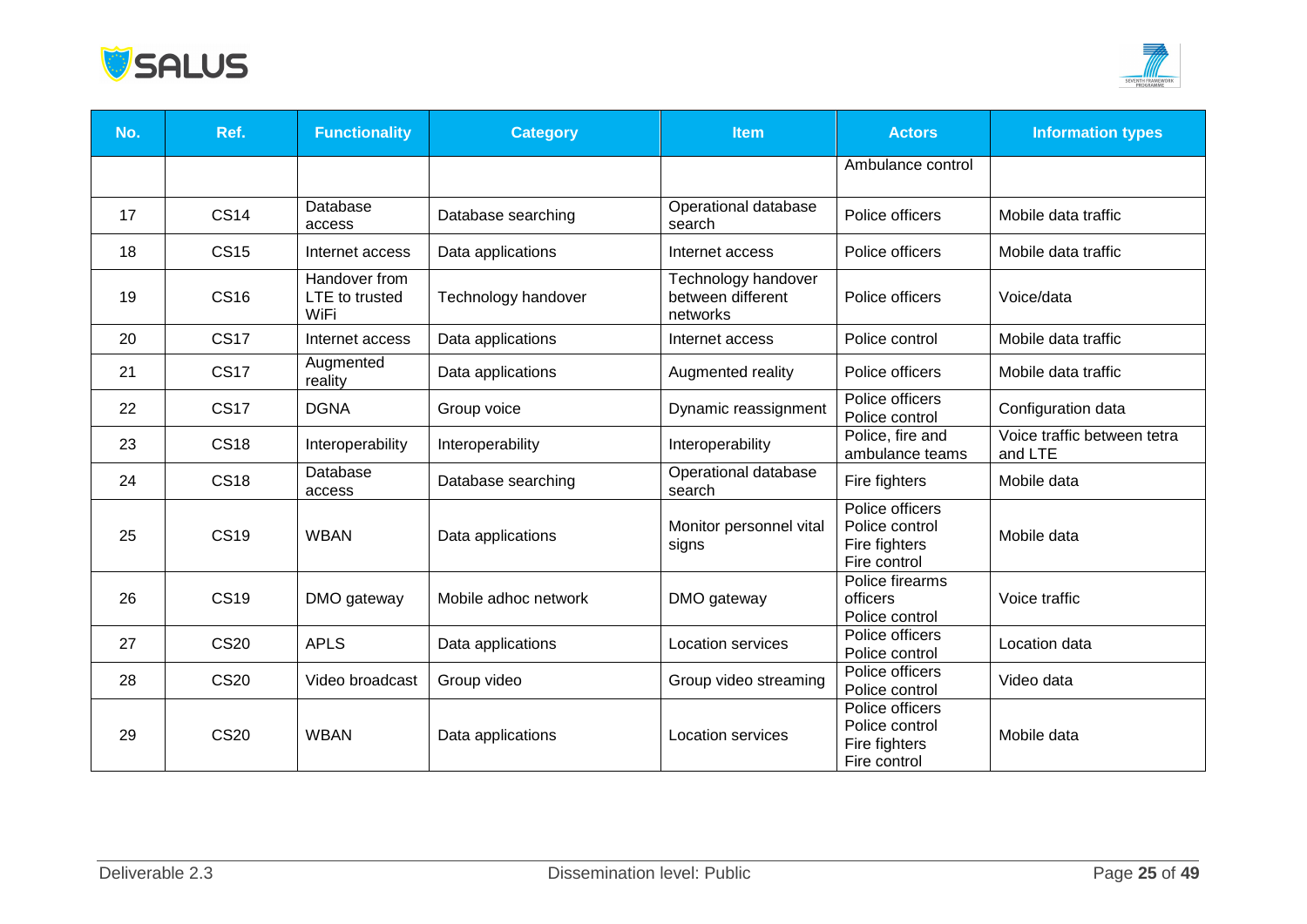



| No. | Ref.                                     | <b>Functionality</b>            | <b>Category</b>               | <b>Item</b>                    | <b>Actors</b>                                                                                                       | <b>Information types</b> |  |  |
|-----|------------------------------------------|---------------------------------|-------------------------------|--------------------------------|---------------------------------------------------------------------------------------------------------------------|--------------------------|--|--|
|     | <b>Scenario 2 - Temporary Protection</b> |                                 |                               |                                |                                                                                                                     |                          |  |  |
| 30  | TP <sub>2</sub>                          | Voice Recording                 | Individual voice              | Telephony call                 | Police control                                                                                                      | 2-way voice traffic      |  |  |
| 31  | TP <sub>2</sub>                          | Speech<br>recognition           | Data applications             | Operational database<br>search | Police control                                                                                                      | Voice/data               |  |  |
| 32  | TP <sub>2</sub>                          | Database<br>access              | Database searching            | Operational database<br>search | Police control                                                                                                      | Mobile data              |  |  |
| 33  | TP <sub>3</sub>                          | Multimedia call                 | Voice                         | Multimedia call                | Police control                                                                                                      | Voice/data               |  |  |
| 34  | TP4                                      | Multimedia call                 | Voice                         | Multimedia call                | <b>NOCC</b><br>Police control                                                                                       | Voice/data               |  |  |
| 35  | TP <sub>5</sub>                          | Database<br>access              | Database searching            | Operational database<br>search | <b>NOCC</b><br>Police control                                                                                       | Data                     |  |  |
| 36  | TP <sub>5</sub>                          | Multimedia call                 | Voice                         | Multimedia call                | <b>NOCC</b><br>Police control                                                                                       | Voice/data               |  |  |
| 37  | TP7                                      | Social media<br>analysis        | Social media                  | Internet access                | <b>NOCC</b><br>Police control                                                                                       | <b>Internet Data</b>     |  |  |
| 38  | TP8                                      | <b>APLS</b>                     | Data applications             | Location services              | <b>NOCC</b><br>All PPDR personnel<br>Police control                                                                 | Location data            |  |  |
| 39  | TP <sub>8</sub>                          | Multimedia<br>group call        | Group voice/data              | Group call                     | <b>NOCC</b><br>Police officers<br>Fire fighters<br>Ambulance crews<br>Event security<br>Transport<br>Road operators | 2-way Voice/Data         |  |  |
| 40  | TP8                                      | Multimedia<br>group call        | Group voice/data              | Group call                     | <b>NOCC</b><br>City council                                                                                         | 2-way Voice/Data         |  |  |
| 41  | TP <sub>8</sub>                          | <b>Priority Mode</b><br>(MTPAS) | Mobile network prioritisation | <b>MTPAS</b>                   | <b>NOCC</b><br><b>PPDR Personnel</b>                                                                                | Voice/data               |  |  |
| 42  | TP <sub>8</sub>                          | Frequency<br>Jamming            |                               |                                | Radio Technical<br>Support                                                                                          | Radio Frequencies        |  |  |
| 43  | TP <sub>8</sub>                          | Multimedia                      | Group voice/data              | Multicast call                 | <b>NOCC</b>                                                                                                         | 2-way Voice/Data         |  |  |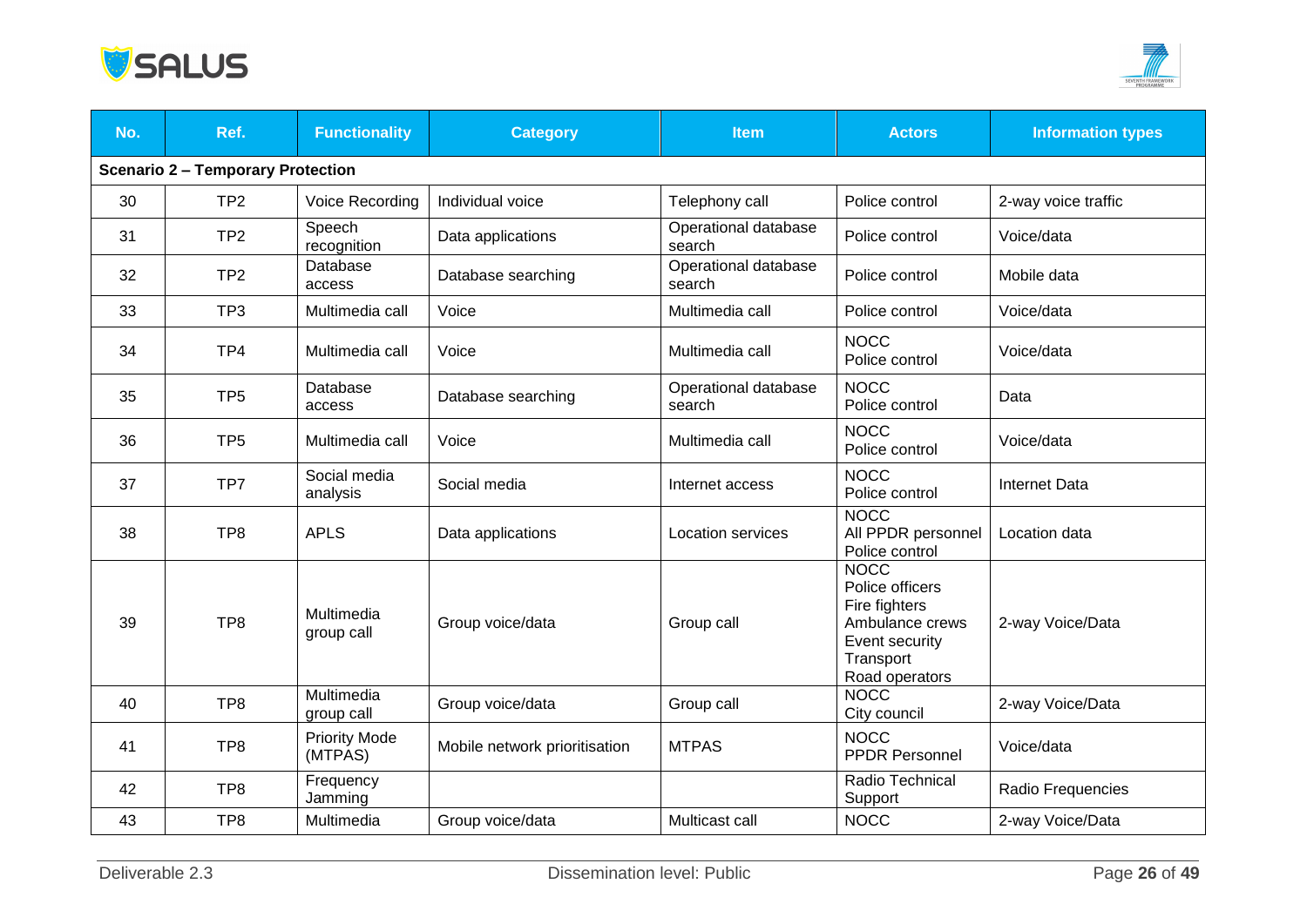



| No. | Ref.            | <b>Functionality</b>              | <b>Category</b>    | <b>Item</b>                    | <b>Actors</b>                                | <b>Information types</b>                         |
|-----|-----------------|-----------------------------------|--------------------|--------------------------------|----------------------------------------------|--------------------------------------------------|
|     |                 | multicast                         |                    |                                | Media                                        |                                                  |
| 44  | TP <sub>9</sub> | Multimedia<br>multicast           | Group voice/data   | Multicast call                 | <b>NOCC</b><br>Event security<br>Transport   | 2-way Voice/Data                                 |
| 45  | TP <sub>9</sub> | <b>AVLS</b>                       | Data applications  | <b>Location services</b>       | <b>NOCC</b><br>Fire<br>Ambulance             | Location data                                    |
| 46  | TP <sub>9</sub> | Database<br>access                | Database searching | Operational database<br>search | <b>NOCC</b><br>Fire<br>Ambulance             | Data                                             |
| 47  | TP <sub>9</sub> | Multimedia<br>multicast           | Group voice/data   | Multicast call                 | <b>NOCC</b><br>Covert personnel<br>Transport | 2-way Voice/Data                                 |
| 48  | TP <sub>9</sub> | Remote control<br>video streaming | Group video        | Group video streaming          | <b>NOCC</b>                                  | Video data traffic                               |
| 49  | <b>TP10</b>     | Multimedia<br>broadcast           | Group voice/data   | Multicast call                 | <b>NOCC</b><br>General public                | Video data                                       |
| 50  | <b>TP12</b>     | Sound analysis                    | Data applications  | Sound analysis                 | <b>NOCC</b><br>General public                | Data                                             |
| 51  | <b>TP12</b>     | Location<br>services              | Data applications  | Location services              | <b>NOCC</b><br>General public                | Data                                             |
| 52  | <b>TP12</b>     | Pre-emptive<br>priority           | Emergency voice    | Pre-emptive priority           | <b>NOCC</b><br>Event security                | Priority indicator<br>2-way voice traffic        |
| 53  | <b>TP12</b>     | Open<br>microphone                | Emergency voice    | Open microphone                | <b>NOCC</b><br>Event security                | <b>Priority indicator</b><br>2-way voice traffic |
| 54  | <b>TP12</b>     | <b>APLS</b>                       | Data applications  | Location services              | <b>NOCC</b><br>Event security                | Location data                                    |
| 55  | <b>TP12</b>     | Augmented<br>reality              | Data applications  | Augmented reality              | Event security                               | Mobile data traffic                              |
| 56  | <b>TP12</b>     | <b>WBAN</b>                       | Data applications  | Location services              | Event security                               | Mobile data                                      |
| 57  | <b>TP12</b>     | <b>APLS</b><br>(wheelchair)       | Data applications  | Location services              | <b>NOCC</b><br>Disabled public               | Location data                                    |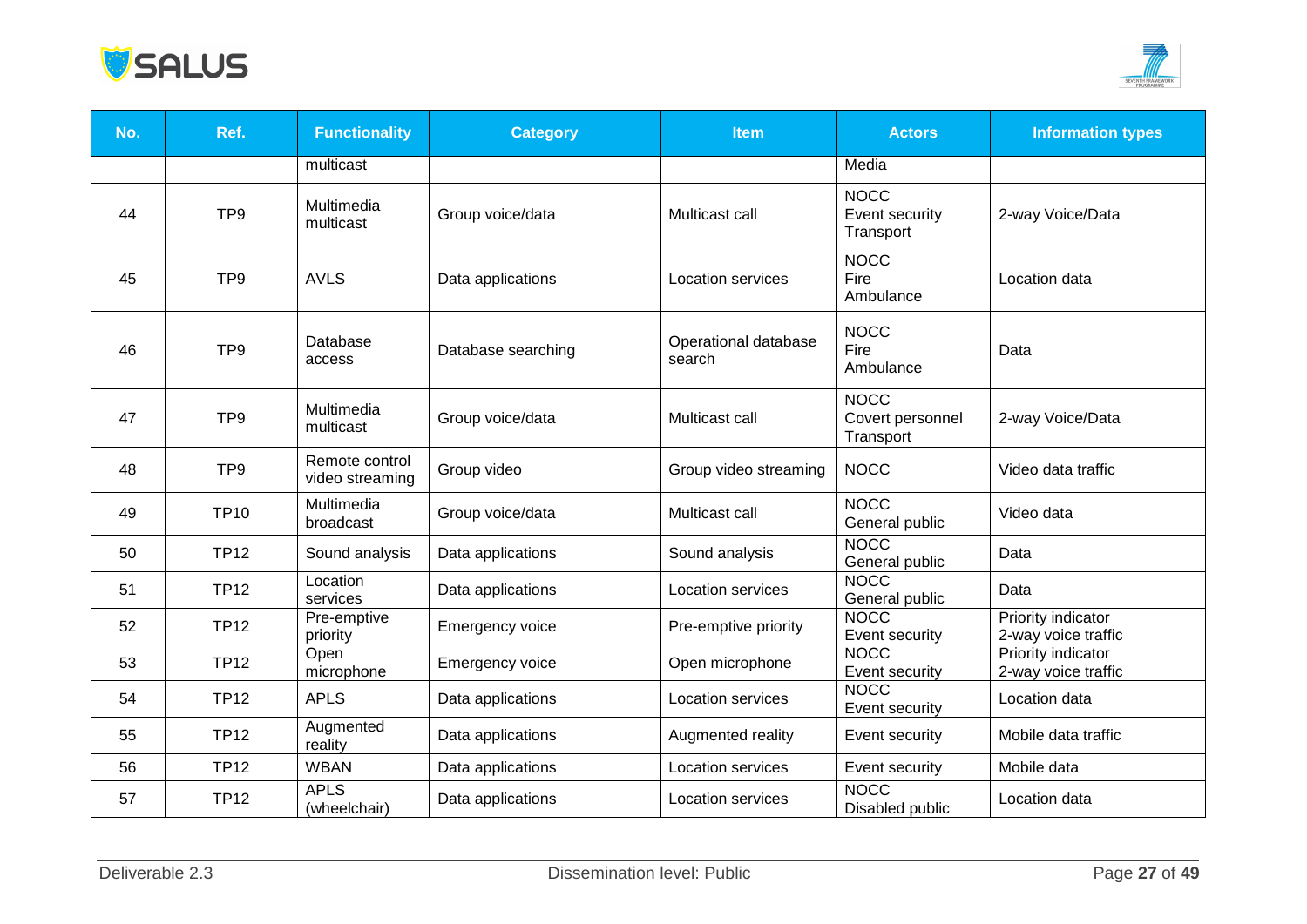



| No. | Ref.        | <b>Functionality</b>                 | <b>Category</b>          | <b>Item</b>                    | <b>Actors</b>                                | <b>Information types</b>                        |
|-----|-------------|--------------------------------------|--------------------------|--------------------------------|----------------------------------------------|-------------------------------------------------|
| 58  | <b>TP13</b> | Live video<br>streaming              | $1-2-1$ video            | Video streaming                | <b>NOCC</b><br>Covert personnel              | Live video data from officer<br>to control room |
| 59  | <b>TP13</b> | <b>APLS</b>                          | Data applications        | Location services              | <b>NOCC</b><br>Covert personnel              | Location data                                   |
| 60  | <b>TP13</b> | Multimedia<br>multicast              | Group voice/data         | Multicast call                 | <b>NOCC</b><br>Covert personnel<br>SWAT team | 2-way Voice/Data                                |
| 61  | <b>TP14</b> | Internet access                      | Data applications        | Internet access                | <b>NOCC</b>                                  | Mobile data traffic                             |
| 62  | <b>TP14</b> | Live video<br>streaming              | $1-2-1$ video            | Video streaming                | <b>NOCC</b><br>Event security                | Live video data                                 |
| 63  | <b>TP14</b> | Database<br>access                   | Database searching       | Operational database<br>search | <b>NOCC</b><br>Event security                | Data                                            |
| 64  | <b>TP14</b> | Multimedia<br>multicast              | Group voice/data         | Multicast call                 | <b>NOCC</b><br>All PPDR personnel            | 2-way Voice/Data                                |
| 65  | <b>TP14</b> | Adhoc network<br>and WAN<br>handover |                          |                                | <b>NOCC</b>                                  |                                                 |
| 66  | <b>TP15</b> | Fingerprint<br>scanners              | Data applications        | Operational database<br>search | SWAT team                                    | Operational data                                |
| 67  | <b>TP15</b> | Multimedia<br>group call             | Group voice/data         | Group call                     | SWAT team                                    | 2-way Voice/Data                                |
| 68  | <b>TP16</b> | Geo-tagging                          | <b>Location services</b> | Location services              | Bomb squad                                   | Location data                                   |
| 69  | <b>TP16</b> | Live video<br>streaming              | $1-2-1$ video            | Video streaming                | Bomb squad                                   | Live video data                                 |
| 70  | <b>TP16</b> | Augmented<br>reality                 | Data applications        | Augmented reality              | Bomb squad                                   | Mobile data traffic                             |
| 71  | <b>TP16</b> | Remote control                       |                          |                                | Bomb squad                                   |                                                 |
| 72  | <b>TP16</b> | Multimedia<br>group call             | Group voice/data         | Group call                     | Bomb squad                                   | 2-way Voice/Data                                |
| 73  | <b>TP16</b> | <b>APLS</b>                          | Data applications        | <b>Location services</b>       | <b>NOCC</b><br>All PPDR personnel            | Location data                                   |
| 74  | <b>TP16</b> | Database<br>access                   | Database searching       | Operational database<br>search | <b>NOCC</b><br>Event security                | Data                                            |
| 75  | <b>TP16</b> | Multimedia<br>multicast              | Group voice/data         | Multicast call                 | <b>NOCC</b><br>Media partners                | 2-way Voice/Data                                |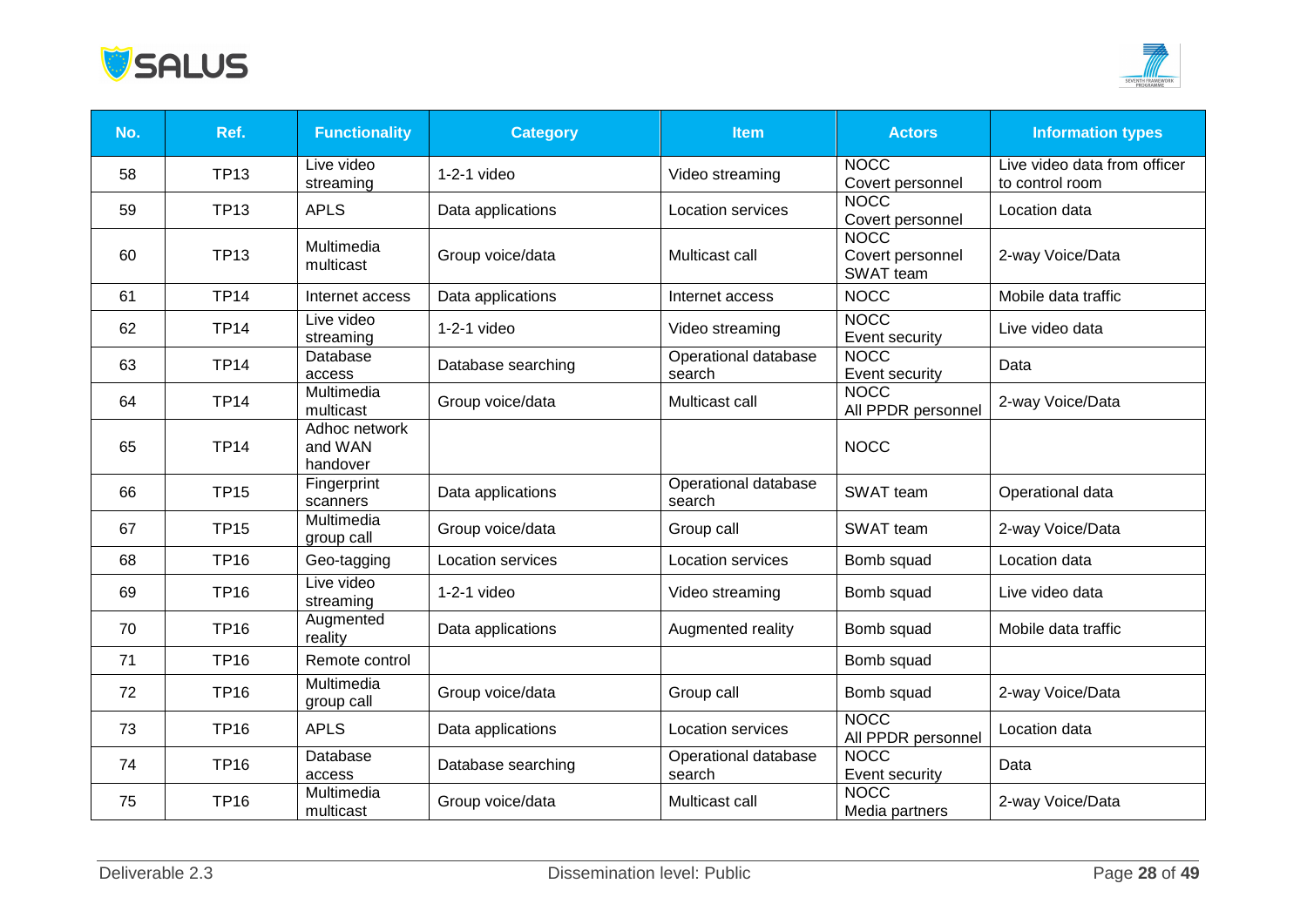



| No. | Ref.                                  | <b>Functionality</b>                              | <b>Category</b>   | <b>Item</b>              | <b>Actors</b>                                                                             | <b>Information types</b> |
|-----|---------------------------------------|---------------------------------------------------|-------------------|--------------------------|-------------------------------------------------------------------------------------------|--------------------------|
|     | <b>Scenario 3 - Disaster Recovery</b> |                                                   |                   |                          |                                                                                           |                          |
| 76  | DR <sub>1</sub>                       | Group voice call                                  | Group voice       | Group call               | <b>Tactical command</b><br>Police officers<br>Fire fighters<br>Ambulance crew             | 2-way voice traffic      |
| 77  | DR <sub>1</sub>                       | Interoperability<br>between TETRA<br>and TETRAPOL | Group voice       | Interoperability         | <b>Tactical command</b><br>Police officers<br>Fire fighters<br>Ambulance crew             | 2-way voice traffic      |
| 78  | DR <sub>2</sub>                       | Group voice call                                  | Group voice       | Group call               | Tactical command<br>Police officers<br>Fire fighters<br>Ambulance crew                    | 2-way voice traffic      |
| 79  | DR <sub>2</sub>                       | Interoperability<br>between TETRA<br>and TETRAPOL | Group voice       | Interoperability         | <b>Tactical command</b><br>Police officers<br>Fire fighters<br>Ambulance crew             | 2-way voice traffic      |
| 80  | DR <sub>2</sub>                       | <b>DGNA</b>                                       | Group voice       | Dynamic reassignment     | Tactical command<br>Police officers<br>Fire fighters<br>Ambulance crew<br>Military        | Configuration data       |
| 81  | DR <sub>3</sub>                       | <b>APLS</b>                                       | Data applications | <b>Location services</b> | <b>Tactical command</b><br>Police officers<br>Fire fighters<br>Ambulance crew<br>Military | Location data            |
| 82  | DR <sub>4</sub>                       | <b>DMO</b>                                        | Group voice       | Direct mode operating    | Police officers<br>Fire fighters<br>Ambulance crew<br>Military                            | 2-way voice traffic      |
| 83  | DR4                                   | Transportable<br>solutions                        |                   |                          | <b>Tactical command</b><br>Police officers<br>Fire fighters<br>Ambulance crew<br>Military |                          |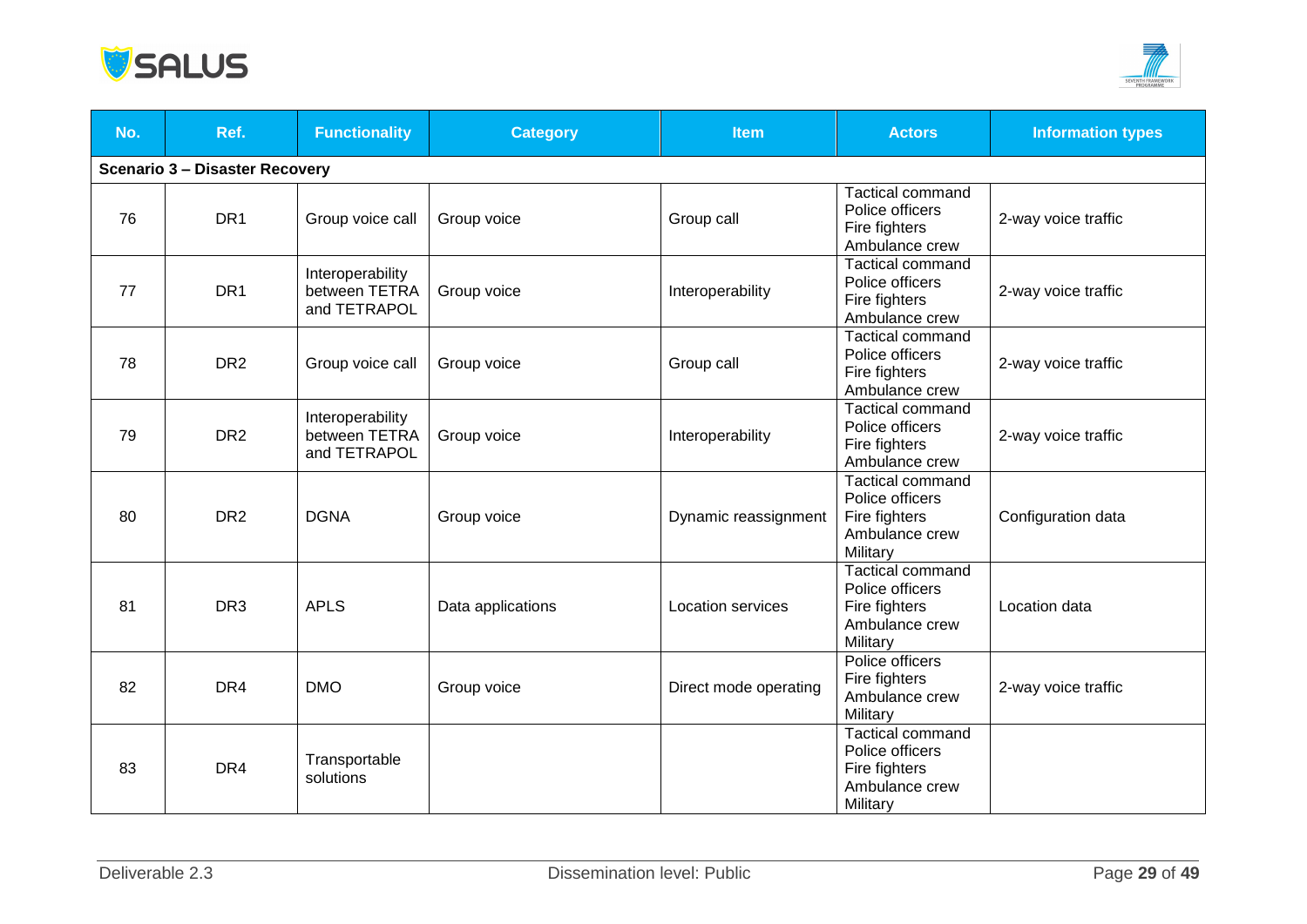



| No. | Ref.            | <b>Functionality</b>                              | <b>Category</b>               | <b>Item</b>           | <b>Actors</b>                                                                             | <b>Information types</b> |
|-----|-----------------|---------------------------------------------------|-------------------------------|-----------------------|-------------------------------------------------------------------------------------------|--------------------------|
| 84  | DR4             | <b>Priority Mode</b><br>(MTPAS)                   | Mobile network prioritisation | <b>MTPAS</b>          | <b>Tactical command</b><br>Police officers<br>Fire fighters<br>Ambulance crew<br>Military | Voice/data               |
| 85  | DR <sub>5</sub> | Live video<br>streaming                           | $1-2-1$ video                 | Video streaming       | Air support                                                                               | Live video data          |
| 86  | DR <sub>5</sub> | Air to ground                                     | Air to ground                 |                       | Air support<br><b>Tactical Command</b>                                                    | 2 way voice and video    |
| 87  | DR <sub>6</sub> | Live video<br>streaming                           | $1-2-1$ video                 | Video streaming       | <b>Tactical command</b><br>Police officers<br>Fire fighters<br>Ambulance crew<br>Military | Live video data          |
| 88  | DR <sub>6</sub> | <b>WBAN</b>                                       | Data applications             | Location services     | Police officers<br>Police control<br>Fire fighters<br>Fire control                        | Mobile data              |
| 89  | DR7             | Group voice call                                  | Group voice                   | Group call            | <b>Tactical command</b><br>Police officers<br>Fire fighters<br>Ambulance crew             | 2-way voice traffic      |
| 90  | DR7             | <b>DGNA</b>                                       | Group voice                   | Dynamic reassignment  | <b>Tactical command</b><br>Police officers<br>Fire fighters<br>Ambulance crew<br>Military | Configuration data       |
| 91  | DR7             | Interoperability<br>between TETRA<br>and TETRAPOL | Group voice                   | Interoperability      | <b>Tactical command</b><br>Police officers<br>Fire fighters<br>Ambulance crew             | 2-way voice traffic      |
| 92  | DR7             | Group video call                                  | Group video                   | Group video streaming | Tactical command<br>Police officers<br>Fire fighters<br>Ambulance crew                    | Video data traffic       |
| 93  | DR7             | Data group call                                   | Group voice/data              | Group call            | Paramedics                                                                                | Patient mobile data      |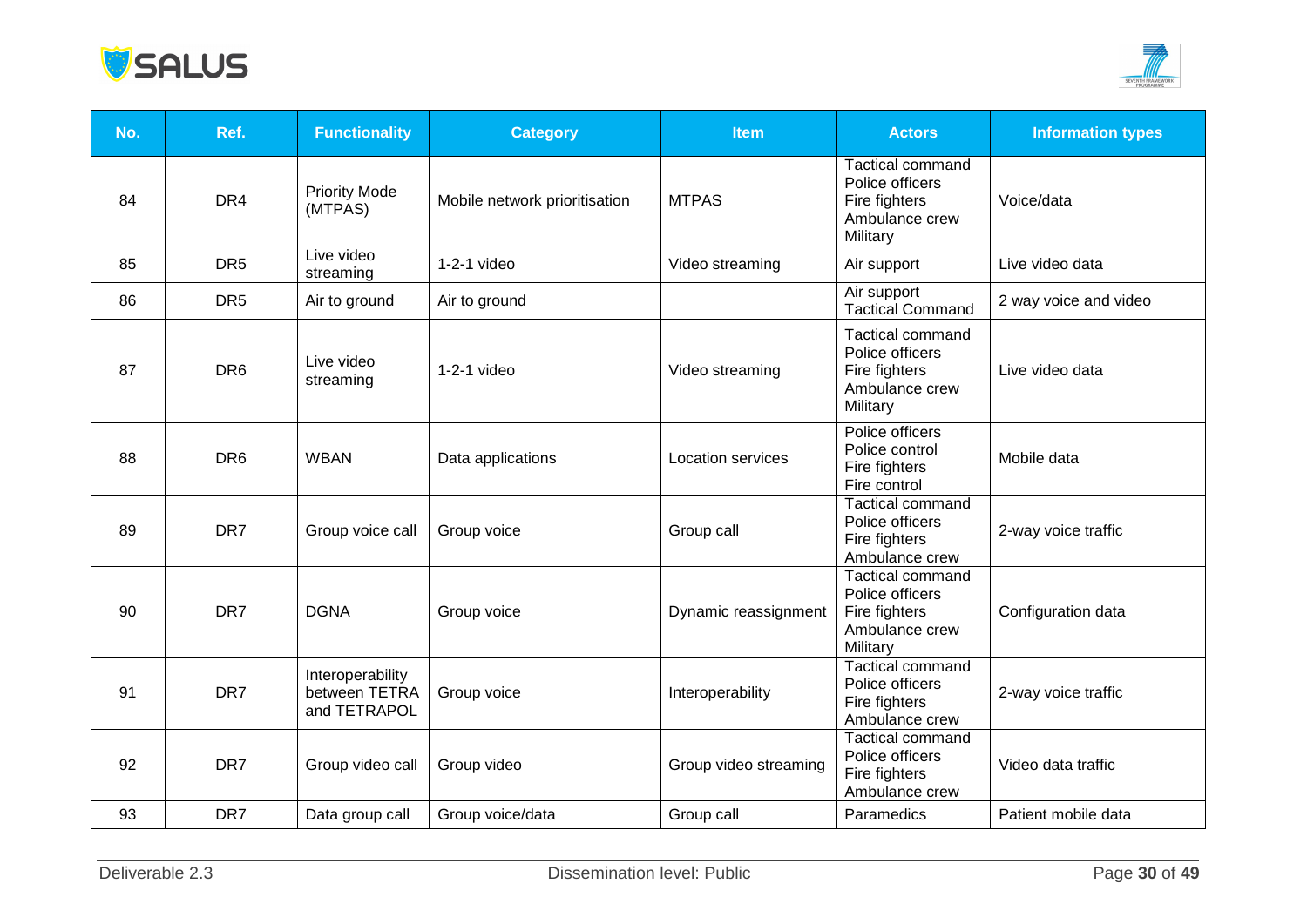



| No. | <b>Ref.</b> | <b>Functionality</b> | <b>Category</b>   | ltem            | <b>Actors</b>               | Information types   |
|-----|-------------|----------------------|-------------------|-----------------|-----------------------------|---------------------|
|     |             |                      |                   |                 | Medical centre<br>personnel |                     |
| 94  | DR8         | Internet access      | Data applications | Internet access | Police control room         | Mobile data traffic |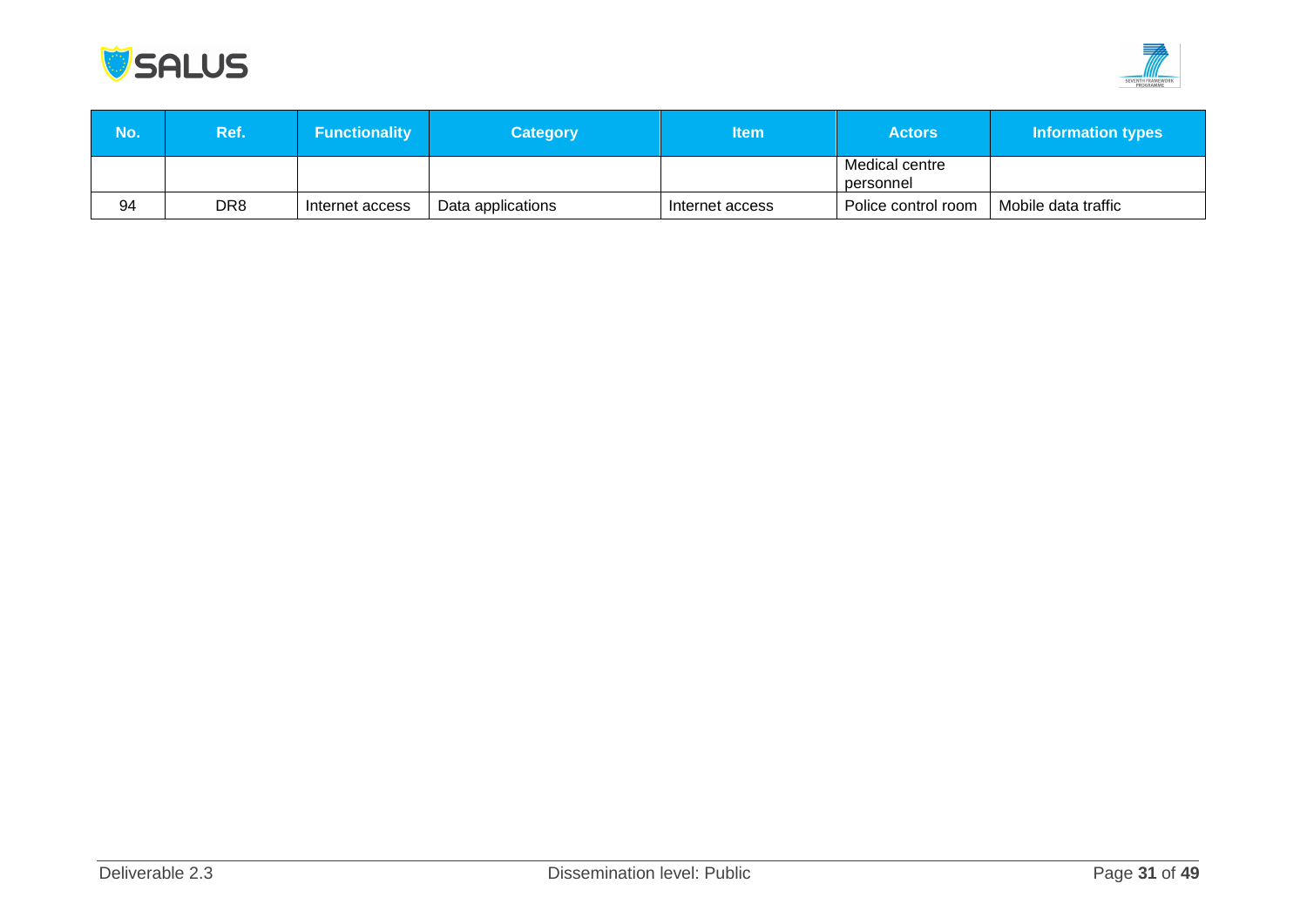



## <span id="page-31-0"></span>**5 Considerations and Remarks**

The interim use cases that were documented in D2.1 have through extensive PPDR user engagement across Europe been developed to a greater level of detail, incorporating the technological capabilities that are associated with each scenario. This has included monitoring and factoring-in to the requirement capture exercise and activities undertaken by CEPT and LWEP, as well as during the SALUS end user workshops [2] [4].

The feedback received in general supported the 3 use cases and the requirements captured within them for D2.4. Therefore, the use cases are deemed typical and accurately reflect the requirements of the PPDR community.

Following this deliverable the next steps will be to use these finalized use cases as inputs to subsequent work packages and tasks such as tasks 7.2. 7.3 and 7.4 in work package 7 which include the intermediate and final prototype demonstrations.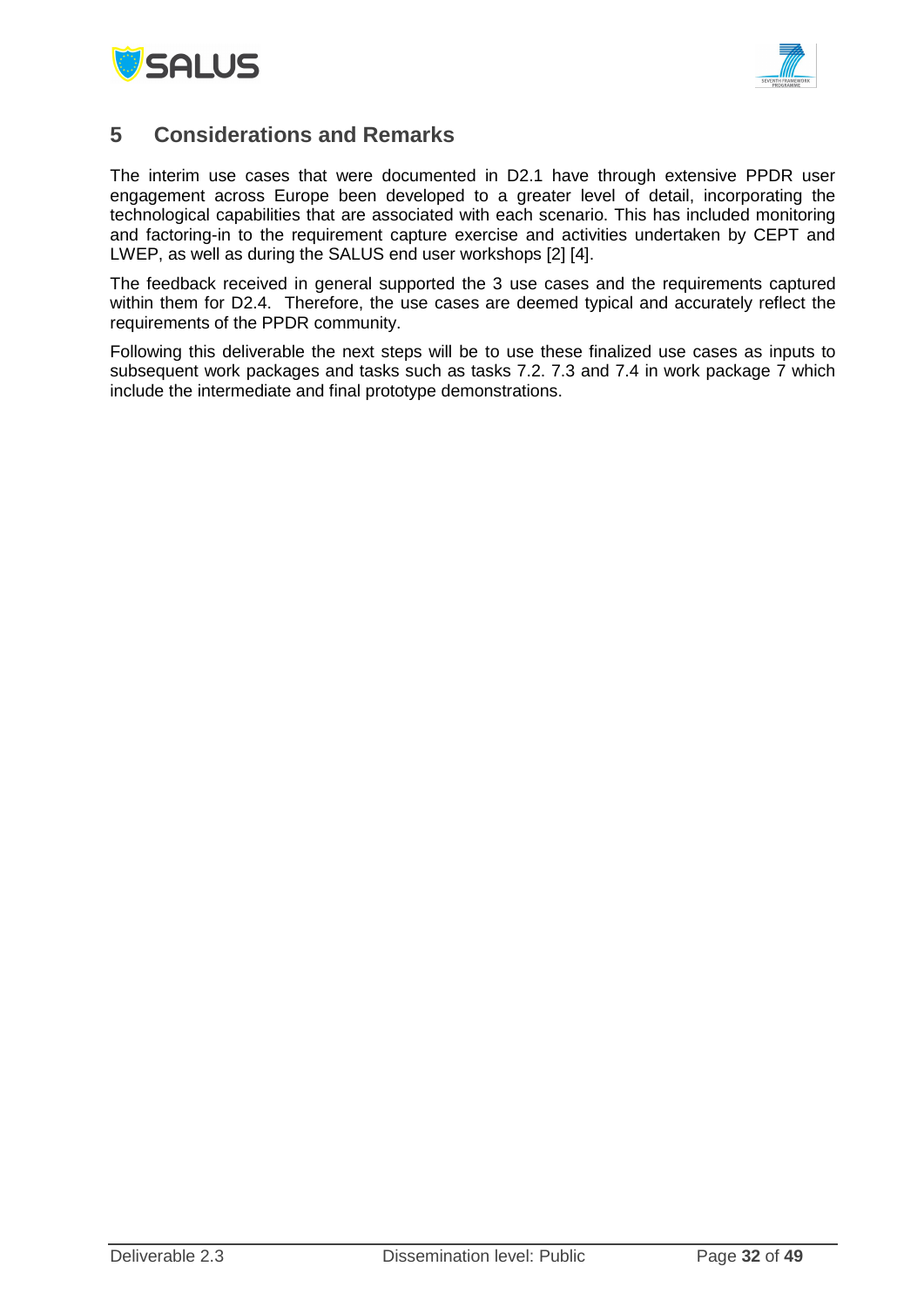



## <span id="page-32-0"></span>**BIBLIOGRAPHY**

- [1] BBC. (2011, October 24). *London riots: Metropolitan Police response report*. Retrieved December 21, 2013, from BBC News: http://www.bbc.co.uk/news/uk-england-london-15433404
- [2] CEPT/ECC. (2013). *User requirements and spectrum needs for future European broadband PPDR systems (Wide Area Networks).*
- [3] Dragland, Å. (2013, May 9). *Improving Communications During Disasters*. Retrieved October 2013, from Science Nordic: http://sciencenordic.com/improving-communicationduring-disasters
- [4] European Council's Law Enforcement Working Party. (2013). LEWP Matrix.
- [5] *List of Terrorist Incidents*. (2013). Retrieved October 2013, from Wikipaedia: http://en.wikipedia.org/wiki/List\_of\_terrorist\_incidents
- [6] Municipality of Rotterdam. (2009). *COT Rapport: Strand rellen in Hoek van Holland.* Municipality of Rotterdam.
- [7] National Policing Improvement Agency. (2009). *Guidance on Command and Control.* London: Association of Chief Police Officers.
- [8] *Recent Natural Disasters*. (2013). Retrieved from http://www.disaster-report.com/
- [9] SALUS. (December 2013). *Deliverable 2.1, SALUS PPDR use cases – Intermediate.*
- [10] SALUS. (2013). *SALUS Deliverable D2.4.* London: SALUS.
- [11] SALUS. (December 2013). SALUS Description of Work (DoW).
- [12] UK Home Office. (2013). *Public Safety Group Call Use Metrics.*
- [13] Wikipedia. (n.d.). Retrieved October 2013, from Wikipedia: http://nl.wikipedia.org/wiki/Troonswisseling\_in\_Nederland\_(2013)
- [14] Wikipedia. (2010). *2010 Slovenia Floods*. Retrieved October 2013, from Wikipedia: http://en.wikipedia.org/wiki/2010\_Slovenia\_floods
- [15] Wikipedia. (2013). *7 July London Bombings*. Retrieved October 2013, from Wikipedia: http://en.wikipedia.org/wiki/7\_July\_2005\_London\_bombings
- [16] Wikipedia. (2004). *Boscastle Flood of 2004*. Retrieved October 2013, from Wikipedia: http://en.wikipedia.org/wiki/Boscastle\_flood\_of\_2004
- [17] Wikipedia. (2011). *England Riots 2011*. Retrieved October 2013, from Wikipedia: http://en.wikipedia.org/wiki/2011\_England\_riots
- [18] Wikipedia. (2009). *Grayrigg Derailment*. Retrieved October 2013, from Wikipedia: http://en.wikipedia.org/wiki/Grayrigg\_derailment
- [19] Wikipedia. (2013, November). *Kings Cross Fire*. Retrieved October 2013, from Wikipedia: http://en.wikipedia.org/wiki/King%27s\_Cross\_fire
- [20] Wikipedia. (2012). *London 2012 Olympic and Paralympic Games*. Retrieved October 2013, from Wikipedia: http://en.wikipedia.org/wiki/London\_2012\_Olympics
- [21] Wikipedia. (2012). *Project-X Haren*. Retrieved October 2013, from Wikipedia: http://nl.wikipedia.org/wiki/Project\_X\_Haren
- [22] Wikipedia. (2013). *Protests in Slovenia*. Retrieved October 2013, from Wikipedia: http://en.wikipedia.org/wiki/2012%E2%80%9313\_Slovenian\_protests
- [23] Wikipedia. (2009). *Riots beach of Hoek van Holland* . Retrieved October 2013, from Wikipedia: http://nl.wikipedia.org/wiki/Strandrellen\_in\_Hoek\_van\_Holland
- [24] Wikipedia. (2011). *Royal Wedding of Prince William and Kate Middleton*. Retrieved November 2013, from Wikipedia:

http://en.wikipedia.org/wiki/Wedding\_of\_Prince\_William\_and\_Catherine\_Middleton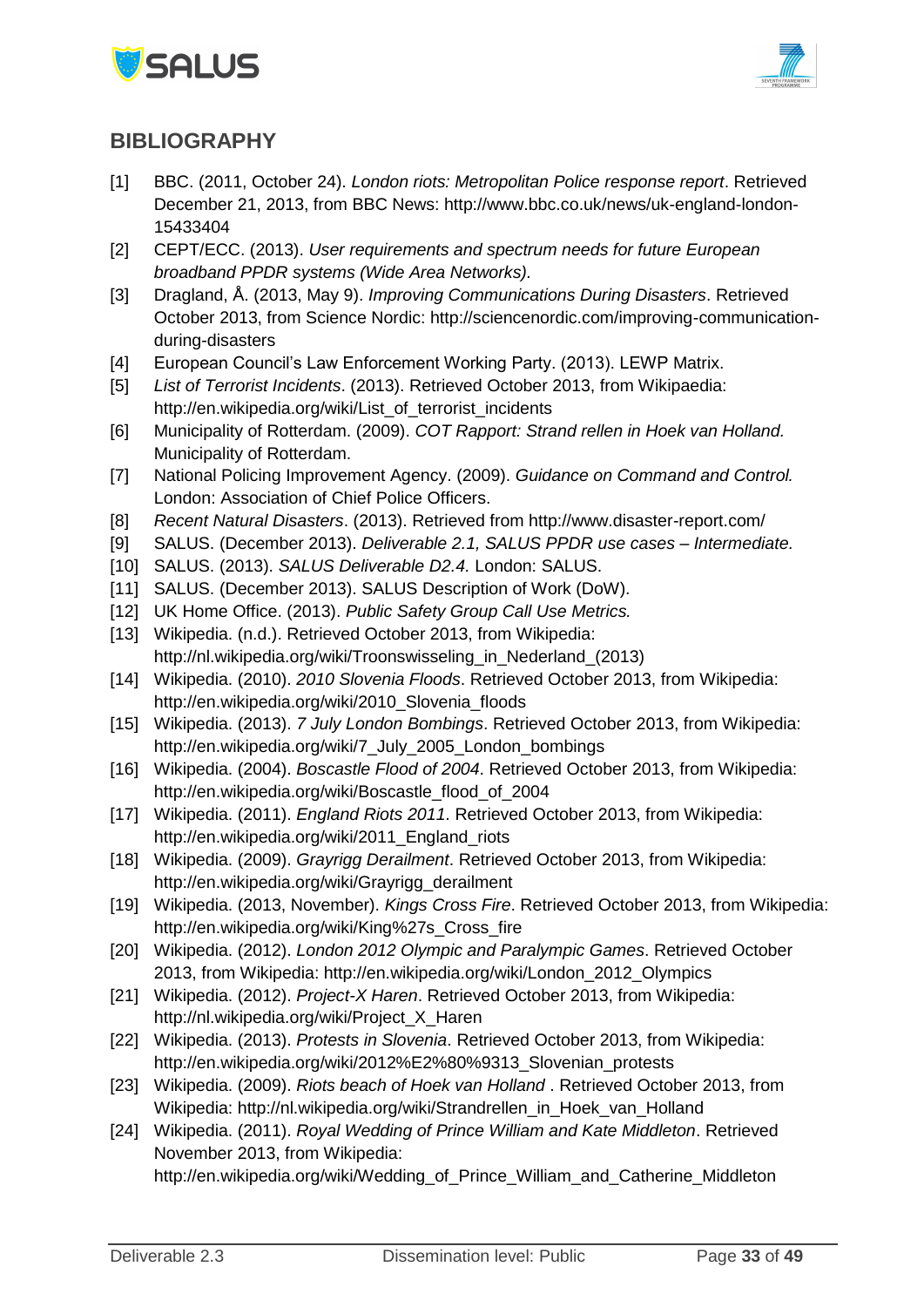



- [25] Wikipedia. (2011). *Security for the 2012 Summer Olympics*. Retrieved November 2013, from Wikipedia: http://en.wikipedia.org/wiki/Security\_for\_the\_2012\_Summer\_Olympics
- [26] Wikipedia. (2013). *Ski-World Championship 2013, Schladming, AUSTRIA*. Retrieved October 2013, from Wikipedia:

http://en.wikipedia.org/wiki/FIS\_Alpine\_World\_Ski\_Championships\_2013

[27] Working Group for Wireless Personal Area Networks (WPANs). (2010). Channel Model for Body Area Network (BAN). *IEEE P802.15* .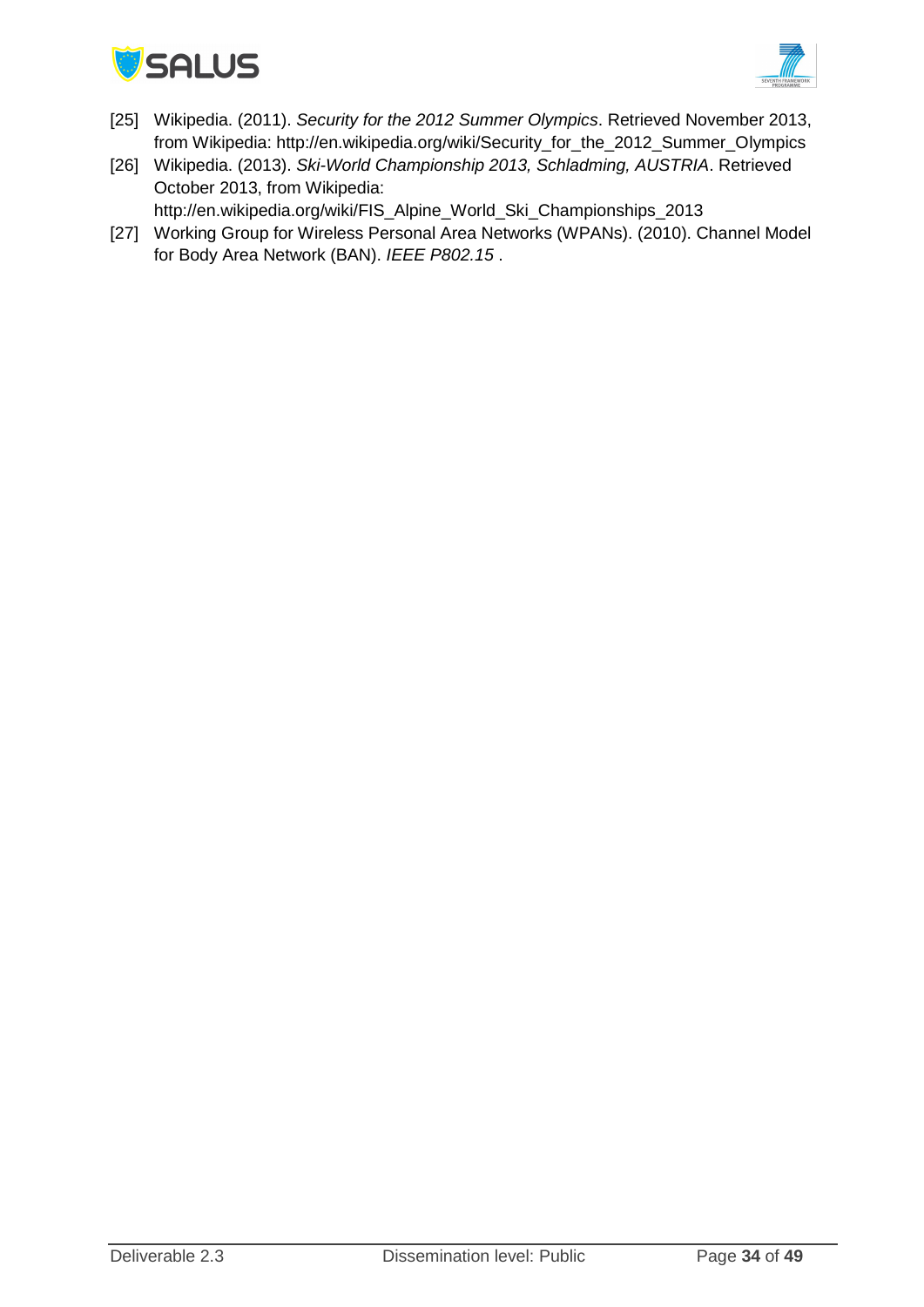



# <span id="page-34-0"></span>**ACRONYMS**

| 3G              | <b>Third Generation</b>                                                  |
|-----------------|--------------------------------------------------------------------------|
| 3GPP            | Third Generation Partnership Project                                     |
| AIE             | Air Interface Encryption                                                 |
| <b>AIRBUS</b>   | Airbus (Formerly Cassidian)                                              |
| <b>AODV</b>     | Ad hoc On demand Distance Vector Protocol                                |
| AP              | <b>Access Point</b>                                                      |
| <b>ASFPG</b>    | Association Security and Fraud Prevention Group                          |
| <b>ATHO</b>     | <b>ATHENS Olympic Games</b>                                              |
| <b>ATIS</b>     | Alliance for Telecommunications Industry Solutions                       |
| <b>AUTOCON</b>  | Ad-Hoc Network Autoconfiguration                                         |
| AW              | <b>Airwave Solutions</b>                                                 |
| <b>BAN</b>      | <b>Body Area Networks</b>                                                |
| <b>BS</b>       | <b>Base Station</b>                                                      |
| CA              | <b>Certification Authority</b>                                           |
| <b>CCSR</b>     | Centre for Communication Systems Research                                |
| <b>CEPT</b>     | The European Conference of Postal and Telecommunications Administrations |
| <b>CISM</b>     | Computing, Information Systems and Mathematics                           |
| COSI            | Standing Committee on Internal Security                                  |
| <b>DGNA</b>     | Dynamic Group Number Assign                                              |
| <b>DMO</b>      | <b>Direct Mode Operation</b>                                             |
| e <sub>2e</sub> | End-to-End                                                               |
| EAP             | <b>Extensible Authentication Protocol</b>                                |
| EC              | European Commission                                                      |
| EC/EU           | European Commission / European Union                                     |
| <b>ECRIT</b>    | <b>Emergency Context Resolution with Internet Technologies</b>           |
| <b>ECS</b>      | <b>Emergency College Services (Finland)</b>                              |
| <b>EOS</b>      | European Organization for Security                                       |
| <b>ERIC</b>     | <b>Emergency Response Interoperability Center</b>                        |
| <b>ESA</b>      | European Space Agency                                                    |
| <b>ESRIF</b>    | European Security Research and Innovation Forum                          |
| <b>ETSI</b>     | European Telecommunications Standards Institute                          |
| FP5/6/7         | Framework Programme 5th/6th/7th                                          |
| <b>FRONTEX</b>  | European External Borders Agency                                         |
| <b>GPRS</b>     | <b>General Packet Radio Service</b>                                      |
| <b>GSM</b>      | Global System for Mobile communications                                  |
| <b>IAP</b>      | <b>Integrated Applications Promotion</b>                                 |
| <b>ICT</b>      | Information and Communication Technologies                               |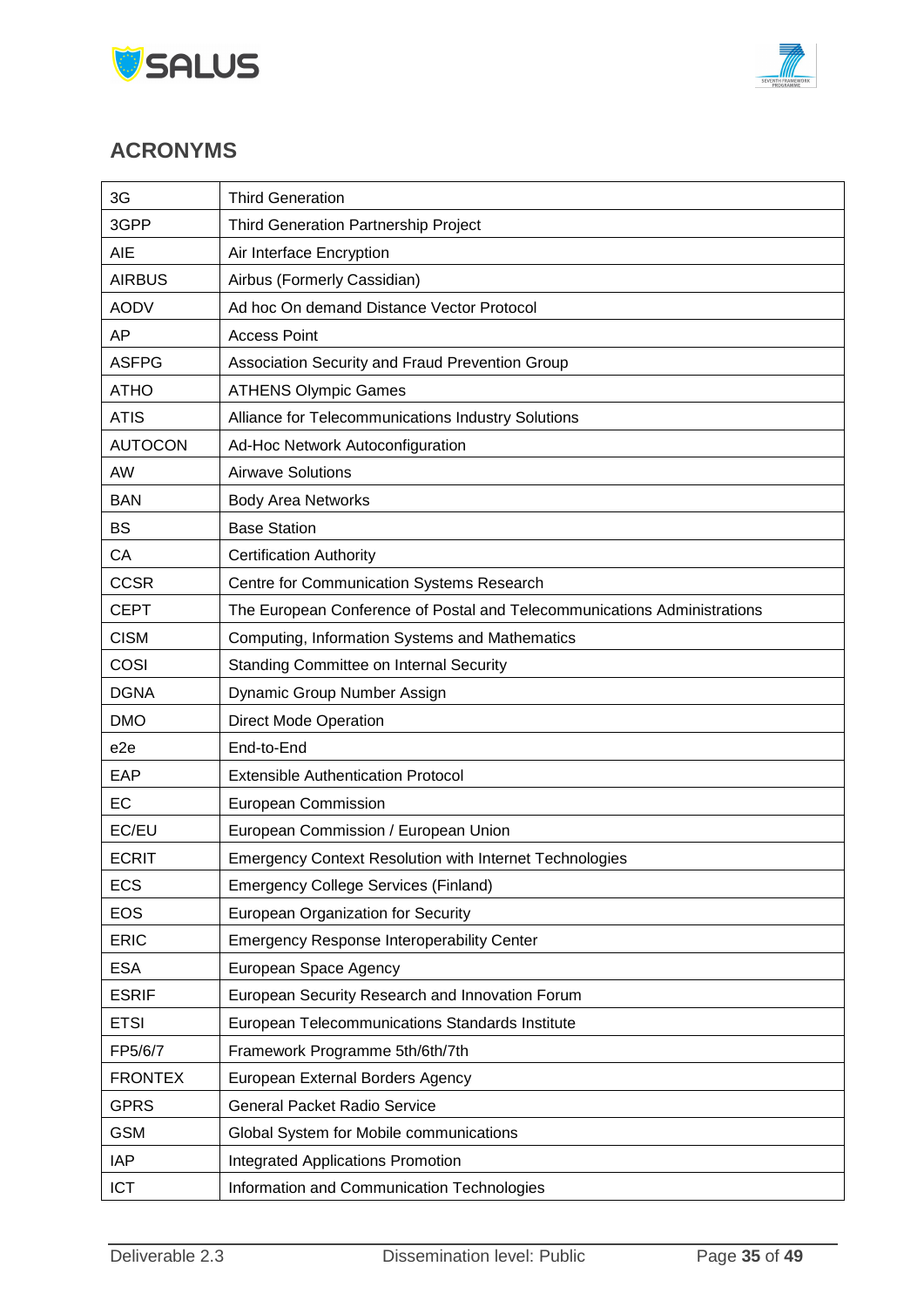



| <b>IDABC</b>     | Interoperable Delivery of European eGovernment Services to public Admin.,<br><b>Businesses, Citizens</b> |
|------------------|----------------------------------------------------------------------------------------------------------|
| <b>IDS</b>       | Intrusion Detection System                                                                               |
| <b>IEEE</b>      | Institute of Electrical and Electronics Engineers                                                        |
| <b>IETF</b>      | Internet Engineering Task Force                                                                          |
| IP               | <b>Internet Protocol</b>                                                                                 |
| <b>ISDN</b>      | <b>Integrated Services Digital Network</b>                                                               |
| <b>ISI</b>       | Inter System Interface                                                                                   |
| <b>ISO</b>       | International Organisation for Standardisation                                                           |
| <b>iSOF</b>      | interoperable Secure Operation Framework                                                                 |
| <b>IST</b>       | <b>Information Society Technologies</b>                                                                  |
| IT               | Instituto de Telecomunicações                                                                            |
| <b>ITU</b>       | International Telecommunication Union                                                                    |
| KU               | Kingston University                                                                                      |
| <b>LTE</b>       | Long Term Evolution                                                                                      |
| LEWP             | Law Enforcement Working Party                                                                            |
| <b>MAC</b>       | Medium Access Layer                                                                                      |
| <b>MANET</b>     | Mobile Ad-hoc Network                                                                                    |
| <b>MCR</b>       | Multi Channel Routing                                                                                    |
| <b>MIMO</b>      | Multiple Input Multiple Output                                                                           |
| <b>MSK</b>       | <b>Master Session Key</b>                                                                                |
| <b>NATO</b>      | North Atlantic Treaty Organisation                                                                       |
| <b>OLSR</b>      | <b>Optimized Link State Routing</b>                                                                      |
| <b>OTAK</b>      | Over The Air Keying                                                                                      |
| P <sub>2</sub> P | Peer-to-Peer                                                                                             |
| PAS              | <b>Tetrapol Publicly Available Specification</b>                                                         |
| PC               | Project Coordinator                                                                                      |
| PCC              | <b>Project Coordination Committee</b>                                                                    |
| <b>PHY</b>       | Physical layer                                                                                           |
| PKI              | Public Key Infrastructure                                                                                |
| <b>PM</b>        | Project Manager                                                                                          |
| <b>PMs</b>       | Person Months                                                                                            |
| <b>PMC</b>       | <b>Project Management Committee</b>                                                                      |
| <b>PMR</b>       | Professional Mobile Radio                                                                                |
| <b>PSTN</b>      | <b>Public Switched Telephone Network</b>                                                                 |
| QMR              | <b>Quarterly Management Report</b>                                                                       |
| QoS              | Quality of Service                                                                                       |
| R&D              | Research and Development                                                                                 |
| <b>RFC</b>       | <b>Request For Comment</b>                                                                               |
| <b>RNLI</b>      | Royal National Lifeboat Institute                                                                        |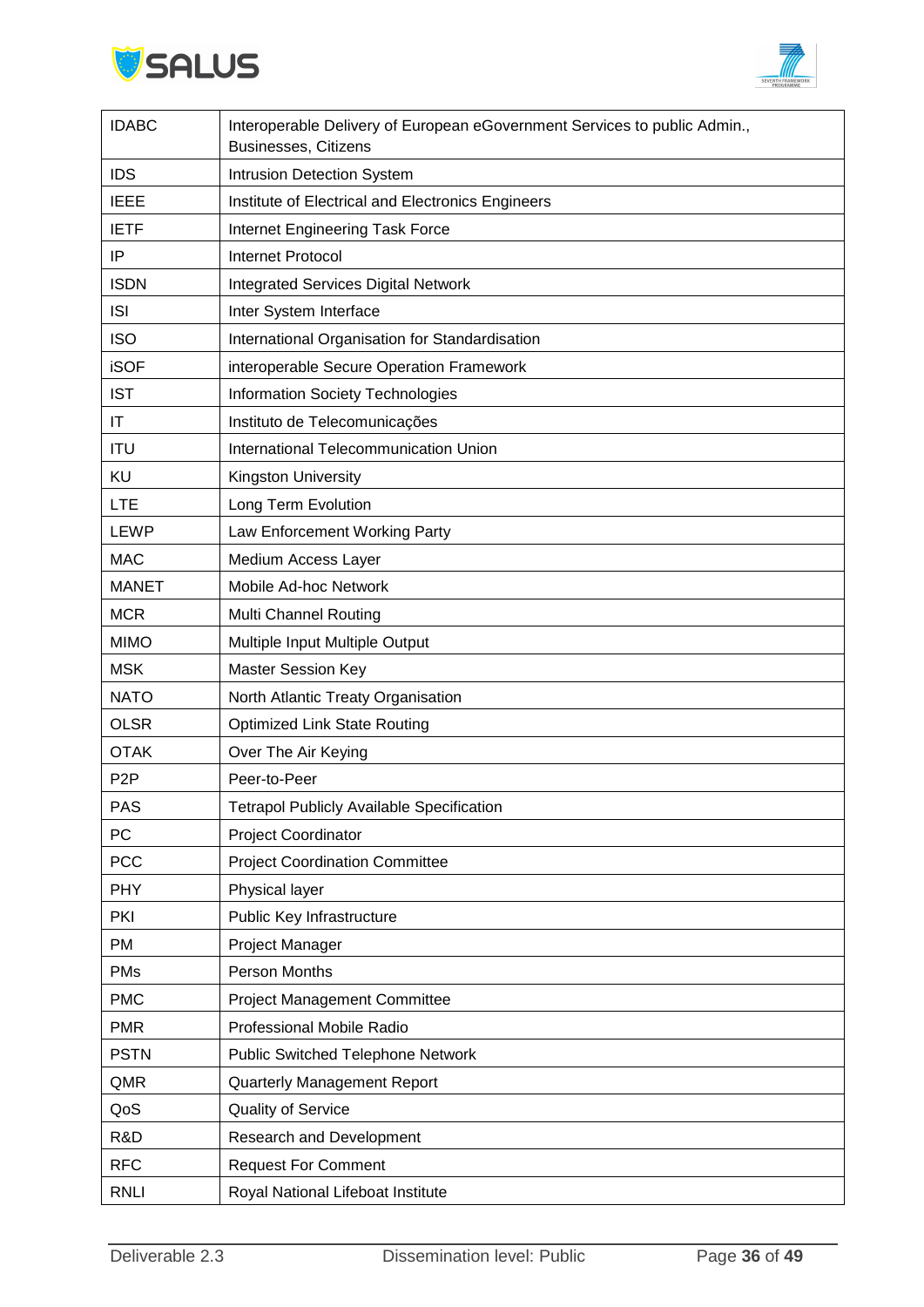



| <b>ROH</b>   | Rohill Technologies B.V.                        |
|--------------|-------------------------------------------------|
| <b>SAE</b>   | 1: Simultaneous Authentication of Equals        |
| <b>SAE</b>   | 2: System Architecture Evolution (3GPP)         |
| <b>SDS</b>   | <b>Short Data Services</b>                      |
| <b>SIP</b>   | <b>Session Initiation Protocol</b>              |
| <b>SME</b>   | <b>Small Medium Enterprise</b>                  |
| SON          | <b>Self-Organizing Networks</b>                 |
| <b>STREP</b> | Specific Targeted Research Project              |
| SwMI         | Switching and Management Infrastructure         |
| <b>TC</b>    | <b>Technical Committee</b>                      |
| <b>TEA</b>   | <b>TETRA Encryption Algorithms</b>              |
| <b>TETRA</b> | <b>TErrestrial Trunked RAdio</b>                |
| <b>TFEU</b>  | Treaty on the Functioning of the European Union |
| <b>TL</b>    | <b>Task Leaders</b>                             |
| <b>TM</b>    | <b>Terminal Manager</b>                         |
| <b>TMO</b>   | <b>Trunked Mode Operation</b>                   |
| <b>UCIF</b>  | Unified Communications Interoperability Forum   |
| <b>UMTS</b>  | Universal Mobile Telecommunications System      |
| <b>UPAT</b>  | University of Patras                            |
| VolP         | Voice over IP                                   |
| <b>WBAN</b>  | Wireless Body Area Networks                     |
| WG           | <b>Working Group</b>                            |
| Wi-Fi        | IEEE 802.11                                     |
| WiMAX        | Worldwide Interoperability for Microwave Access |
| <b>WLAN</b>  | <b>Wireless LAN</b>                             |
| <b>WMN</b>   | Wireless Multimedia and Networking              |
| <b>WP</b>    | Work Package                                    |
| <b>WWRF</b>  | Wireless World Research Forum                   |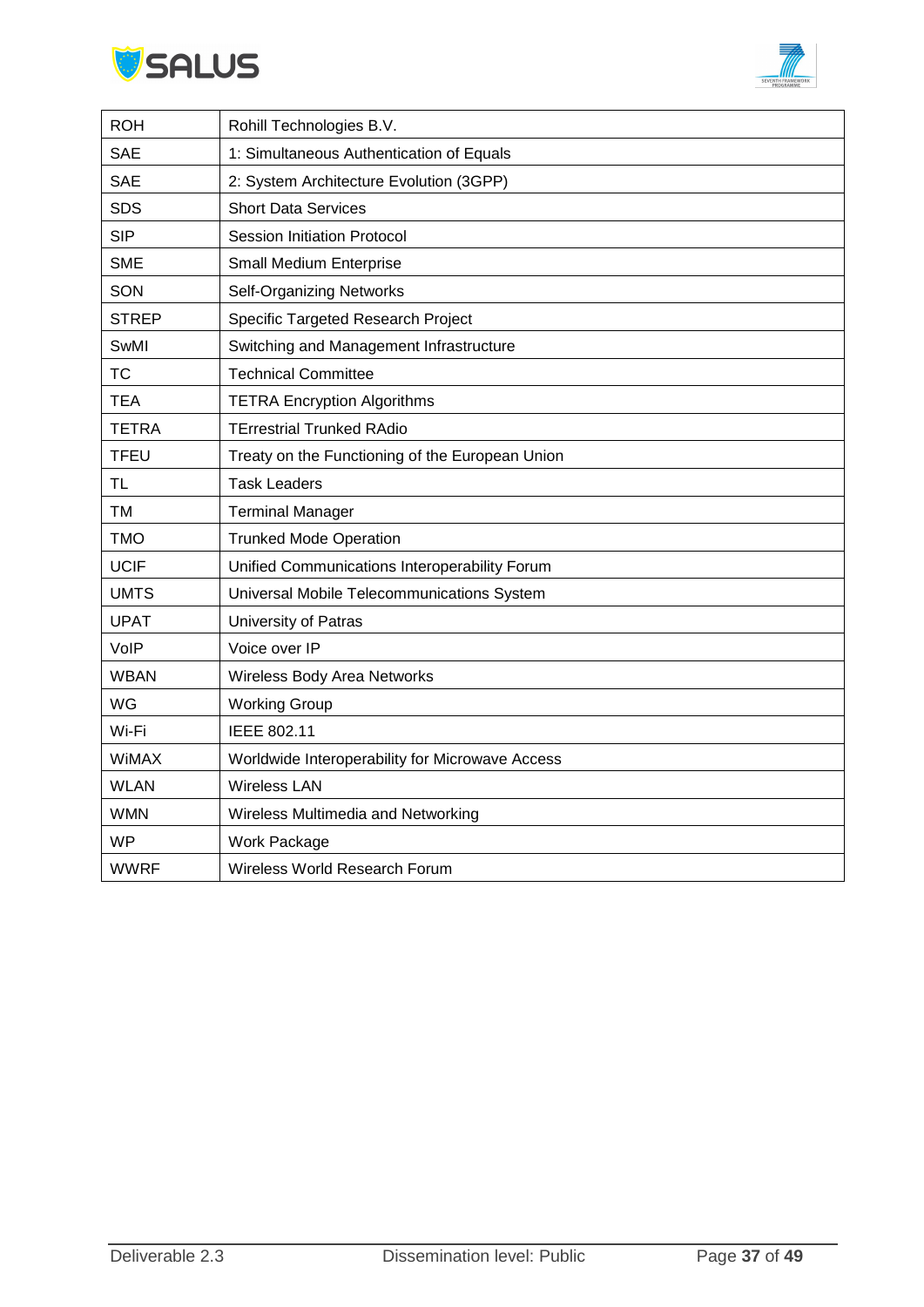



## <span id="page-37-0"></span>**APPENDIX 1: END USER FEEDBACK – SCENARIO 1**

#### **Question 1**

Do you think the high level scenario outlined is realistic (i.e. could be real) and therefore provides a suitable base on which to develop use cases for operational deployment of functionality?

| Feedback                                                                                                                                                                                                                                                                                                                                                                                                                                                                                                                                                                                                                                                                                                                                                                                                                                                                                                                                                                                                                                                                                                                                                                          | <b>By</b>        | Organisation                                                   |
|-----------------------------------------------------------------------------------------------------------------------------------------------------------------------------------------------------------------------------------------------------------------------------------------------------------------------------------------------------------------------------------------------------------------------------------------------------------------------------------------------------------------------------------------------------------------------------------------------------------------------------------------------------------------------------------------------------------------------------------------------------------------------------------------------------------------------------------------------------------------------------------------------------------------------------------------------------------------------------------------------------------------------------------------------------------------------------------------------------------------------------------------------------------------------------------|------------------|----------------------------------------------------------------|
| Basically "YES" but<br>I think "police-reality" is much more difficult and especially<br>during demonstrations, riots, is it very helpful to act in<br>accordance with clear and trained patterns AND to have<br>binding guidelines (in Austria: RFbL) [RFbL - Richtlinien<br>für besondere Lagen - "Guidelines for special operations"<br>(non-BAU-scenarios)]<br>Basic knowledge about "crowd management"<br>$\bullet$<br>"risk analysis"<br>clear structures and responsibilities<br>(Specific organizational structure BAO [BAO is the<br>austrian abbreviation for special operations, meaning<br>the opposite of "business as usual"])<br>prepared contingency plans in case of looting<br>• Radio location and tracking - big problem<br>• Austrian Police use "digital radios", very easy to handle<br>for all units – also for rescue and fire brigades,<br>• Integrated operation center (short ways)<br>• many radios may overload the operation – or block it:<br>could be very dangerous for the officers<br>• offensive use of the described technology is very<br>effective,<br>• police curfew ? (Austrian law: § 49 SPG [SPG =<br>Austrian Security Police Act]) | Granig, Lt.Col.  | Vienna Police                                                  |
| Whilst a scenario can escalate as described, the response<br>model is overly complex and too much reliance on<br>technology. The Control Room needs to control resources<br>- others need to look after intelligence and operational<br>information to ensure correct tactics discovered. Note that<br>police public order trainesd support units are always on<br>patrol and would be dicerted to the locality.                                                                                                                                                                                                                                                                                                                                                                                                                                                                                                                                                                                                                                                                                                                                                                  | <b>Tom Blair</b> | <b>Airwave Solutions</b><br>(Previously<br>Strathclyde Police) |
| This is generally what would happen in a scenario such as<br>this                                                                                                                                                                                                                                                                                                                                                                                                                                                                                                                                                                                                                                                                                                                                                                                                                                                                                                                                                                                                                                                                                                                 | Karen Pirrie     | <b>Tactical Advisor</b><br><b>Sussex Police</b>                |
| Yes. It is possible that all these technology is usable.                                                                                                                                                                                                                                                                                                                                                                                                                                                                                                                                                                                                                                                                                                                                                                                                                                                                                                                                                                                                                                                                                                                          | Raine Luukkonen  | Pelastusopisto<br>Finland (ESC)                                |
| Yes, I think this scenario could largely reflect the<br>emergency response and the use of technology in the                                                                                                                                                                                                                                                                                                                                                                                                                                                                                                                                                                                                                                                                                                                                                                                                                                                                                                                                                                                                                                                                       |                  | Finland (ESC)                                                  |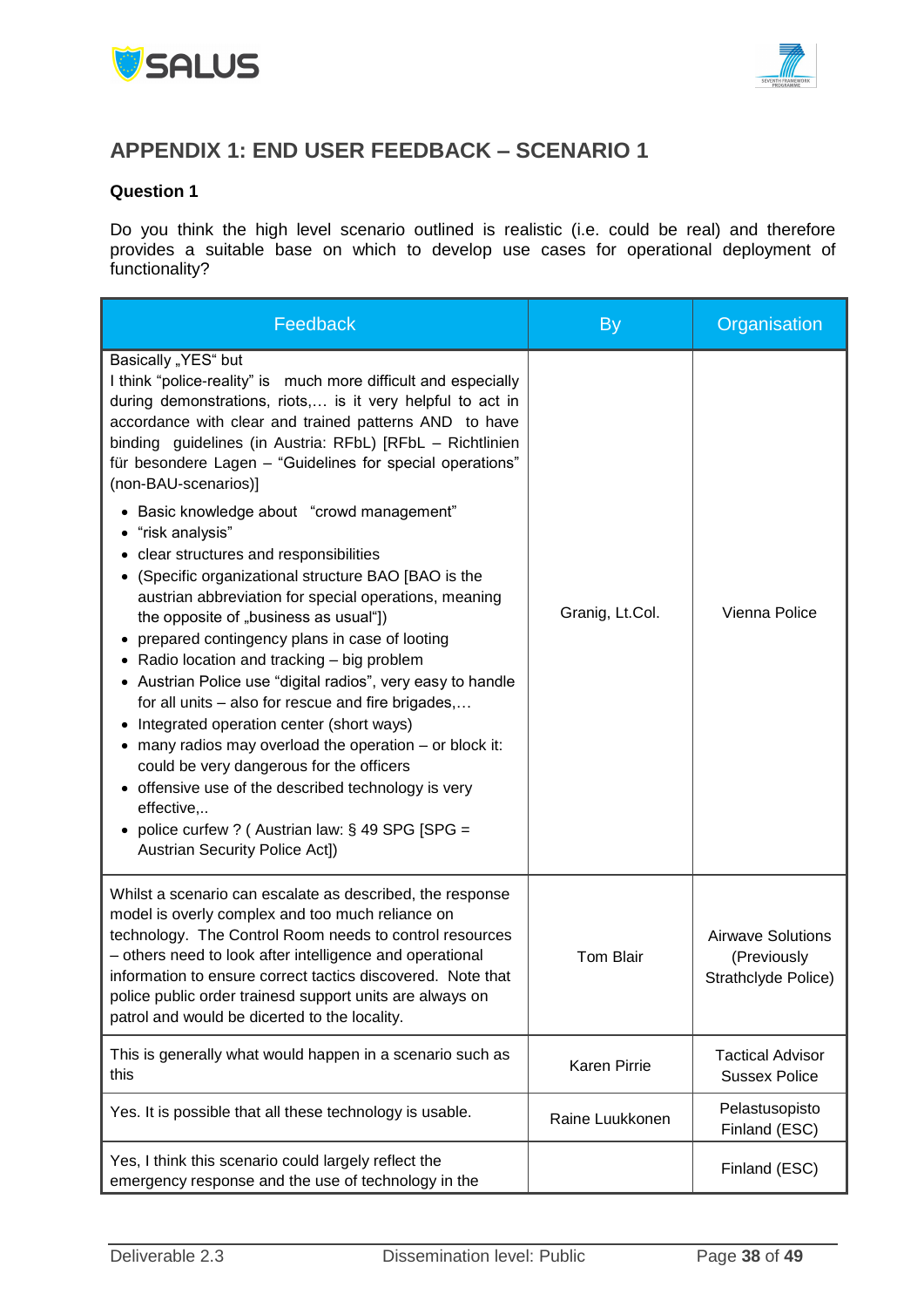



| Feedback                                                                                                                                                 | By           | Organisation                                                                   |
|----------------------------------------------------------------------------------------------------------------------------------------------------------|--------------|--------------------------------------------------------------------------------|
| future                                                                                                                                                   |              |                                                                                |
| Most of the technical solutions described are already used<br>in some countries and they really help in controlling and<br>leading the emergency troops. | Raimo Savola | Emergency<br>Services College<br>Finland                                       |
| Yes, in my opinion, this is quite probable. The technology<br>already exists.                                                                            |              | Emergency<br>Services College<br>Finland                                       |
| Document describes scenario quite good.                                                                                                                  | Geir Myhre   | Norwegian Police<br>Shared services<br>(PSCE member)                           |
| Probably. Perhaps it's a little to much technology.                                                                                                      |              | <b>PSCE</b>                                                                    |
| Yes, it's a good representation                                                                                                                          | Jim Strother | Airwave Solutions<br>(Previously<br><b>Metropolitan Police</b><br>Service, UK) |

## **Question 2**

If not, what elements of the scenario need to be changed to make them more realistic or appropriate?

| Feedback                                                                                                                                                                                                                                                                                                                                                                                                                                                                                                                                                                                              | By               | Organisation                                            |
|-------------------------------------------------------------------------------------------------------------------------------------------------------------------------------------------------------------------------------------------------------------------------------------------------------------------------------------------------------------------------------------------------------------------------------------------------------------------------------------------------------------------------------------------------------------------------------------------------------|------------------|---------------------------------------------------------|
| I think,, the elements are ok (see point 1)<br>Finally we conclude, that for the area of the city of Vienna,<br>but also for the rest of Austria, scenarios for occurring<br>disasters [SKKM = national crisis and disaster prevention<br>management] but also for incidents (up to the potential<br>"worst-case-scenarios") in the framework of huge events,<br>like the "Euro 2008" [Europ. Football Chamopionship] have<br>been prepared and are also basis for actual incidents. We<br>may also refer to the "RfbL" [Guidelines for leadership<br>during special events => non-business-as-usual] | Granig, Lt.Col.  | Vienna Police                                           |
| The establishment of Command and Control. The<br>establishment of public order tactics. The strict control of<br>Firearms Officers and the safety of police, public and the<br>protestors.                                                                                                                                                                                                                                                                                                                                                                                                            | <b>Tom Blair</b> | Airwave Solutions<br>(Previously<br>Strathclyde Police) |
| The blue light services would not be the only agencies<br>involved in this scenario, Government, military, local<br>authorities, the voluntary sector and other key infrastructure<br>agencies (utilities and rail etc) may also be involved,<br>particularly in the EOC. All of these agencies will need to<br>be communicated with and be aware of what is happening.                                                                                                                                                                                                                               | Karen Pirrie     | <b>Tactical Advisor</b><br><b>Sussex Police</b>         |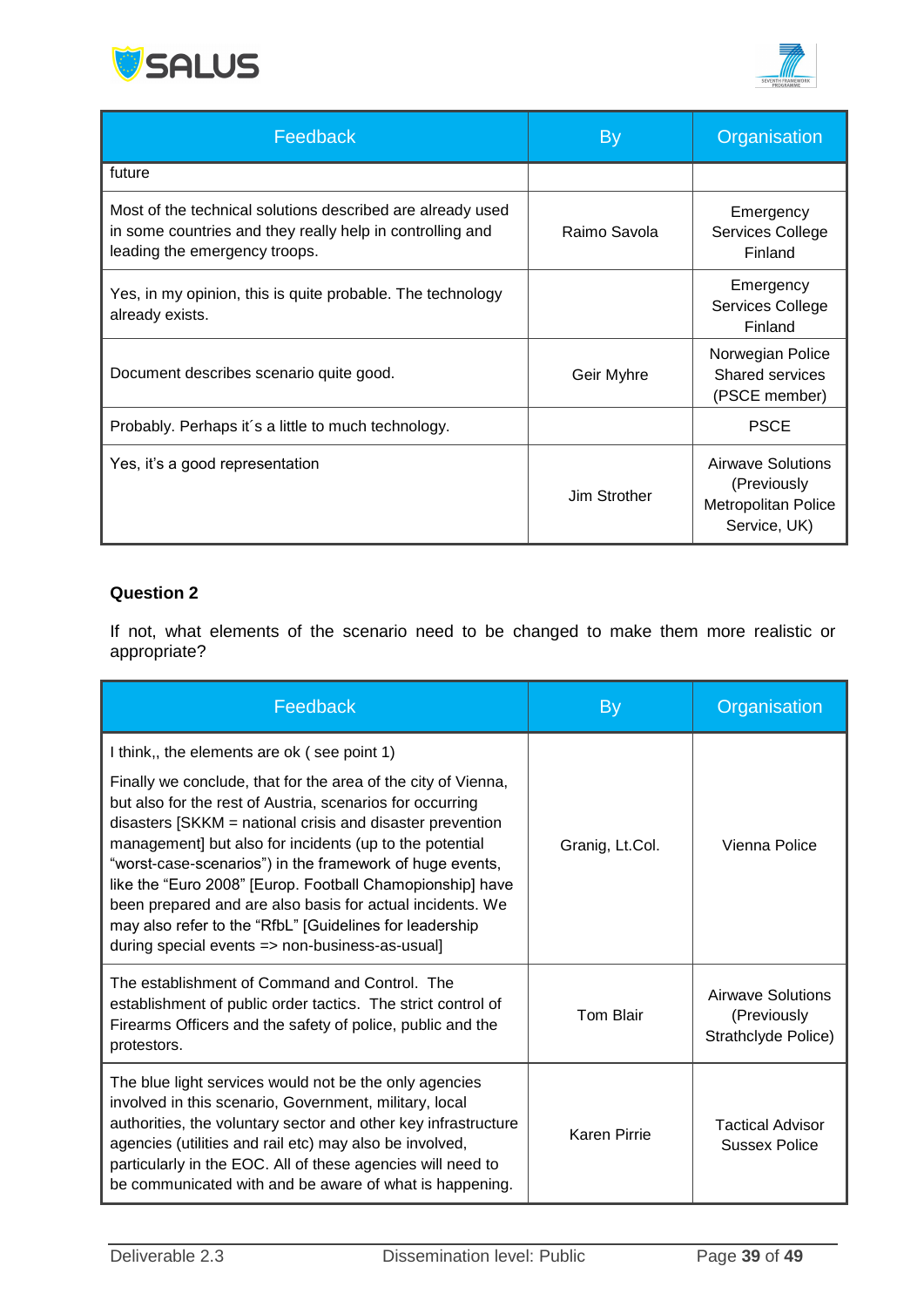



| Feedback                                                                                                                                                                                                                                                                                                                                                                            | <b>By</b>    | Organisation                                         |
|-------------------------------------------------------------------------------------------------------------------------------------------------------------------------------------------------------------------------------------------------------------------------------------------------------------------------------------------------------------------------------------|--------------|------------------------------------------------------|
| Social media and other public communications would be<br>used extensively, not just to identify the ring leaders but<br>also to send out instruction and reassurance messages,<br>these need to be closely linked to the operation to quell<br>rumours. Being able to quickly scan and identify key<br>phrases to help in prioritising public communications would<br>be important. |              |                                                      |
| The medical dispatch centre (MDC) should be notified from<br>the beginning. The centre should be in its initial state,<br>where it only receives updates of the situation. The video<br>from the protest scene should also be available in the MDC<br>where the person in charge can see it.                                                                                        |              |                                                      |
| As the situation worsens, the on-duty coordinator notifies<br>the MDC command that raises the readiness level and<br>dispatches several ambulances near the scene.                                                                                                                                                                                                                  |              | Medical dispatch                                     |
| The command structure should have been formed sooner<br>at least by including and connecting all dispatch services.                                                                                                                                                                                                                                                                 |              | Ljubljana                                            |
| Judging from the number of wounded officers (and I<br>assume several protestors, too), it might be sensible to<br>initiate the "plan for massive disasters" [translation<br>comment; I could not find a better translation for plan for<br>massive disasters, sorry].                                                                                                               |              |                                                      |
| I think the scenario of enlarging riot is good                                                                                                                                                                                                                                                                                                                                      | Raimo Savola | Emergency<br>Services College<br>Finland             |
| Only one thing stood out, the part "1.<br>The fire officers<br>consult a remote database [database access] of<br>recommended places to cut the vehicle in order to gain<br>access." This is currently done using a local app on a tablet<br>and works well. Of course, it can be remote database, but<br>the current system is not remote.                                          |              | Emergency<br>Services College<br>Finland             |
| 14. Helicopters are set in the operation to support ground<br>forces with video                                                                                                                                                                                                                                                                                                     |              |                                                      |
| Video stream transmitted from helicopters/drones (UAV)<br>etc to Control room and on-scene commander for oversight<br>video and tracking (Group video) as a addition to CCTV. In<br>many cases the on-scene commander has most use for<br>oversight video and tracking of friendly forces.                                                                                          | Geir Myhre   | Norwegian Police<br>Shared services<br>(PSCE member) |
| Some are wearing body armour with sensors. I think this<br>technology will be used by the military and not the police in<br>a long time.                                                                                                                                                                                                                                            |              | <b>PSCE</b>                                          |
| 10: could add patching talkgroups which is a common<br>requirement in these circumstances                                                                                                                                                                                                                                                                                           | Jim Strother | <b>Airwave Solutions</b><br>(Previously              |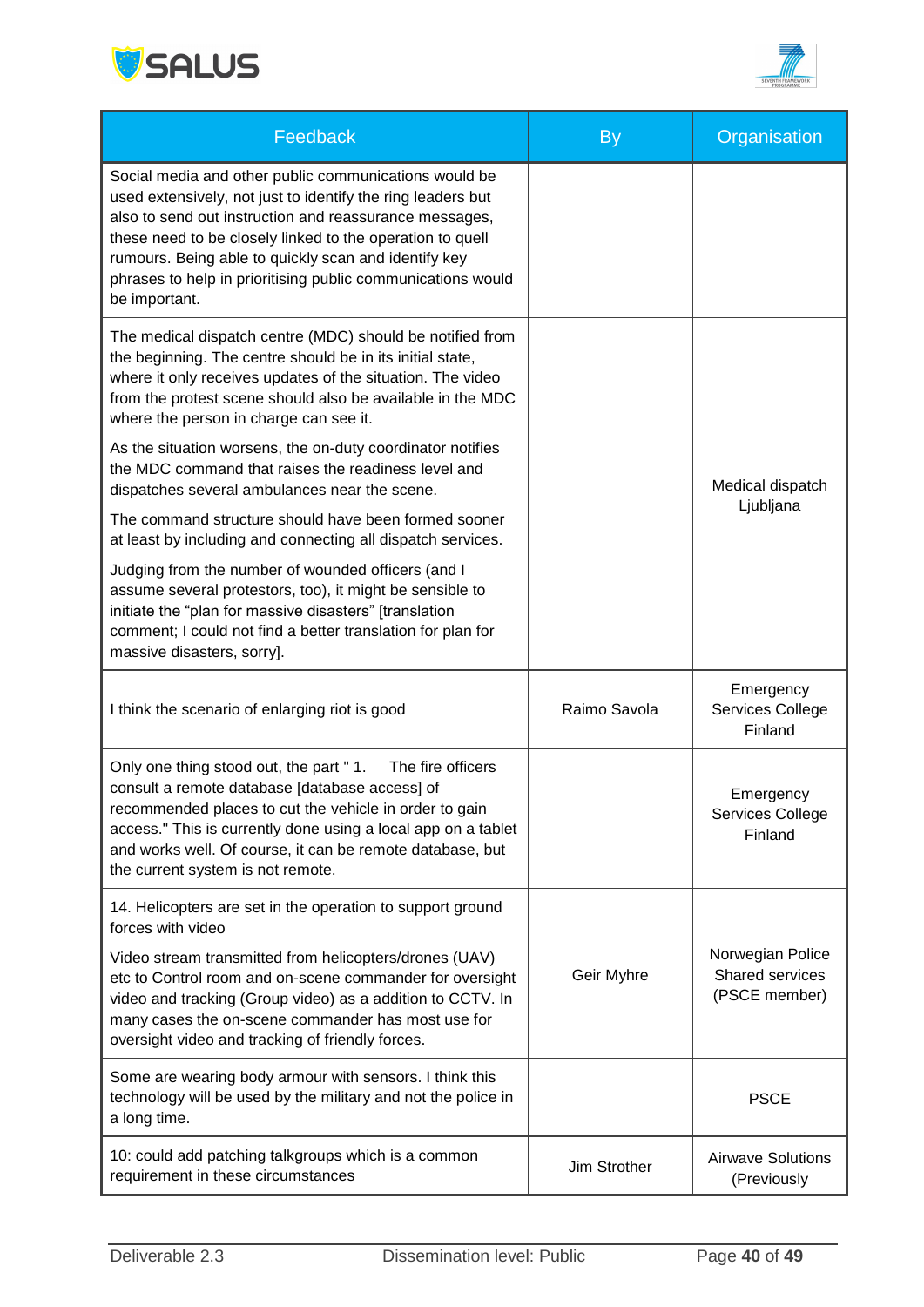



| Feedback | Bv | Organisation                               |
|----------|----|--------------------------------------------|
|          |    | <b>Metropolitan Police</b><br>Service, UK) |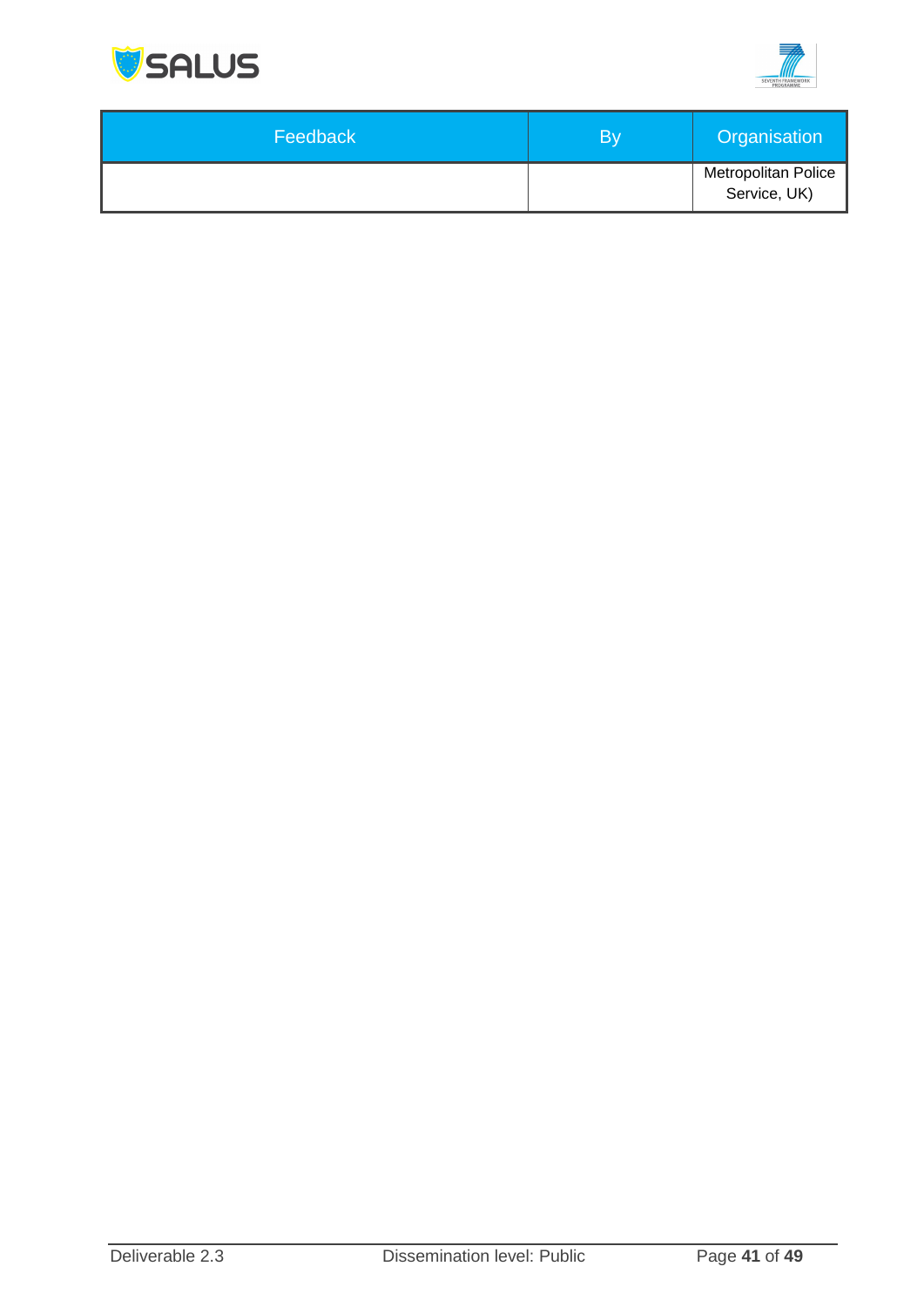



## <span id="page-41-0"></span>**APPENDIX 2: END USER FEEDBACK – SCENARIO 2**

#### **Question 1**

Do you think the high level scenario outlined is realistic (i.e. could be real) and therefore provides a suitable base on which to develop use cases for operational deployment of functionality?

| Feedback                                                                                                                                                                                                                                                                                                                                                 | By                  | Organisation                                                                   |  |
|----------------------------------------------------------------------------------------------------------------------------------------------------------------------------------------------------------------------------------------------------------------------------------------------------------------------------------------------------------|---------------------|--------------------------------------------------------------------------------|--|
| The scenario is life like. Pre Planning would cater for bomb<br>threats. These days the venues would be secure with pre<br>searches and strict venue control and security. Unlikely<br>that evacuation would be ordered although not impossible.<br>You may be evacuating into greater danger.<br>Whilst CCTV footage is very useful, the amount of data | <b>Tom Blair</b>    | <b>Airwave Solutions</b><br>(Previously<br>Strathclyde Police)                 |  |
| from sensors would be significant and who would monitor?<br>Would the sensors enhance or detract from managing the<br>situation? Significant resource required.                                                                                                                                                                                          |                     |                                                                                |  |
| Mostly this would be the response to this type of scenario                                                                                                                                                                                                                                                                                               | <b>Karen Pirrie</b> | <b>Tactical Advisor</b><br><b>Sussex Police</b>                                |  |
| Yes                                                                                                                                                                                                                                                                                                                                                      | Raine Luukkonen     | Pelastusopisto<br>Finland (ESC)                                                |  |
| Yes, I think this scenario could largely reflect the<br>emergency response and the use of technology in the<br>future                                                                                                                                                                                                                                    |                     | Finland (ESC)                                                                  |  |
| Yes it does. It's easier to preplan limited area (like stadium)<br>security.                                                                                                                                                                                                                                                                             | Raimo Savola        | Emergency<br>Services College<br>Finland                                       |  |
| I think this is a good scenario                                                                                                                                                                                                                                                                                                                          | Geir Myhre          | Norwegian Police<br><b>Shared services</b><br>(PSCE member)                    |  |
| Probably. Perhaps it's a little too much technology.                                                                                                                                                                                                                                                                                                     |                     | <b>PSCE</b>                                                                    |  |
| Yes, comprehensive and realistic for a future scenario                                                                                                                                                                                                                                                                                                   | Jim Strother        | <b>Airwave Solutions</b><br>(Previously<br>Metropolitan Police<br>Service, UK) |  |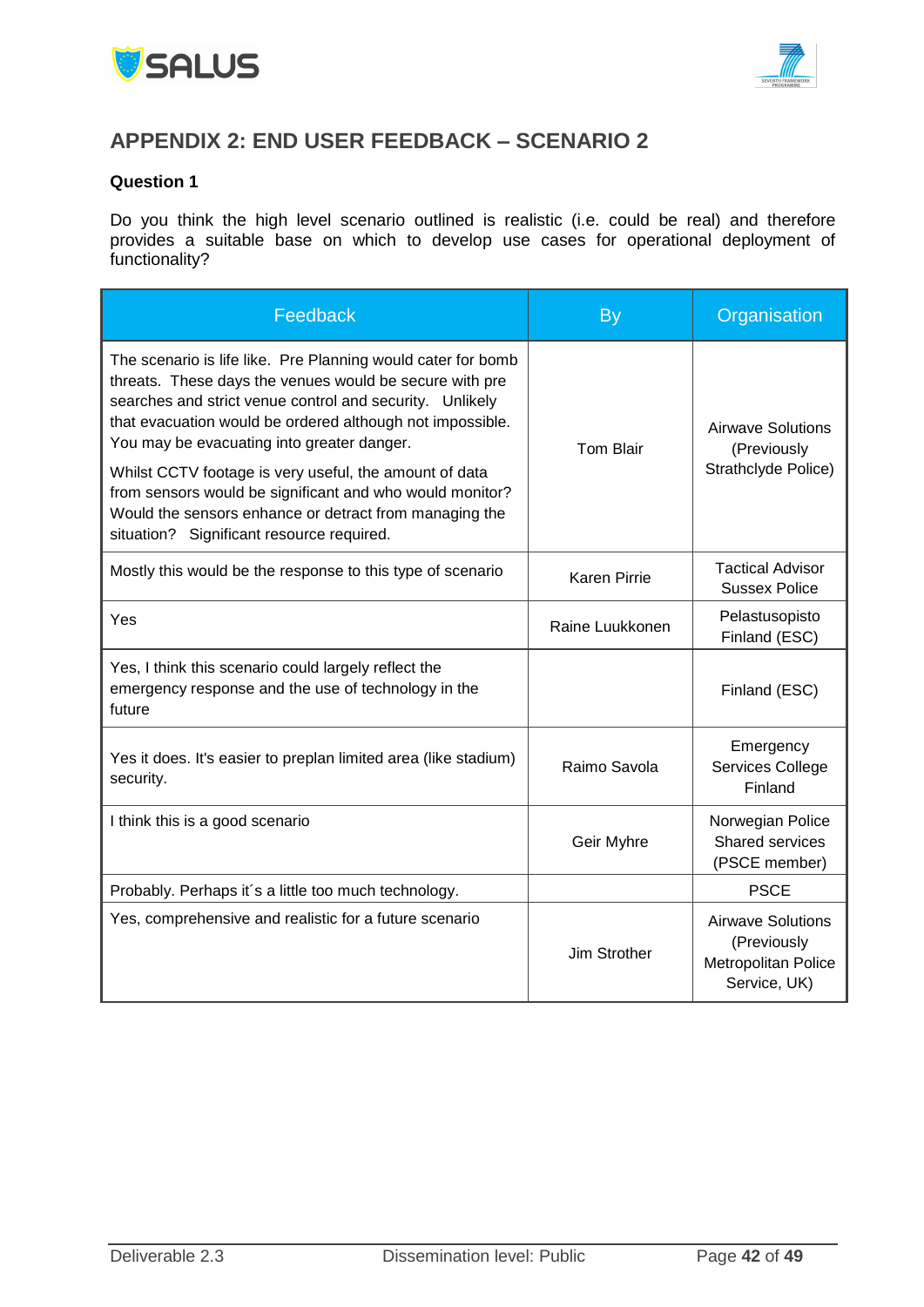



#### **Question 2**

If not, what elements of the scenario need to be changed to make them more realistic or appropriate?

| Feedback                                                                                                                                                                                                                                                                                                                                                                                                                                                                                                                                                                                                                                       | <b>By</b>           | Organisation                                                |
|------------------------------------------------------------------------------------------------------------------------------------------------------------------------------------------------------------------------------------------------------------------------------------------------------------------------------------------------------------------------------------------------------------------------------------------------------------------------------------------------------------------------------------------------------------------------------------------------------------------------------------------------|---------------------|-------------------------------------------------------------|
| I'm not sure the NOCC would make the decision to<br>evacuate, this is more likely to be done at a tactical level,<br>the NOCC should be overseeing from a strategic point of<br>view. Additional resources mentioned in point 10 are<br>unlikely to initially go to the venue before an explosion, they<br>would be directed to a holding point close to the venue and<br>be directed to the venue as needed.<br>Consideration also needs to be given to the fact that near a<br>bomb people approaching it are advised to switch off<br>radios/ telephones for various reasons which may impact<br>on live streaming around suspect packages. | <b>Karen Pirrie</b> | <b>Tactical Advisor</b><br><b>Sussex Police</b>             |
| On the scene there should be a coordination centre with<br>medical rescuers. However, the event is still monitored by<br>the MDC (medical dispatch center) that also keeps<br>monitoring the number of currently wounded and also has<br>an overview of the capacity of nearby hospitals and the<br>capacity of available medical transportation services.<br>I expect that in the case of such a huge event, there should                                                                                                                                                                                                                     |                     |                                                             |
| be some sort of a system of "temporary medical services"<br>with provisional ambulances (for instance in tents).                                                                                                                                                                                                                                                                                                                                                                                                                                                                                                                               |                     |                                                             |
| If the number of injured exceeds some threshold, the plan<br>for massive disasters should come into effect: the<br>establishment of sectors (red, yellow, green, black). Based<br>on the level of threats, the teams would be divided into<br>groups that operate in field, in various sectors, teams that<br>take care of transport to hospitals, etc.                                                                                                                                                                                                                                                                                        |                     | Medical dispatch<br>Ljubljana                               |
| While the sensors to monitor vital signs are appealing, I am<br>not sure who will monitor their readings if we wire up, for<br>instance, 20 persons: a hospital (which), the coordination<br>centre? What kind of data can be obtained? How do<br>hospitals (doctors) react, if it founds out that someone is<br>losing his pulse? Who is brought in to react?                                                                                                                                                                                                                                                                                 |                     |                                                             |
| Is it realistic that all spectators fingerprints are scanned<br>before entering stadium?                                                                                                                                                                                                                                                                                                                                                                                                                                                                                                                                                       | Raimo Savola        | Emergency<br>Services College<br>Finland                    |
| Helicopters are set in the operation to support ground<br>forces with video. Especially in Norway CCTV is not very<br>commonly used<br>Video stream transmitted from helicopters to Control room<br>and on-scene commander for oversight video and tracking                                                                                                                                                                                                                                                                                                                                                                                    | Geir Myhre          | Norwegian Police<br><b>Shared services</b><br>(PSCE member) |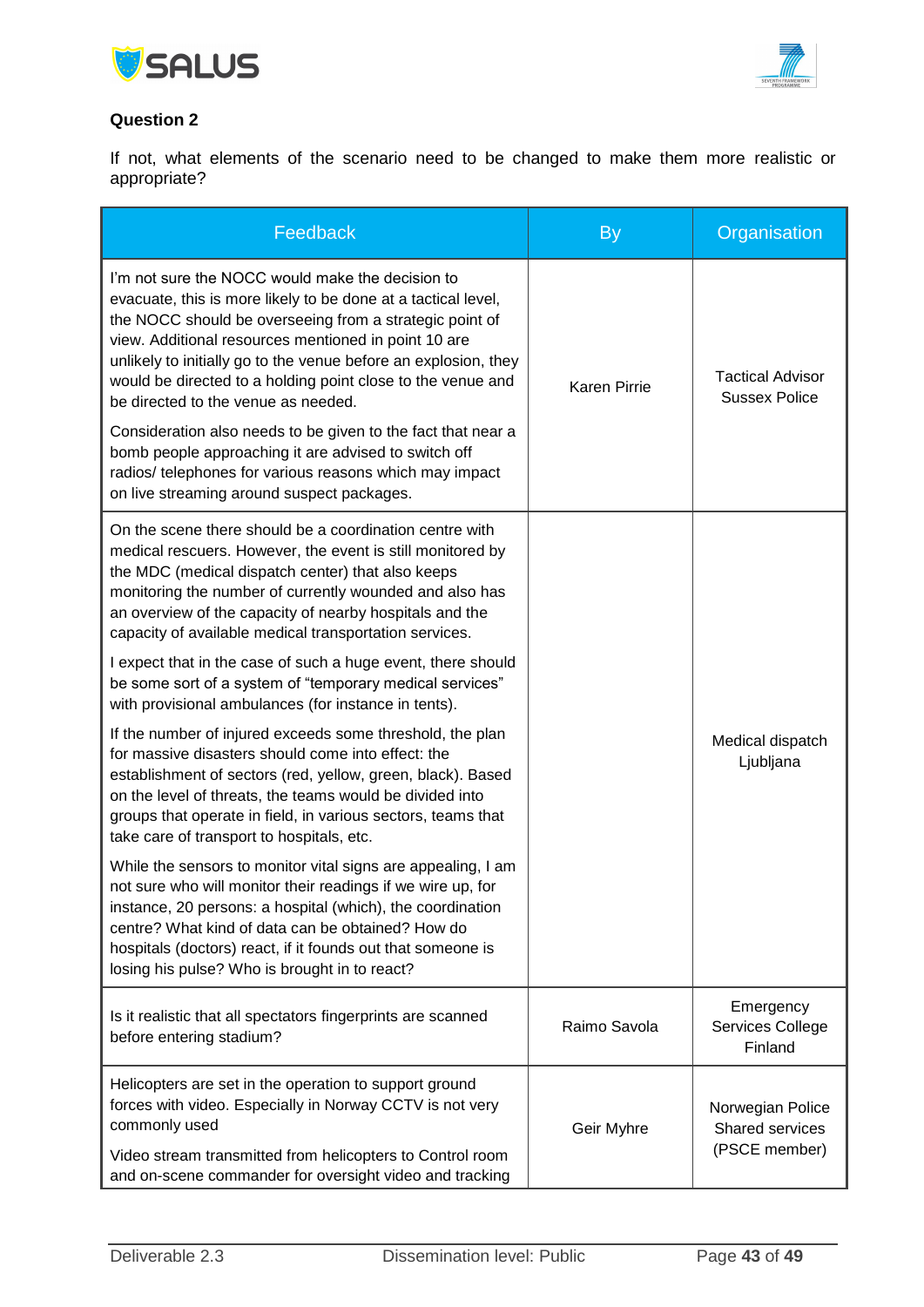



| Feedback                                                                                                                                                                                                                 | By | Organisation |
|--------------------------------------------------------------------------------------------------------------------------------------------------------------------------------------------------------------------------|----|--------------|
| (Group video) as a addition to CCTV. In many cases the<br>on-scene commander has most use for oversight video and<br>tracking of friendly forces.                                                                        |    |              |
| Very often in this kind of scenario there will be flying<br>restrictions over the stadium for drones and UAVs since<br>those are very hard to control. It is easier to control<br>helicopter traffic in an area.         |    |              |
| In our organization we have more on-scene responsibility,<br>the on-scene commander takes more tactical decisions and<br>needs information to do that. Control rooms have more<br>responsibility for the strategic work. |    |              |
| Some are wearing body armour with sensors. I think this<br>technology will be used by the military and not the police in<br>a long time.                                                                                 |    | <b>PSCE</b>  |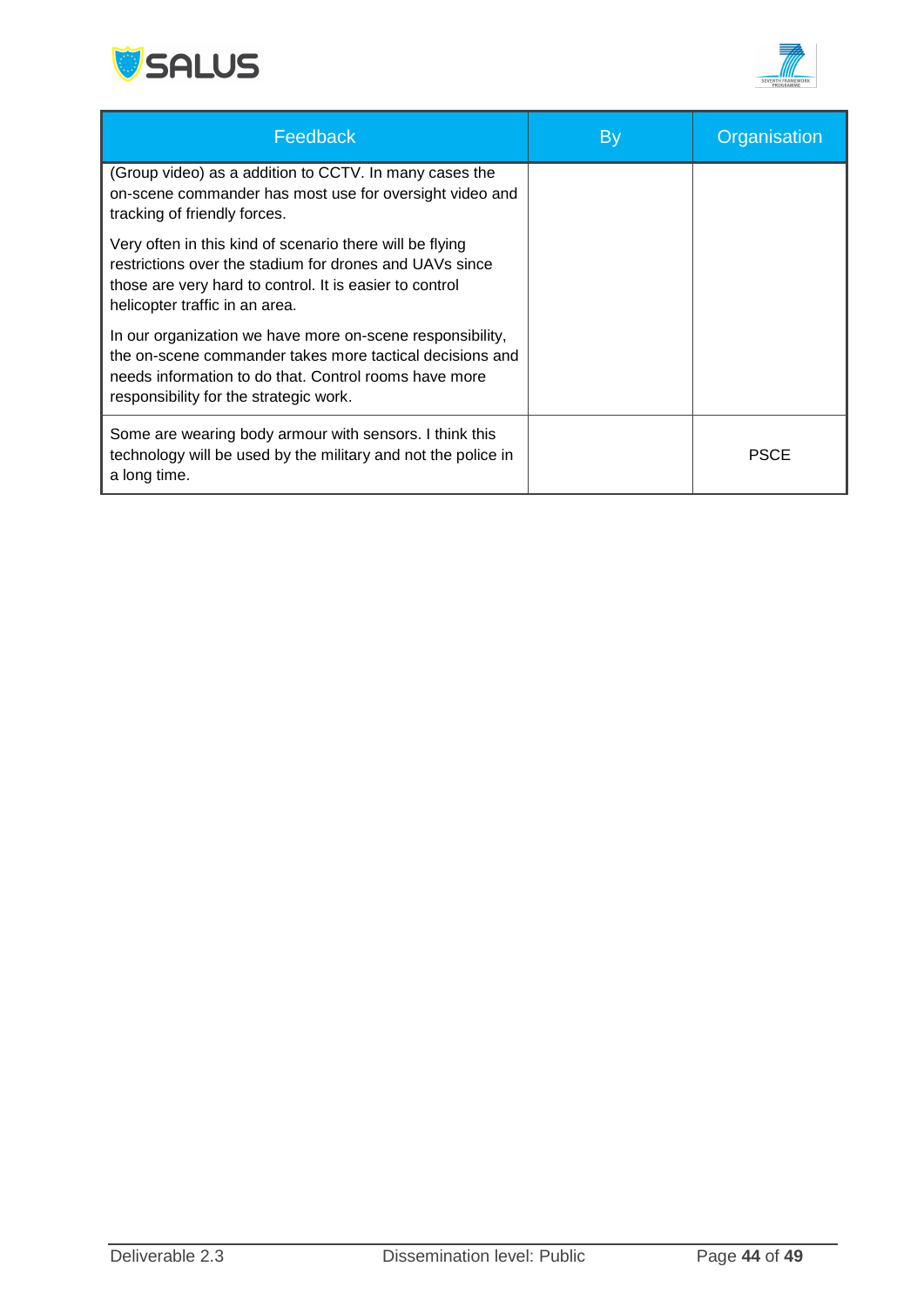



## <span id="page-44-0"></span>**APPENDIX 3: END USER FEEDBACK – SCENARIO 3**

#### **Question 1**

Do you think the high level scenario outlined is realistic (i.e. could be real) and therefore provides a suitable base on which to develop use cases for operational deployment of functionality.

| Feedback                                                                                                                                                                                                                                                                                                                                                                                                                                                                                                                                                                                                          | <b>By</b>           | Organisation                                    |  |
|-------------------------------------------------------------------------------------------------------------------------------------------------------------------------------------------------------------------------------------------------------------------------------------------------------------------------------------------------------------------------------------------------------------------------------------------------------------------------------------------------------------------------------------------------------------------------------------------------------------------|---------------------|-------------------------------------------------|--|
| This is a very large operation that will require military<br>assistance to the civil power very quickly - including their<br>communications capabilities.                                                                                                                                                                                                                                                                                                                                                                                                                                                         |                     |                                                 |  |
| Military assistance will take hours running into day or more<br>to deploy.                                                                                                                                                                                                                                                                                                                                                                                                                                                                                                                                        | <b>Tom Blair</b>    | <b>Airwave Solutions</b><br>(Previously         |  |
| You cannot command a huge area. Applying the<br>principles of command and control, the geography would<br>very quickly be sectorised with their own tactical<br>commands and a joint a joint strategic command.                                                                                                                                                                                                                                                                                                                                                                                                   |                     | Strathclyde Police)                             |  |
| This would generally be the way that this type of scenario<br>would be dealt with and the potential consequences are<br>likely.                                                                                                                                                                                                                                                                                                                                                                                                                                                                                   | <b>Karen Pirrie</b> | <b>Tactical Advisor</b><br><b>Sussex Police</b> |  |
| The scenario accurately reflects the emergency response.<br>Considering the vastness of the disaster, we would also put<br>the plan for massive disasters into practice (these plans are<br>adopted based on the size of the disaster). Additional<br>medical forces are expected to be used, particularly the<br>first responders, which should be equipped with devices<br>that connect them to the central. I expect the army forces to<br>cooperate, since they have very capable in-field medical<br>facilities. I particularly like the idea of having several layers<br>of leadership at common locations. |                     | Medical dispatch<br>Ljubljana                   |  |
| The scenario accurately reflects the real-life situations. Our<br>main concern is that the police usually does not lead (or is<br>in charge of) the intervention.                                                                                                                                                                                                                                                                                                                                                                                                                                                 |                     |                                                 |  |
| In Slovenia, the civil (and other public) protection in case of<br>such disasters is organized and executed as a single,<br>unified entity.                                                                                                                                                                                                                                                                                                                                                                                                                                                                       |                     | Slovenian Fire<br><b>Brigade Association</b>    |  |
| Such operations would be led by commanders of the Civil<br>protection, command centres of Civil protection,<br>commissioners of Civil protection and commanders or unit<br>leaders of various PPDR services.                                                                                                                                                                                                                                                                                                                                                                                                      |                     |                                                 |  |
| Yes                                                                                                                                                                                                                                                                                                                                                                                                                                                                                                                                                                                                               | Raine Luukkonen     | Pelastusopisto<br>Finland (ESC)                 |  |
| Yes, I think this scenario could largely reflect the<br>emergency response and the use of technology in the                                                                                                                                                                                                                                                                                                                                                                                                                                                                                                       |                     | Finland (ESC)                                   |  |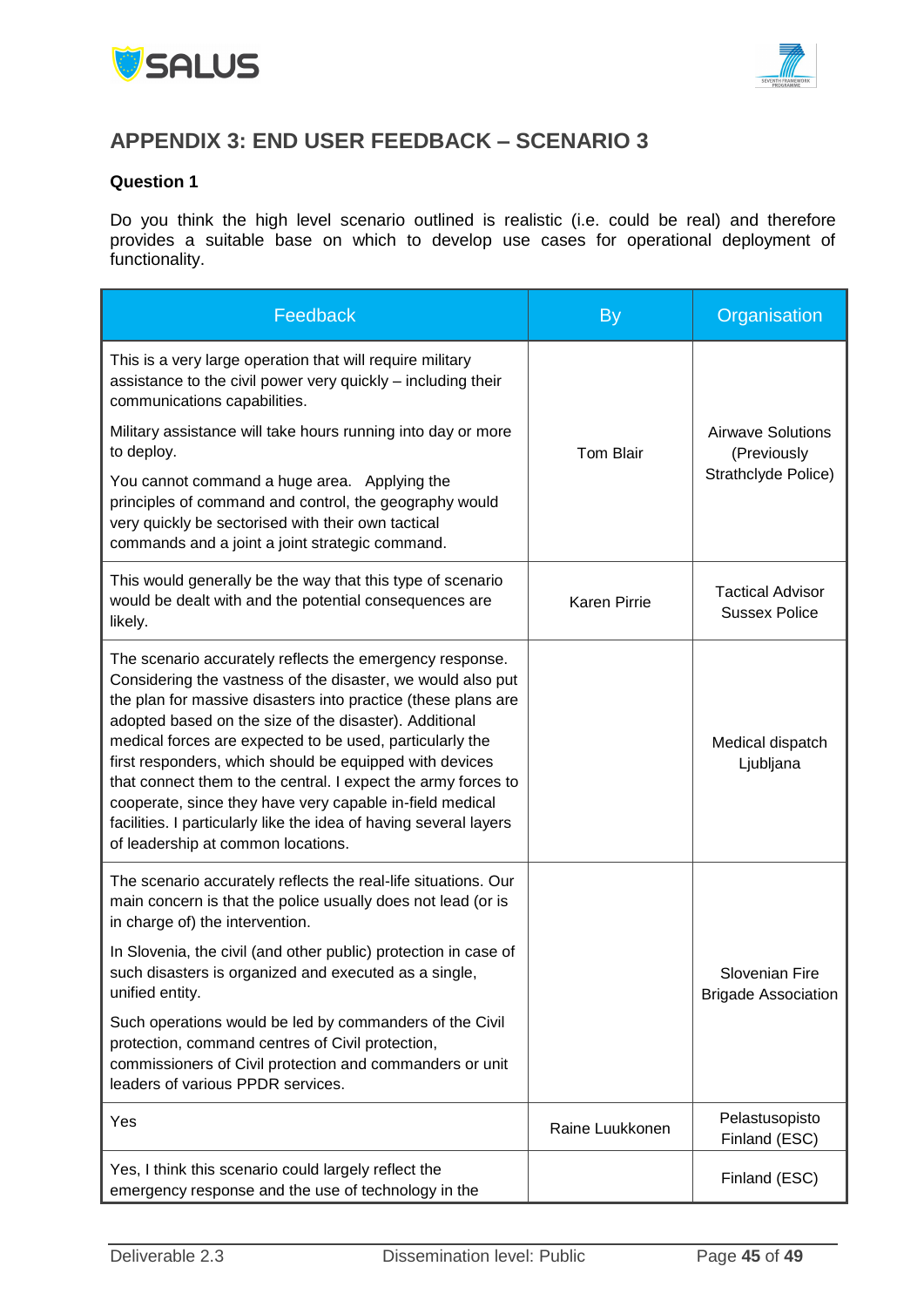



| Feedback                                                                                                                                                                                                                                                                                               | <b>By</b>           | Organisation                                                            |  |
|--------------------------------------------------------------------------------------------------------------------------------------------------------------------------------------------------------------------------------------------------------------------------------------------------------|---------------------|-------------------------------------------------------------------------|--|
| future                                                                                                                                                                                                                                                                                                 |                     |                                                                         |  |
| This scenario reflects how vulnerable technology can be in<br>case of big catastrophe.                                                                                                                                                                                                                 | Raimo Savola        | Emergency<br>Services College<br>Finland                                |  |
| Yes. I suppose the helicopter and drone video are not<br>thought of as being real time. This would require network<br>which is not available.                                                                                                                                                          |                     | Emergency<br>Services College<br>Finland                                |  |
| We do not feel this scenario is consistent. In one point<br>network is down and new deployed network can only<br>support highly critical data, in next point video from body<br>camera is supported.                                                                                                   |                     |                                                                         |  |
| In this scenario data to control room will not be supported.<br>Local site trunking and local command centres in the close<br>area will be decision makers on critical decisions, and<br>simple communication ways like satellite phones will be<br>used to control rooms and the strategic decisions. | Geir Myhre          | Norwegian Police<br><b>Shared services</b><br>(PSCE member)             |  |
| From a Norwegian point this is hard to imagine this<br>scenario happen.                                                                                                                                                                                                                                |                     |                                                                         |  |
| We have other scenario where avalanche of snow/ parts of<br>mountains can fall and create moving of landmasses and<br>locale "tsunami" waves in the fjords                                                                                                                                             |                     |                                                                         |  |
| Yes                                                                                                                                                                                                                                                                                                    | <b>Jim Strother</b> | Airwave Solutions<br>(Previously<br>Metropolitan Police<br>Service, UK) |  |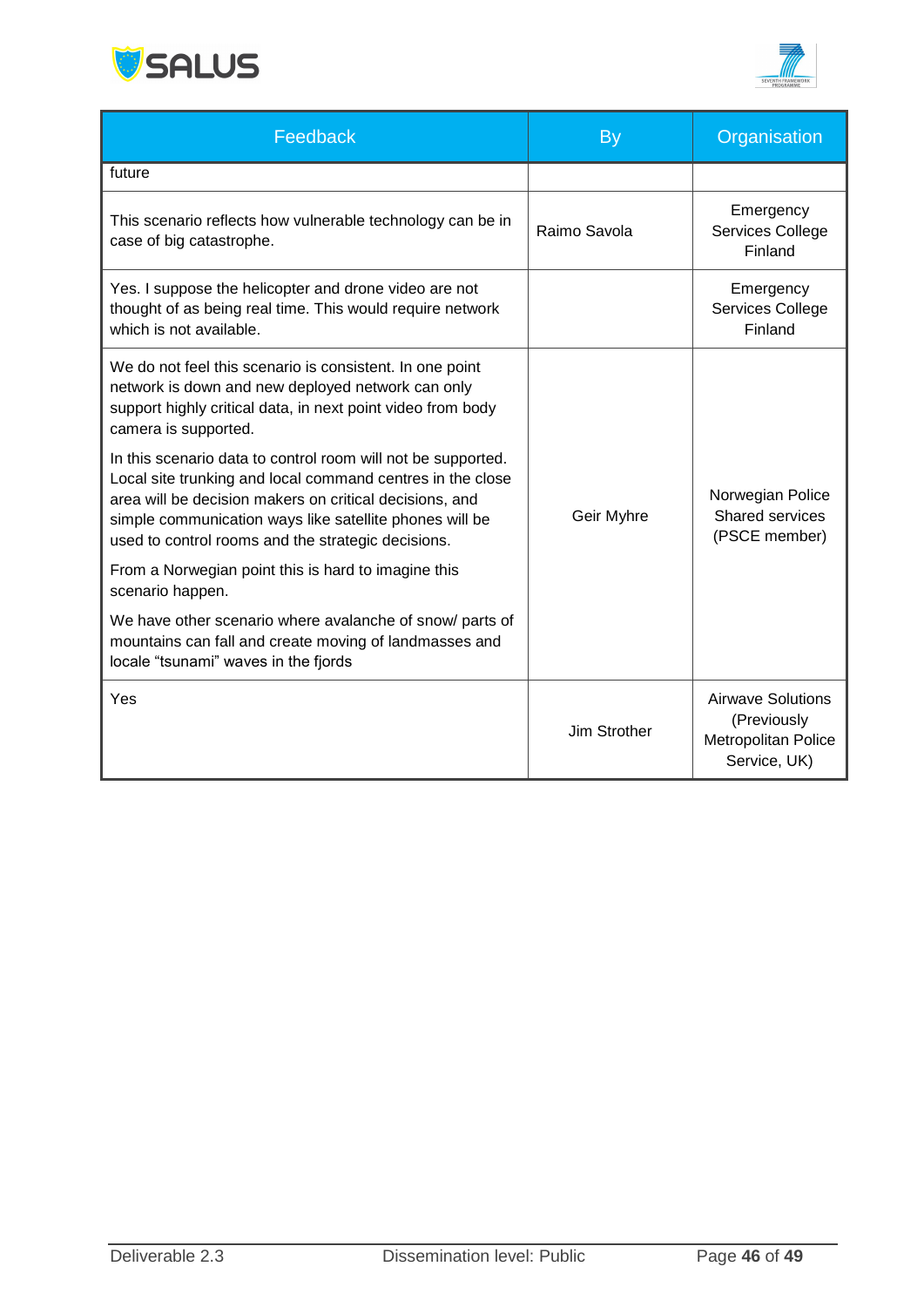



#### **Question 2**

If not, what elements of the scenario need to be changed to make them more realistic or appropriate?

| Feedback                                                                                                                                                                                                                                                                                                                                                                                                                                                                                                                                                                              | <b>By</b>        | Organisation                                                   |
|---------------------------------------------------------------------------------------------------------------------------------------------------------------------------------------------------------------------------------------------------------------------------------------------------------------------------------------------------------------------------------------------------------------------------------------------------------------------------------------------------------------------------------------------------------------------------------------|------------------|----------------------------------------------------------------|
| Whilst it is possible for the rail element to take place.<br>These days it is doubtful that rail services would still be<br>operating after a day (certainly in the UK) and I would<br>imagine Europe.                                                                                                                                                                                                                                                                                                                                                                                | <b>Tom Blair</b> | <b>Airwave Solutions</b><br>(Previously<br>Strathclyde Police) |
| I would be surprised if the military were called and arrived<br>within two hours of this scenario occurring, depending on<br>which country it was. The military would usually be a last<br>resort and would be called in later if at all.                                                                                                                                                                                                                                                                                                                                             |                  |                                                                |
| The agency designated for management of rest centres<br>and supplies (In the UK the local authority) would be much<br>more involved. In addition a casualty bureau with different<br>numbers would be set up to try and field calls particularly<br>around concerned relatives trying to find family/ friends.<br>This may receive important info which needs to be fed back<br>into the EOC                                                                                                                                                                                          |                  |                                                                |
| Transportable solutions using just 4x4's may not work. The<br>area is flooded and they are unlikely to get to some areas<br>they need to, they may also become damaged by flooding<br>or mud slides etc                                                                                                                                                                                                                                                                                                                                                                               | Karen Pirrie     | <b>Tactical Advisor</b><br><b>Sussex Police</b>                |
| The train incident would have significantly more resources<br>involved in it from various agencies and the private sector,<br>the train companies themselves and whoever owns the rail<br>network. It is likely that for this event the medical side<br>would implement their major incident plans and have triage<br>centres and Dr's at site, calling back to the control room for<br>medical advice may not happen, they may need to for<br>particularly critical cases contact the hospitals they are<br>going to keep them informed of the patient's condition and<br>treatment. |                  |                                                                |
| For medical purposes, the medical response centre (MRC)<br>monitors the need for medical assistance and assists the<br>coordinator that is located in-field.                                                                                                                                                                                                                                                                                                                                                                                                                          |                  | Medical dispatch<br>Ljubljana                                  |
| Such operation would be led by the operational command<br>centres, which would be staffed with representatives from<br>various PPDR services (firemen, police, ambulance<br>workers, military, and other representatives of various<br>PPDR services that might be needed on site, such as<br>speleologists, mountain rescue services, red cross<br>representatives, etc). The main person in charge of the<br>command centre is called the "intervention lead". She/he is<br>authorized by the law.                                                                                  |                  | Slovenian Fire<br><b>Brigade Association</b>                   |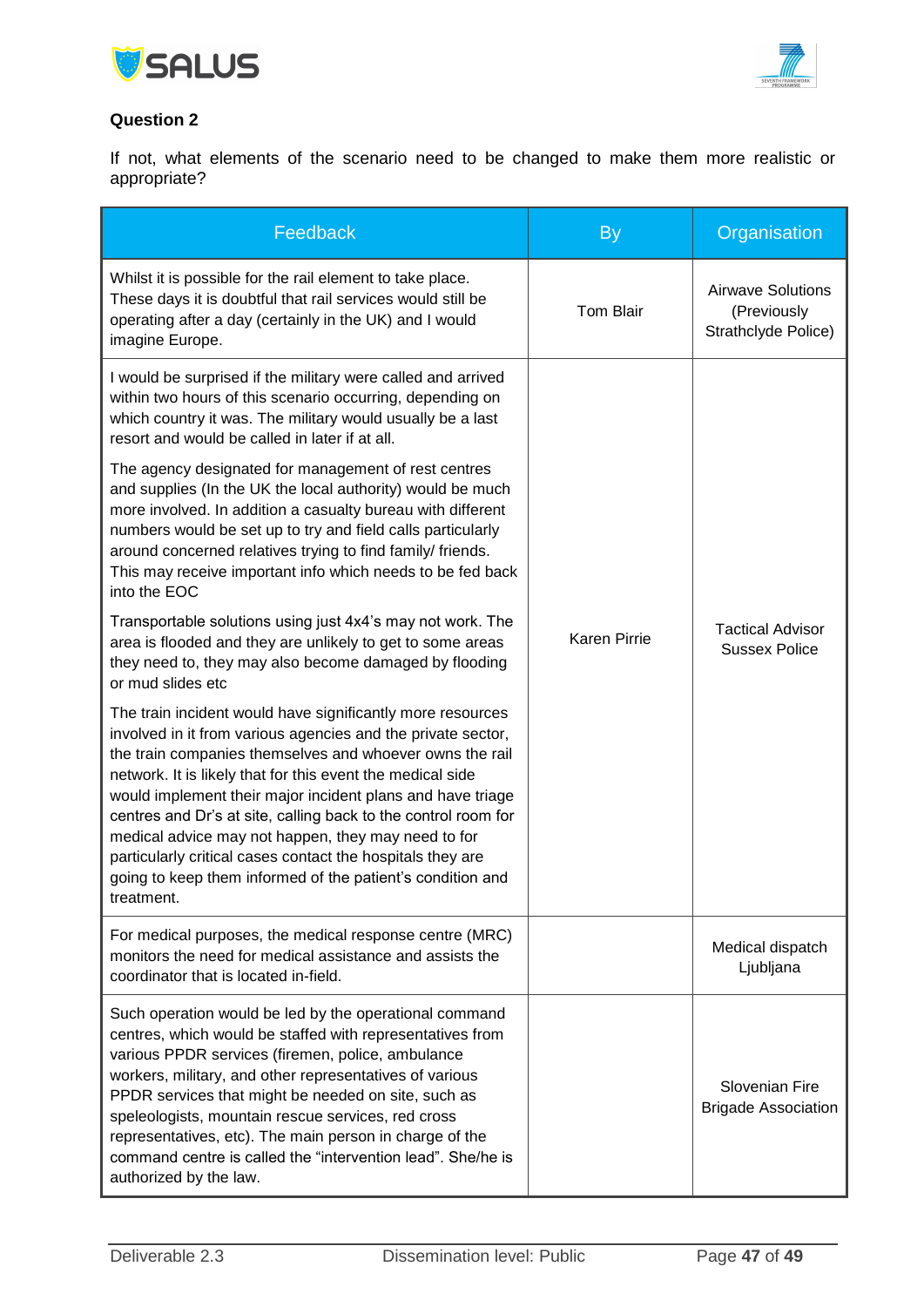



| Feedback                                                                                                                                                                                                                                                                                                                                                     | <b>By</b>    | Organisation                                         |
|--------------------------------------------------------------------------------------------------------------------------------------------------------------------------------------------------------------------------------------------------------------------------------------------------------------------------------------------------------------|--------------|------------------------------------------------------|
| At the level of municipalities, regions and finally the state,<br>headquarters of public protection would be established, in<br>order to coordinate the work of PPDR forces. These<br>headquarters would be staffed with experts from various<br>fields and representatives of various PPDR forces.<br>These people would largely benefit from the described |              |                                                      |
| network and the applications in this scenario.                                                                                                                                                                                                                                                                                                               |              |                                                      |
| Maybe something about possible backup systems for<br>different technical solutions.                                                                                                                                                                                                                                                                          | Raimo Savola | Emergency<br>Services College<br>Finland             |
| Why CCTV cameras on drones?                                                                                                                                                                                                                                                                                                                                  |              | Emergency<br>Services College<br>Finland             |
| Sensors placed strategically will report data to CR as<br>changes in Water level (SCADA)                                                                                                                                                                                                                                                                     | Geir Myhre   | Norwegian Police<br>Shared services<br>(PSCE member) |